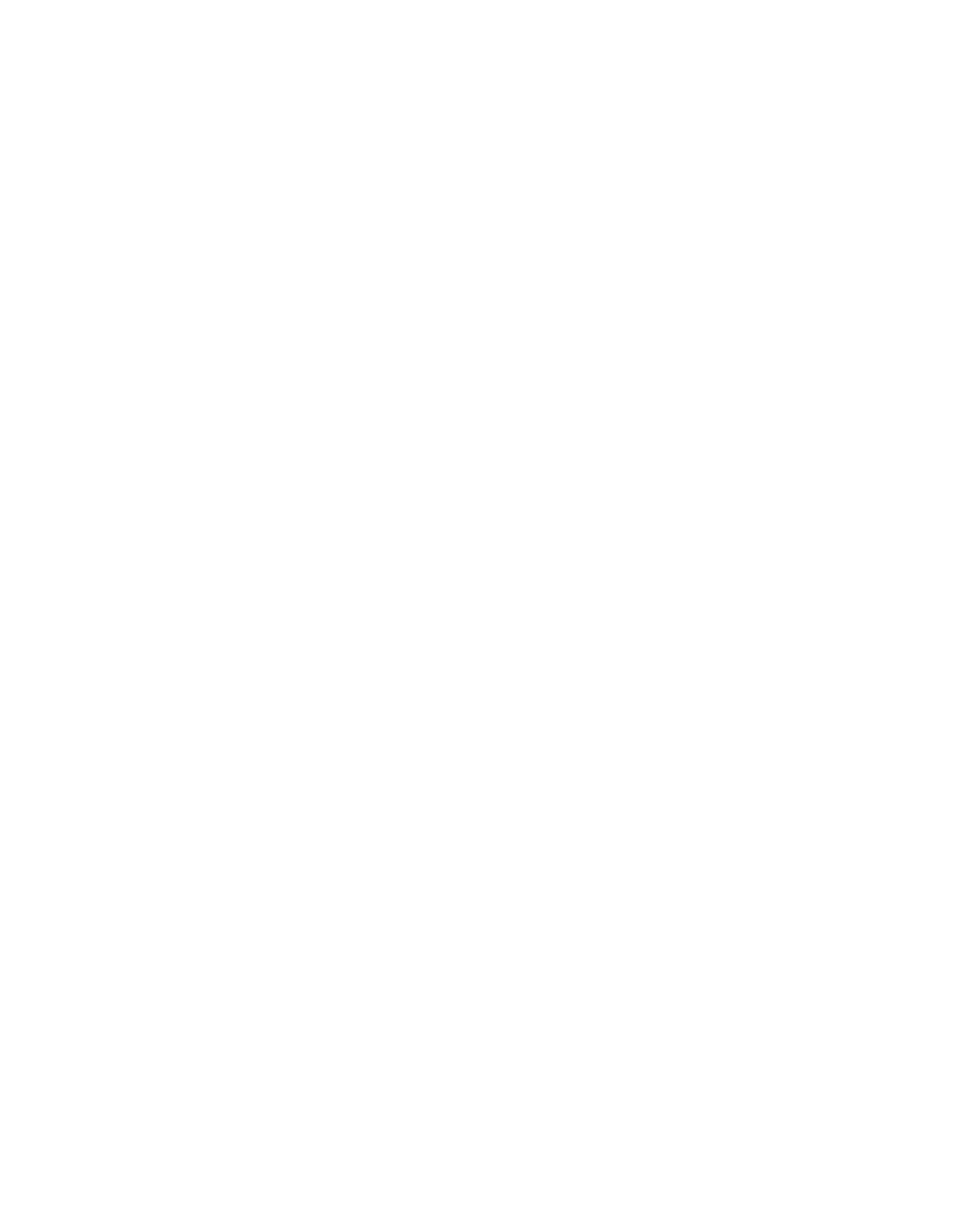# **From the Editor**

Stephen Spitalny

More and more it becomes clear that it is all about the will!

The challenges we face as early childhood educators are, by and large, the result of the diminishing will capacities of young children. One of the causes is the proliferation of technological gadgets that are promoted as necessary for modern life, and specifically those marketed for children. Consumer culture has conspired to create products that deliver to young children exactly what is most detrimental for their development, while advertising wizards spin same products in such a way that parents line up in droves to make sure their child is not left out. The gadgets take children away from their life of will activity.

Similarly, the so-called "food" given to so many children is lacking in nutritional value and life energy. Food is the substance the digestive system, the metabolic system, has to work with. This is the sphere of the will in the physical body. Another factor is the way voung children are related to by most adults, especially in the realm of verbal communication. Adults offer explanations, instructions, and questions, questions, and more questions to the young child. This prematurely awakens the child in his thinking, and diverts him away from the developmental relating through the will. We see children who don't imitate, who haven't achieved mastery of their own bodies, and who don't (or can't) seem to do anything.

The engaged will of the adult is the antidote for this situation. The adult's will must be active both in activity and in thinking. By utilizing our will in thinking we can create situations that wake up the child's will forces that have been put to sleep or damaged. And we must become makers and creators, engaging ourselves in will activities for the sake of the children—making gardens, toys, dolls, food, and so on. The will forces of the adult must exaggerate themselves, must "over-engage," as example for the children to begin to imitate—imitating both the activities, and the adult's engagement of will forces.

Adversarial forces are attacking the human being at its most tender and formative stages, preventing the positive unfolding of new gifts from the spiritual world of which the children are the bearers. Our responsibility, as soon as we become aware of the situation, is to stand up for the protection of childhood. In the lectures given to the teachers prior to the opening of the first Waldorf school in 1919 (published as Study of Man), Rudolf Steiner spoke over and over about the education of the will. This is THE essential pedagogical activity, even more so today, especially for the young child.

In this issue of Gateways, Cynthia Aldinger's article "Getting Over Easy" takes a look at both sides of this situation-the will of the adult, and the situation of the child. In her article she says, "One colleague, to whom I have looked for guidance over the years, was concerned that the idea of children learning by imitation was falling by the wayside. She was aware of a number of adults who were beginning to verbally assign tasks to the children, rather than trusting that they would eventually become involved via imitation. Her concern resonated in me, and I shared that I often did a specific task myself for weeks before really expecting the children to participate." For me, this is a frightening picture that makes me want to redouble my efforts to work out of imitation as a pathway of strengthening the will of the young child. I am interested in what new ways colleagues have found to work in the realm of will education for the young child so we can share those ideas in these pages in future issues.

This issue is filled with so much that can support our work and broaden our perspectives, and it is here because colleagues have taken the time to write down their ideas and questions and send them to this editor, and take a chance that others are interested. That is how we create Gateways together-it is a venue for sharing ideas and activities, and for bringing up questions that all serve the work we do with young children in North America, and throughout the world. Thanks again to all who have submitted articles and stories, songs and activities for this issue, and for all the past and future issues of Gateways. We depend on you!

Dr. Karnow included a verse referring to "a knighthood of our time" in his lectures synopsized in this issue. We can recognize ourselves as members of this knighthood that serves the future in these dark times, and align ourselves with this force for the good in all our striving.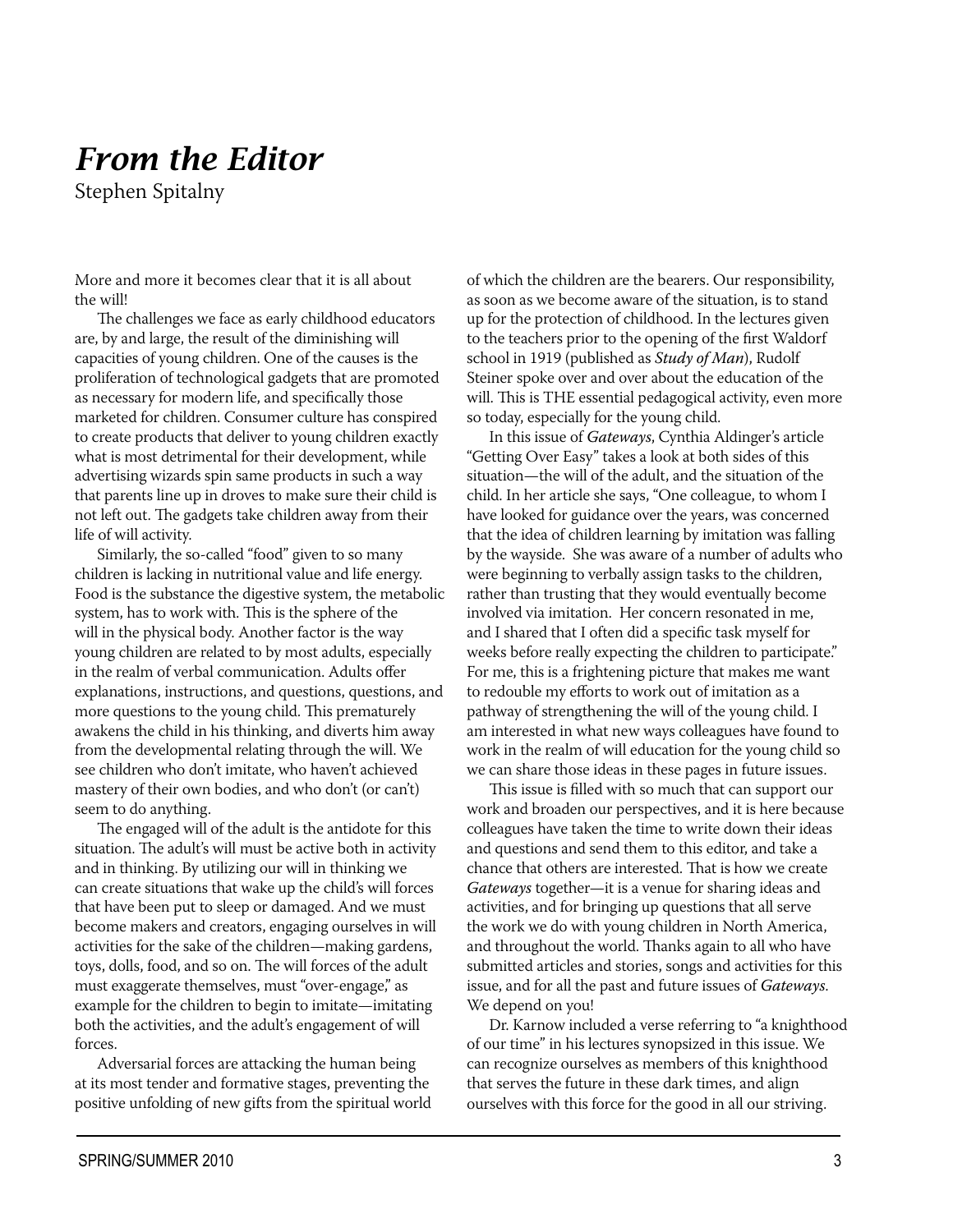# **Deepening Our Capacities to Meet the Children in Our Care**

Notes from the 2010 East Coast Early Childhood Conference

#### • Nancy Blanning

The content which follows comes from lectures presented by Dr. Gerald Karnow at the 2010 East Coast Early Childhood Conference in Spring Valley, NY, on Feb. 12-14. This presentation concluded a three-year consideration of the young child's journey into incarnation of the "I" and how we can observe this unfolding.

Secretly, began Dr. Karnow, we should consider early childhood as the most important work in Waldorf education. The experiences in early childhood provide the foundation for all of life and are most crucial in facilitating healthy incarnation of the human being. Last year the work in our kindergartens was characterized as "priestly." A picture from Steiner's Cosmic Memory describes a grove where the priestess sings her listeners into becoming the vehicle for the incarnated spiritual "I." Her priestly deed was preparation for the human being to be able to say "I." Likewise, the task of Waldorf early childhood education is incarnation of the "I" in the children.

Another component of this secret is that it requires the greatest amount of selflessness on the part of the educator. What matters is not so much what we *know* as what we *create* around the children so the "I" can find the proper residence in the physical organism. We are the midwives, the priests, and potentially also the physicians for the children we work with—and for the parents and ourselves as well. This selflessness has to do with creating an environment that permits the "I" to experience itself. A powerful example of how the child comes to experience himself comes in Steiner's lecture, "Self-Education in the Light of Spiritual Science" (Berlin, March 14, 1912). Spiritual science appreciates that there is a higher Self acting upon the child outside of his normal self.

Besides what we take hold of as educators developing out of our normal consciousness,

something is already working on the child as a higher being outside of his normal self. If we focus on this, we will perhaps find another kind of education at work on the child, whereas in our normal education we turn only to the personal self of the child.

Where do we find what works on the child as a higher Self, and which belongs to the child, but doesn't enter his consciousness? Astonishing but true: it is children's play, the meaningful, well carried out play of all children that the higher Self works on. With the child's play we can only create preconditions for an education. What is accomplished in play happens basically through the self-activity of the child, through everything that cannot be confined to strict rules. Indeed, the essential, educational aspect of play is based on the fact that we call a halt to our rules and to all our arts of education and leave the child to his own impulses. For what does the child do when we leave him to his own impulses? When playing with external objects the child can try out whether this or that will work through his own activity. He brings his own will into activity, into movement. Because of the way in which the external objects behave under the influence of the will, it then happens that the child educates himself for life, simply through play, in a completely different way than through the influence of an older person or of someone's pedagogical principles. For this reason it is so very important that we mix as little of the rational or intellectual as possible into children's play. The more that play has to do with what cannot be comprehended but is simply beheld in its living character, the better it is.

We have to set ourselves aside to permit the real being of the child to enter; this can only happen during the first seven years. We selflessly remove ourselves to create an environment in which we can perceive the true being of the child through his play.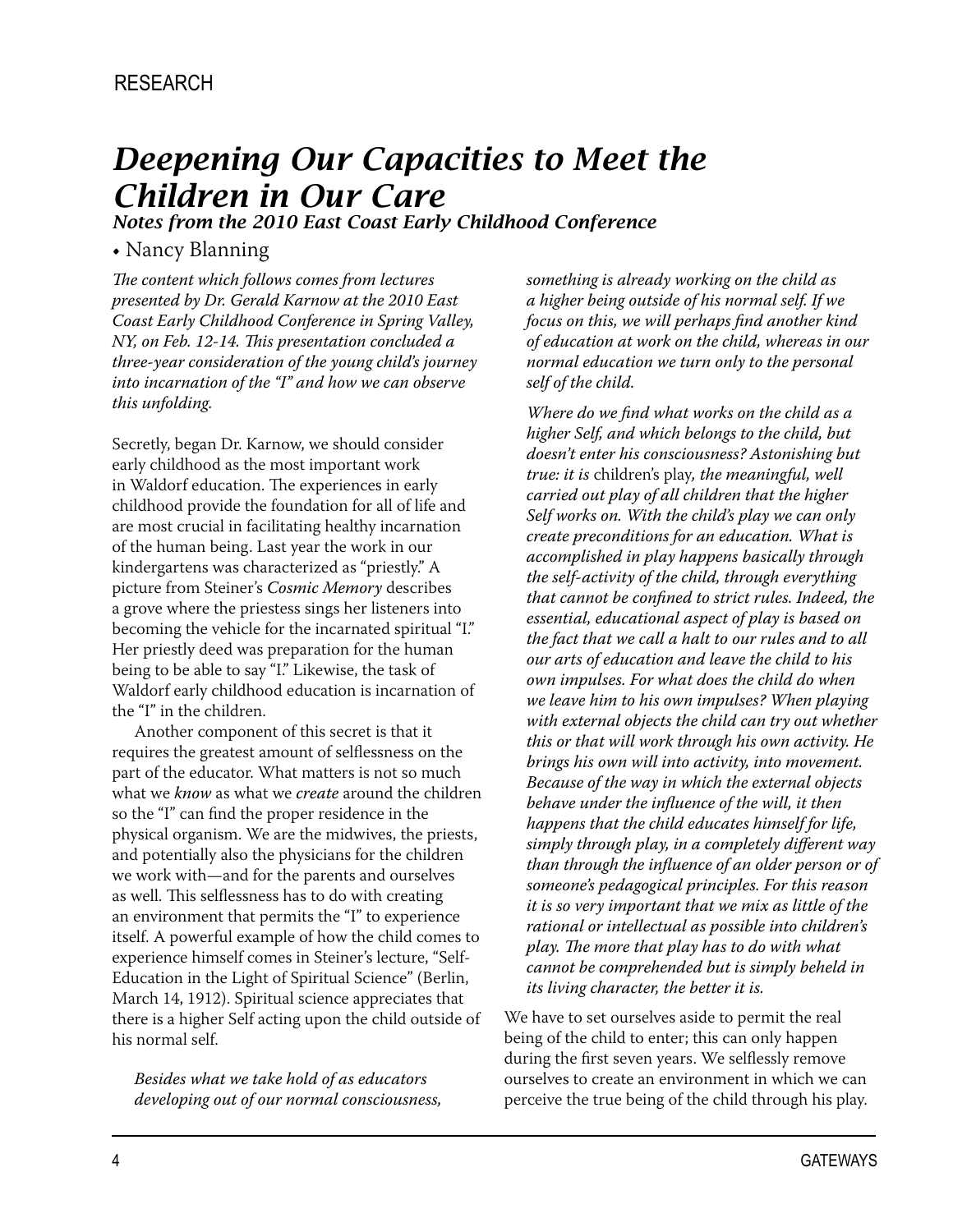What is this environment in which the child can "self-educate"? The classroom during free play can seem a chaotic mess, yet it is a "mess" in which there lives order. There are little clusters of activity here and there. It is an incredible cauldron of chaotic but organized activity. At a secret sign, the classroom is miraculously brought back into form through an orderly activity. The differentiated chaos is brought into a social unity. In witnessing this himself, Dr. Karnow realized that the whole organism of the class—a new creation—is being entered into by the children; the past which the children bring with them is entering the present. The teacher provides the right circumstances that permit this entry to happen into a highly differentiated way. This entry happens through the portals of the foundational senses of touch, life, self-movement, and balance, which the children need to experience in both the indoor and outdoor classroom. The consciousness of the teacher in holding each child in mind and her conscientiousness in guiding all that happens during the day creates a "kindergarten bubble," a protective sheath that surrounds the group.

As the child is "self-educating," he is also being formed through the experiences that come to him through the environment. In the first seven years the child is literally forming as well as growing the physical body. What we are doing in Waldorf early childhood education is so transformative that it changes the physical body. That is part of the secret of our work. All the child experiences through the senses and the more subtle aspects of mood, warmth of soul, joyfulness, and rhythmic order influence how the child's body develops toward a healthy incarnation. As we understand this, we can appreciate how we can bring healing influences toward the children in our care. Rudolf Steiner learned this through work with his first student, Otto Specht, a boy with hydrocephalus who no one thought could be educated. Through Rudolf Steiner's pedagogical methods, the size and form of the boy's head shrunk and he eventually became a medical doctor.

This series of conferences began two years ago with considering "difficult children" (based on the title of Henning Kohler's book, Difficult Children: There Is No Such Thing.) Otto Specht was Rudolf Steiner's "difficult child" through whom he developed the basis for what became Waldorf education twenty years later. Now nearing a century since the founding of the first Waldorf school, we encounter increasing

numbers of children who fall into this "difficult" category. These are children whose incarnation is not going right; they struggle to find a comfortable and harmonious inhabitation of the physical body with their "I." That the child is having some incarnational problem is seen quickly through our irritability or annoyance because a child is not doing what he is supposed to. We lose patience and want to know what to do.

One step toward knowing what to do is to look to the child's bodily form as a way to understand the behaviors that perplex and challenge us. Consider that we have two children in a class displaying opposite tendencies. One is fearful and retreats into a corner. Another one annoyingly jumps right into everyone's face. We worry about both, wanting to encourage the first and contain the other so that we can create a whole, harmonious organism. As a physician, Dr. Karnow sits and watches and notes the polarities of the two different children. He works from the idea that every behavior has its roots in the morphology, the form and structure, of the body. So he looks at forms, specifically the form of the face. On the quiet child he sees that the facial features are a bit flattened, as though held back. The child running around has a face that comes forward, enters into space. He looks at the forms and the child's movement or lack thereof-chaotic movement, headless movement. He begins to find a connection between outer behavior and the child's physical form. He comes to a preliminary conclusion that the quiet individuality is holding back from really being incarnated, is not pressing his features out into the world. The other gesture of form is "I will stick myself into your business all the time and will not stop." This is an organic behavior that places itself into the classroom. This knowledge comes out of an inner participation in the form of the child, which can tell us a secret of how that individuality is entering into the body. This insight comes not out of judgment or criticism but of out of a deeply warmed interest in wanting to understand the child's formative gesture.

All of our observations, to be humanely objective and morally upright, must be founded on what Dr. Karnow calls "the rock." This "rock" is the image of humanity as a three-fold being shared with us through Rudolf Steiner's insights. This is the image of mankind as a spiritual being. Through this image we hold and behold the child in reverence, not judgment. We can discover huge secrets about what an individuality brings into this life if we stand upon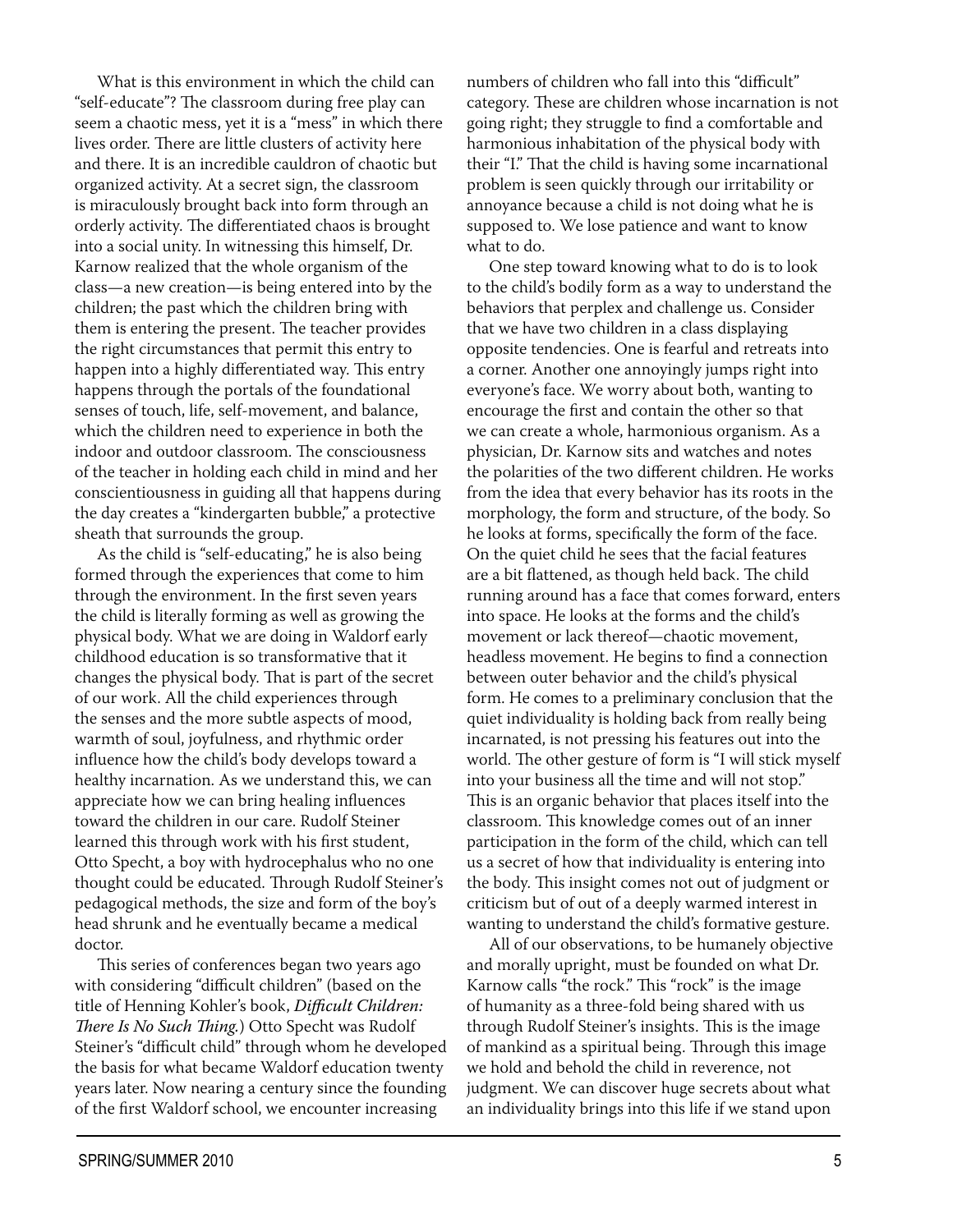"the rock." In our observation first we *look*, then we see, and finally we behold. These are all different activities, focusing our attention more and more intently. In the wonder of beholding, we become what we behold. Through our eyes we enter into what we are looking at. We experience what we behold as if we were that ourselves. We become "one with" through this process. We often "look" and do not "see." But when we "behold," we become "one with." This is the mood that must permeate our looking at a child so intimately. We must stand upon 'the rock' to make discriminations in our beholding.

If we look at children's heads, we see how highly individual they are. The head is differentiated into regions that reflect thinking (forehead region), feeling (central part of face), and willing (the jaw area.) If, for example, we looked at the upper lips of children in the class, a short upper lip might suggest that maturation stopped and kept the lip up. Another one keeps the lip down all the time; what impression does that convey? A lower jaw thrust forward looks as if it will attack. If the behaviors fit these impressions, we can see that an aspect expressed in the form of the body has emancipated and expressed itself psychologically in behavior.

We can use this approach to observation in contemplating the form of the child-not only the face but also the whole head, ear, three-foldness of head-trunk-limbs, and so on. Then we see what imagination these suggest. What comes of imagination, coupled with objective but warmed consideration of the behaviors emancipated from the body form, can lead us to the inspiration and intuition of what to do for the child. What can we emphasize within or bring into the kindergarten environment that will have a balancing and harmonizing effect? How can we bring healing in the pedagogical realm?

A big question confronting us is when it is appropriate to bring in other therapies. Dr. Karnow's answer—when the child cannot be contained in the "kindergarten bubble." If the child's capacity to imitate does not fall within what we provide for the class, the child steps outside of our pedagogical domain and cannot relate in an ordered way to the breathing "chaos." Then we have to come to an understanding, a diagnosis (which literally means "understanding through and through") and see where we can bring something to achieve balance. We can seek the support of anthroposophic medicine and therapeutic eurythmy. In some cases, sensory

integration/sensory processing therapies are allies where the child's issues lie beyond what can be sufficiently addressed through our classroom environments.

Throughout this lecture series, we have considered the first seven years as the time the child grows the healthy physical body through the support of the etheric body. Everything of the physical body has to be imbued with the etheric. The body creates its form and grows. When certain stages of growth are completed, the etheric body is emancipated from that task and becomes available for other activities. Previous lectures<sup>2</sup> have described this process and how the forces of the etheric body are birthed in three stages, ultimately to be available for use as thinking forces. We can have a glimmer of this invisible etheric world when we look at a colored disk and then see the complementary color magically appear as a glow when we then gaze upon a white surface. Something of this freed etheric force we project outward, allowing us to participate in an invisible world.

The etheric body is hard to speak about because, though we live within it all the time, we are unaware of its presence, "asleep" to it. But we can wake up to this reality. Through our thinking forces, we actually take hold of these emancipated forces that rise out of our body. When we realize that we can consciously relate to what the etheric is, we have tools that we can and do work with, whether we know it or not. We must know as educators that what we do with our emancipated ether body affects the world around us and every other human being we meet. For example, we can send our gaze to another-an etheric encounter-and that person experiences it. Through our work with the child in the first seven years, we are working to assist the proper emancipation of the child's etheric through the environment and our actual being. As we create the space and present ourselves, we work deeply into the being of the child. We can do that more consciously and effectively when we understand the subtle distinctions of the etheric body-the four ethers themselves.

We know that the physical body is highly differentiated. It has aspects relating to the four elements-mineral, water/fluid, air, and fire/warmth. The etheric body is also differentiated into four aspects that relate to the elements. The solid, mineral substance of the physical body has to be drawn into a living state. If a mineral part of the human being is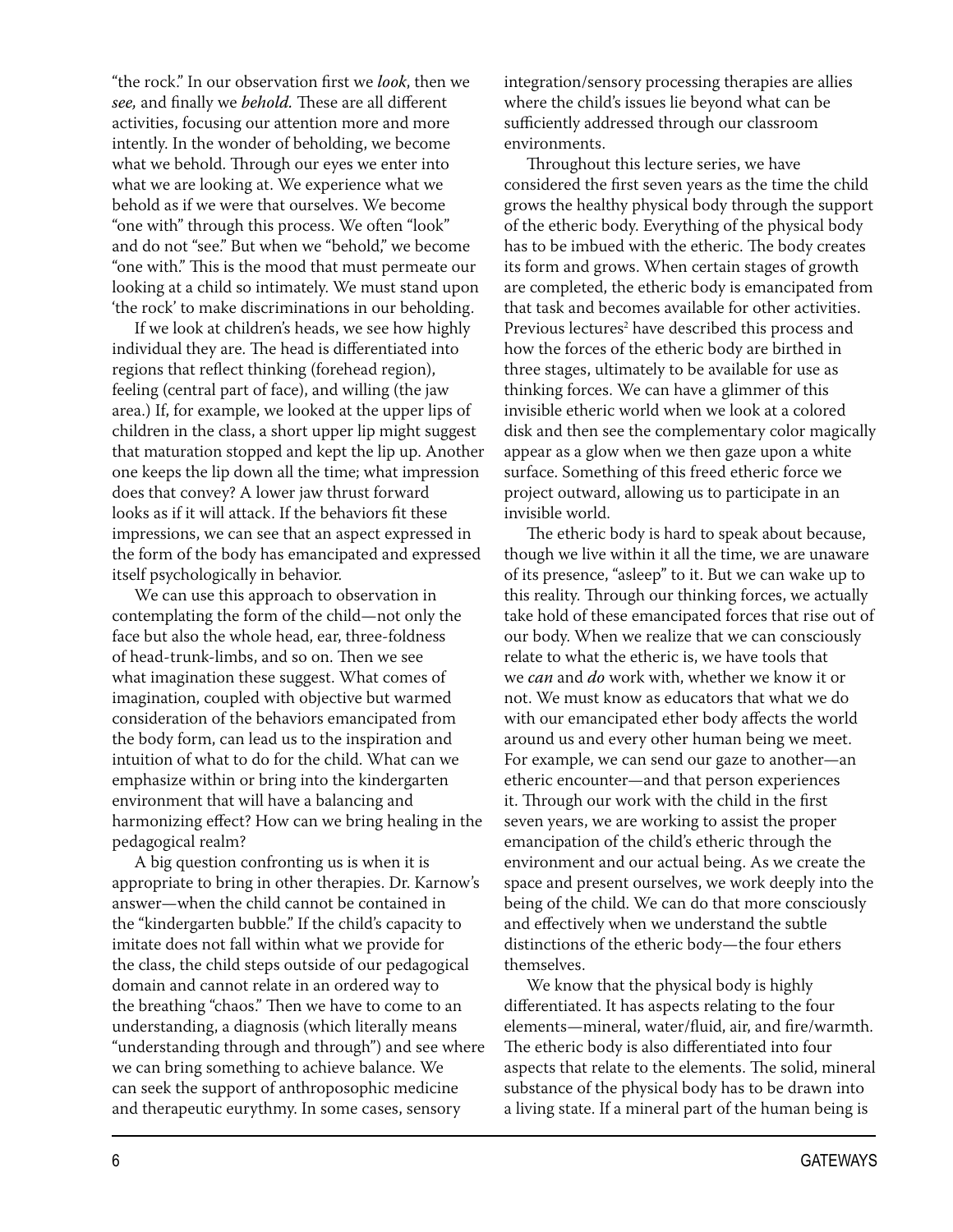not lifted up, it literally becomes solid, like a kidney stone. The aspect of the etheric body that lifts the solid into life is the *life ether* 

This is also true for fluids. Water also has to be kept alive and maintained in a living state. We know the truth of this when we see its failure in an older person with heavy, swollen legs. The ether which brings the fluid into life is known as the chemical/sound/tone ether. It is the light ether which works in the air, which we can read about in Cosmic Memory or Occult Science. Air and light ether work as opposites. Air fills in the space between things; light separates and creates borders, reveals distinctions. We experience warmth ether when we take outer warmth and make it inner warmth. Through the interaction of these ethers with earthly elements, we have forces that bring our bodily substance into a living state. We can positively support the living state of the child and his incarnation into earthly life when we intentionally work with the ethers in our classrooms.

Where are the ethers in the classroom? We can first consider warmth in both the physical and soul warmth we have in our classrooms. Warmth in whatever form influences all the children. Each child has her own warmth organization but is also affected by outer warmth in the room. We must make sure the children are warmly dressed. Whenever we consider these issues of warmth, we are working with the warmth ether.

How do we work with the air? We need to tend the physical air itself and then go to the light ether. We think we see light but rather we experience the effects of the light ether's activity, which reveals things and brings about separation. The air has to be circulating and light ether present in the lighting of the room. It must not be too light or too dark.

Is there fluidity in the room? Rhythm, the interdependence of everything we have in the classroom, how we can go from one play area to another so the children can move with social harmony-these are all expression of the chemical or tone ether. Yet it is not just harmony of objects and implements in the room but harmony of the being of the teacher and the harmony between teachers that also matters.

And what is the life ether? It is joy. The life ether is that which always permits the creation of life. It is unending and always present.

All of these are practical things we can consider. How we work with these etheric subtleties in our

thinking also offers the children something to grow upon. How can we get to know the ethers from the inside out? Of the warmth ether we ask, "What permeates everything?" It is the warmth ether that can penetrate everything. So when we enter a class, we send the warmth of our thought into everything, filling the space. Warmth has no barriers but lifts and permeates all.

In order to get inside the light ether, one can ask, "What is revelation, what is unveiling?" Here we can experience our thoughts as making discriminations in our environment. We can see what is out of order in the environment, in relationships.

The chemical ether poses a question of what is harmonization, order, interdependence, transformation of one thing into another. How is that living within the room, within the children, within oneself?

And of the life ether, we ask what is self-creating life?

The theme throughout the three-years' presentation of lectures has been how we can bring healing and wholeness to the children on their path into incarnation. The challenges thrust upon the children seem to grow only more complex and subtle. They sometimes seem even phantom-like, living in shadows that our light of ordinary thinking cannot reveal. To meet these darkened forces, the children need champions. Dr. Karl König, founder of the curative education Camphill movement, expressed this in a verse that Dr. Karnow shared.

There is a knighthood of our time Whose members do not ride through the darkness Of physical forests as of old, But through the forests of darkened minds. They are armed with a spiritual armor

An inner sun makes them radiant. Out of them shines healing-Healing that flows from the knowledge of the Image of Mankind as a spiritual being. They must create inner order, inner justice, Peace and conviction in the darkness of our time.

We have to form a knighthood where we can all shine our inner sun, no matter what is happening outside. Whatever we do in relation to the ethers will work deeply into the bodies of the children in our care. With these we are taking in the forces of the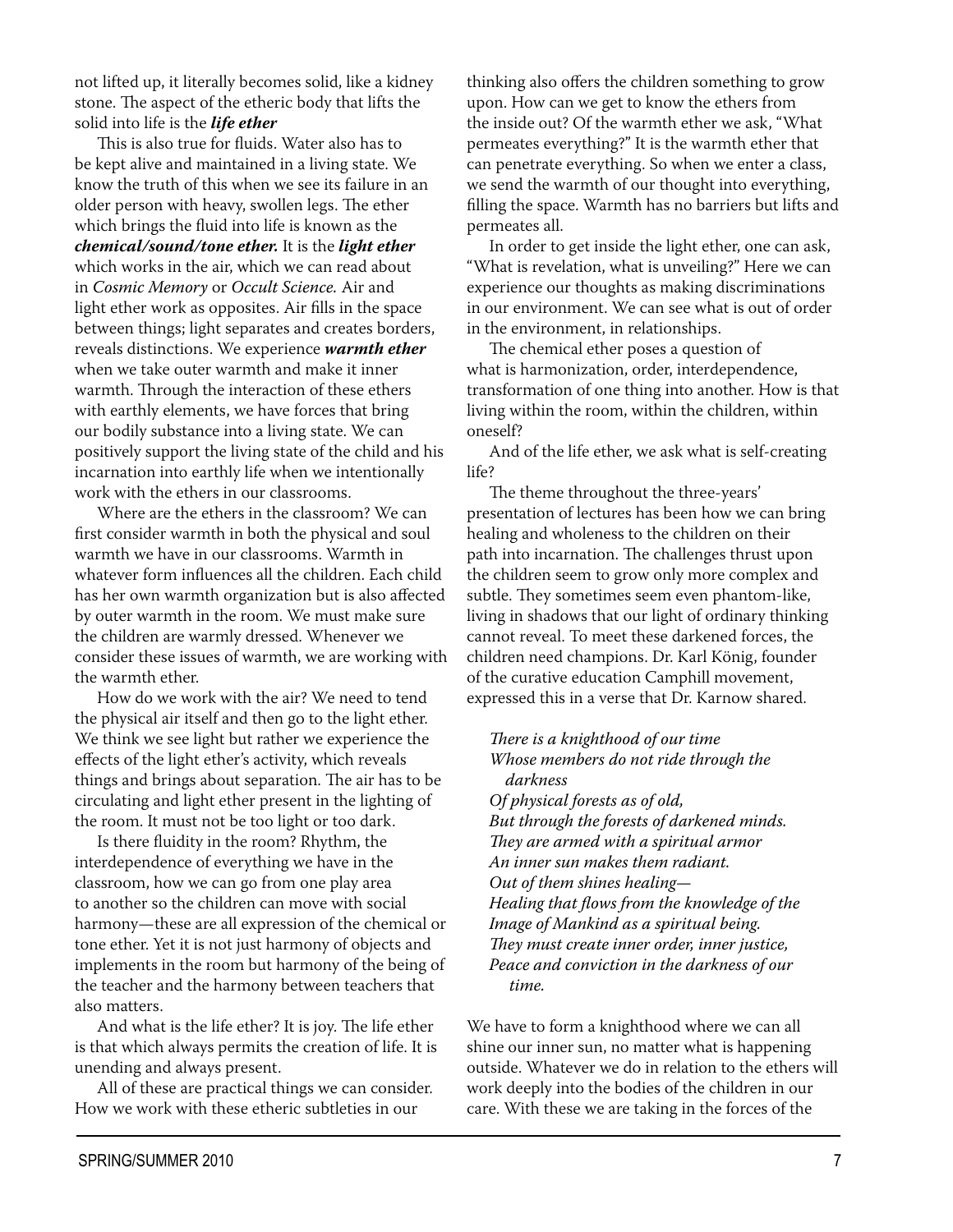sun and permitting something to grow and thrive that will not otherwise work. Then we will be what Dr. König calls the knights who have "an inner sun."

Dr. Karnow reminded us of our indebtedness to Rudolf Steiner. From him we have the "Image of Mankind as a spiritual being." There is nothing we do in Waldorf education that is not founded upon the insights of anthroposophy Rudolf Steiner so generously offers to us. We must never cease deepening our relationship with these fundamental sources. These insights are the "rock" upon which this new knighthood stands.

#### **References**

Rudolf Steiner. Self-Education in the Light of Spiritual Science (Mercury Press).

Dr. Karnow's other lectures in this series are summarized in Gateways issues 54, 55, and 57.

**Nancy Blanning** has been teaching in Waldorf Early Childhood for over 25 years. She is also a teacher trainer, mentor, and remedial consultant to other Waldorf schools, as well as a **WECAN** board member.

# **Observations of Children Under Three in the** Kindergarten

• Lisa Gromicko

The benefits of mixed-aged kindergartens are many, especially today with smaller families and frequently unsettled family dynamics. One important benefit spoken of is that young children will have fewer caregivers in the early years, if they have been included at earlier ages in the kindergarten. As younger and younger children come into the kindergartens in our schools today, many questions have arisen. This year, I had the valuable opportunity to experience and learn from the addition (due to school necessity) of several youngest children to my kindergarten class.

The primary questions that I carry now are: What is the long-term health impact for children under three years old, of the "kindergarten" experience? Shouldn't children from birth to age three, have an age-appropriate experience instead, because of their critical life stage? What does "kindergarten readiness" really mean, in this age of inclusion? I feel that we need to earnestly revisit this question, in particular.

Two successful early childhood models of mixed ages (including children under three) come to mind. They are Nøkken, a care center in Copenhagen, and the LifeWays care centers in North America. What they share is the inclusion of youngest children, but more importantly, the *separation* of the youngest children from the "kindergarten age" children during large parts of the day/morning. I believe that this is essential if we are going to include youngest children into our "kindergarten" programs. This adds to

the school expense of our programs, which must provide a sufficient number of adults to attend to the youngest children, while allowing the needs of the kindergarten-aged children to also be met. This year, I ended up needing two assistants, and this was without being able to separate the younger children from the group.

The following are some general, practical observations that I made of the class this year, from a traditional "class"-size-group perspective. The additions to our existing kindergarten age group this year were ten two-and-a-half-year-olds and several young three-year-olds.

Two-and-a-half-year-olds need:

- · Humor, tenderness, predictability, SIMPLICITY, repetition
- · Much more lead time before transitions than kindergarten-aged children
- · Small group size
- Not having to hold hands with other children
- · Food cut-up/cooled off
- LOTS and LOTS of food!
- · Plenty of time in the morning rhythm for several bathroom/diapering changes

• A lot of interaction with adults: hugs, rocking, modeling play, modeling social exchanges, modeling kindness, conflict mediation, help to build "houses"

• Physical care: washing hands, potty training, putting on and taking off shoes/clothes, nose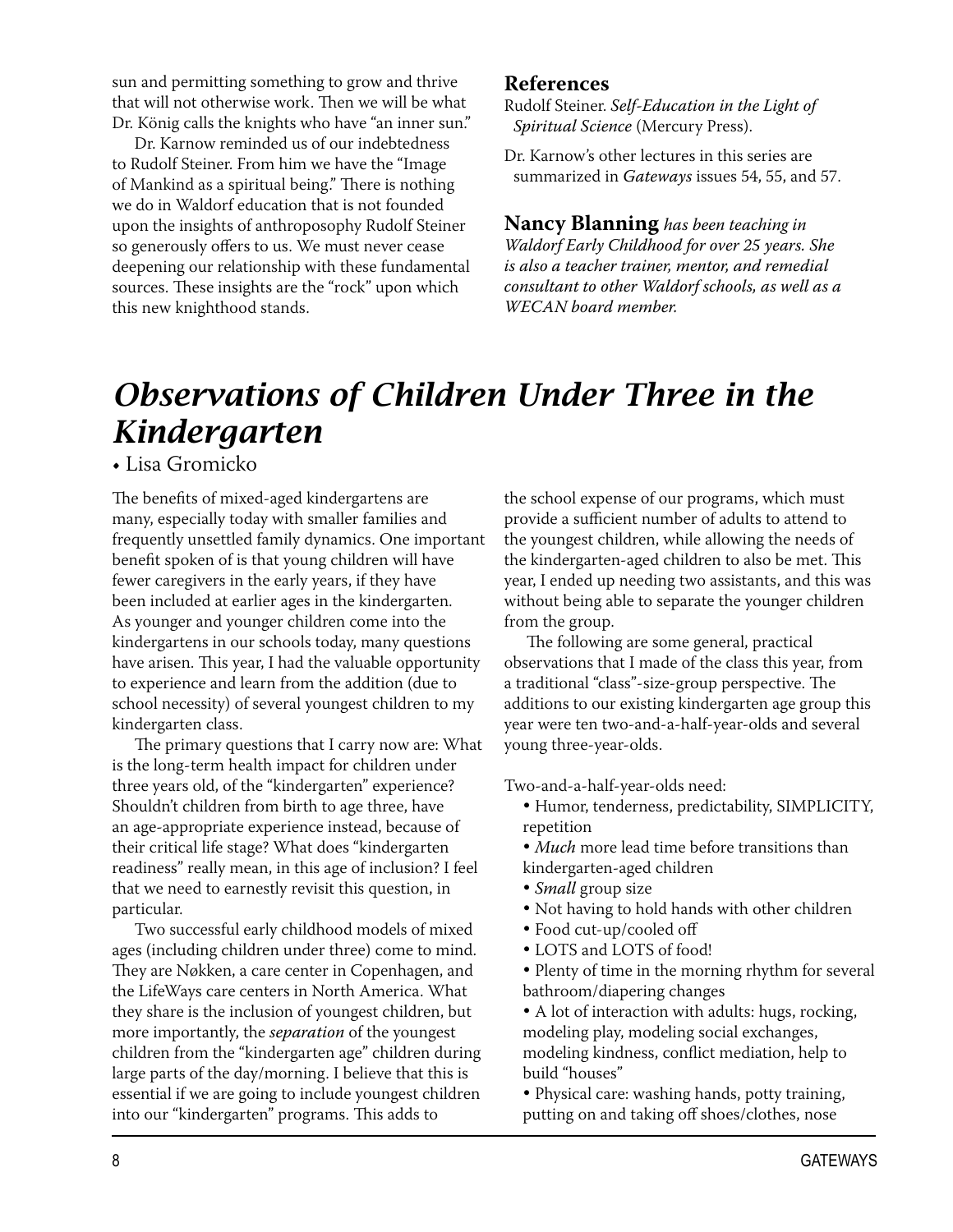drips, diapering, washing face, using napkin, using spoon

• Not being expected to participate in "kindergarten" activities

• Adult attention to building volatility between youngest children and frequent pre-emptive measures by adults to avoid injury-often providing monitored space & time for toddler children to attempt to work it ou-not jumping in too soon (while also trying to avoid a brawl)

- Adult tolerance for the words "mine!" and "no!"
- · Adult objectivity, humor

• Predictable rest-times (pillow, blanket - some children this age still need a morning nap)

• Space to play without interference from older children.

• Tagging along with adults all morning,

• Encouragement, opportunities for autonomy

• Not being asked to go very long without a potty break (they often don't ask for one and won't want to stop for one, either)

• Floor-time in circle, with simple gestures and plenty of repetition

 $\bullet$  Quiet times

• Simple puppetry for story/ with repetition of verse and telling the story long enough

• More adult involvement than with kindergarten children in establishing simple 'rules' such as staying in our chair at the table, keeping our clothes on, not pushing/hitting/biting, "gentle hands"

• Adult awareness of the *choking danger* of many play and household items

• Adult-only accessible locks on the doors or gates leading outside

• Some "formed" toys like a tea set, little cars, dolls, blocks, spoons, places to climb into, stools

• A few "extra special" adult tools for distraction such as a little finger puppet that comes out of adult's apron pocket, a picture book

• The ability for an adult to take a tantruming toddler for a "walk" through school or outside to see the bunny or other distraction

• Child-proof/odor proof diaper pail -

recommended: "Diaper Genie" (you don't have to buy their refills, just use medium-sized garbage bags, changed daily)

• Potty chairs

Special challenges with younger children:

• Communication challenges with speaking. Many are still in "naming" phase of speech.

- Easily over-stimulated by each other and by the daily activities of the whole group.
- Frequent volatility and aggressiveness with each other and toward older children, "defensiveness" patterns.

• Parallel play, not cooperative yet.

- More challenging behaviors around February and March, with many turning three.
- Emergence of "I"-need for autonomy within
- boundaries, protection of the senses.

Kindergarten age children (with very young children included) need:

- Humor, tenderness, empathy, understanding around frustration about the "little" children
- Security of knowing that adults are aware of what the younger children are doing
- Help from adults to see that younger children are "learning" and how they can help them, too
- Protection of their (older children's) play space

• Guidance in how to integrate younger children into play (e.g. Puppet shows with youngest children as willing audience members-very successful)

- Enough puppetry and large building materials
- · Maintenance of "form," predictability
- Inclusions in circle that are for "them"
- Privileges, e.g. Washing dishes, directing "cleanup," using certain "teacher" items
- Adult modeling and support of working with conflict with youngest children
- Adults modeling patience, tolerance and compassion for younger children in their tantrums
- Maintaining some "sacredness"

• Encouragement and acknowledgement of their "big brother/big sister" efforts in helping the youngest

• Being allowed to be "little" themselves

• Taking a loudly crying younger child out of the room during "quiet" times (e.g. Story, birthday celebrations, circle, rest)

- Participation in care of the environment
- Space away from younger children
- Adults also being available for them.

Special challenges with the older children (with youngest children present):

• Regression of level of play from the preceding year, lasting into the winter. Less building, in particular.

• Concerns of parents regarding possible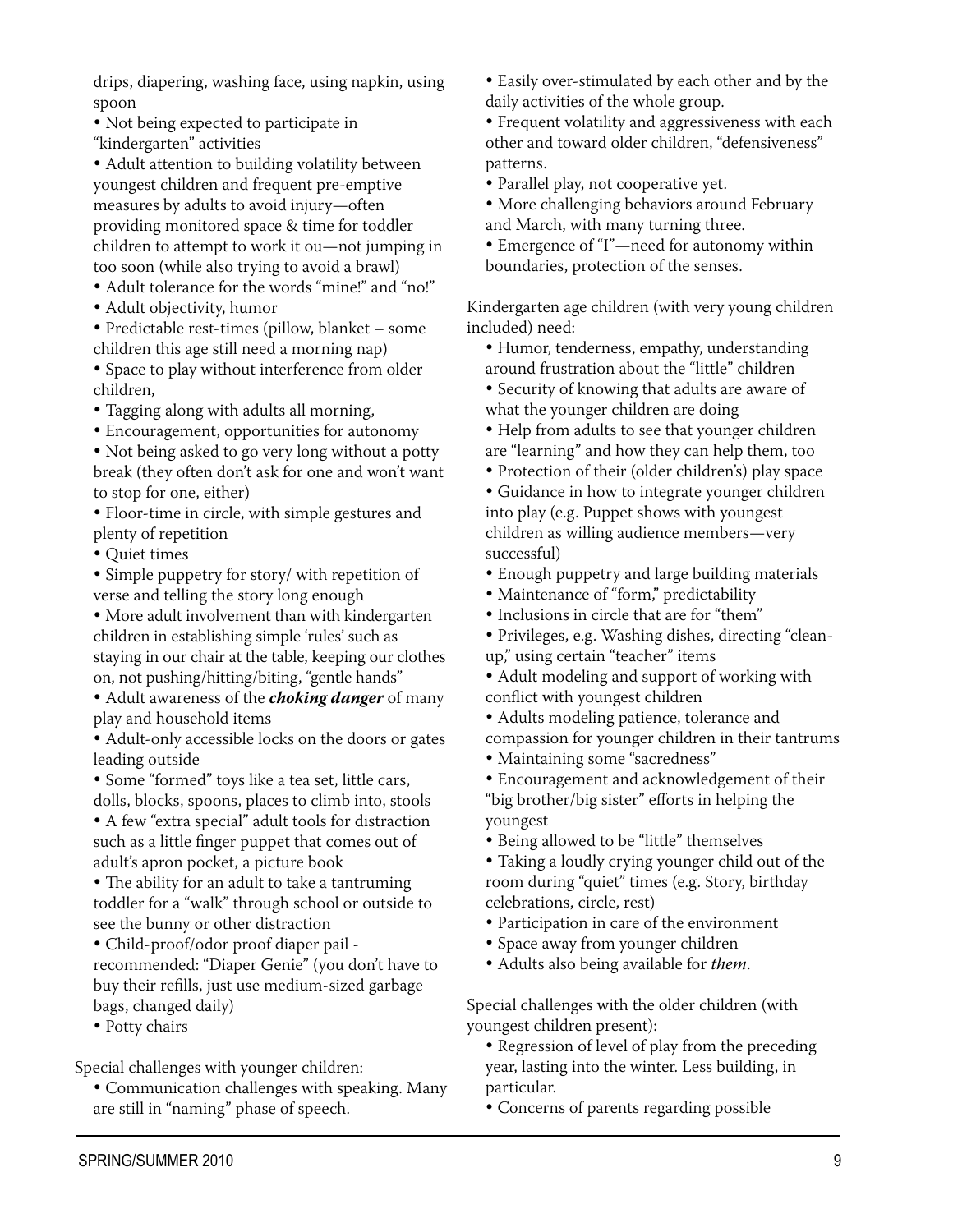simplification of class activities, aggressiveness of youngest children.

- Less ability for adults to spend on more complex or extended projects with kindergarten children.
- Teacher needs: Flexibility; willingness to simplify and adapt; slowing down.

Many beautiful interactions happen daily between the oldest and youngest children. I have sensed that the presence of these youngest children brought a golden "grace" to the kindergarten-aged children; much sweeter and more innocent play developed, with very little cynicism. But, the ongoing, observable stresses for the youngest children and challenges for the oldest children in a combined class can be significant and require great consideration, as we weigh the benefits and costs of including children under three in the kindergarten.

Consider the words of Dr. Elisabeth Jacobi in "Kindergarten Readiness" (The Developing Child: The First Seven Years, WECAN, p. 109):

A three-year-old or a younger child has almost a protective covering over himself which preserves him in his world. If one brings such a child into the kindergarten, then this covering rips open in about three weeks and a "plucked, featherless little bird" stands before us. This can happen even if the child visits the kindergarten on an hourly basis, and the torn covering cannot be repaired simply by removing the child from the kindergarten. This unveiling of the protective covering occurs naturally between three-anda-half- to four years old. Only then is the child really ready for the kindergarten.

Lisa Gromicko lives in Boulder, Colorado and has spent fourteen years in Waldorf early childhood settings. She can be reached at: lisagromicko@mac.com.

### The Seasonal Festivals in Early Childhood Seeking the Universally Human

• Nancy Foster

One of the wonderful, and wonderfully challenging, characteristics of Waldorf early childhood education is that there is no curriculum. Unlike the education for older children, there is no specific outline of subjects offered by Rudolf Steiner for these early years. Rather, it is sometimes said that "the curriculum is the teacher." To that I might add two other elements, forming a threefold curriculum: the teacher or caregiver, the developing child, and the social and cultural community, including the parents, surrounding the school or program.

The teacher or caregiver, striving inwardly and outwardly to be worthy of imitation, creates an environment in which each child may feel recognized and held in a mood of dream-consciousness. The child, developing according to lawful, archetypal stages, yet a unique individuality, leads the deeplyobservant teacher or caregiver to provide nourishing surroundings and activities. And the school community, offering its particular mix of culture, race, religion, ideals, and questions, all within a specific geographic location, provides a social context within which the teacher and children are

active together.

In the earlier years of Waldorf early childhood education in North America we looked to our European mentors and colleagues for guidance and inspiration out of their deeply-grounded experience. Many of us took up their offerings with gratitude and great joy. For me, as a new teacher, the whole concept of "festivals" was new, and I was awed by the richness of what I assumed were "Waldorf traditions" for celebrating these special times of the year. Especially abundant were the possibilities for observing Advent and Christmas.

Only later did we come to realize that many of these beautiful festival observances did not originate in Waldorf education but were European cultural and religious traditions. The European Waldorf schools were embedded in what was then a relatively homogeneous society, and it was natural that the traditions of that time and place found their way into the schools, where the teachers experienced them deeply, enriched them through their work with Rudolf Steiner's insights, and brought them to the children in a living way.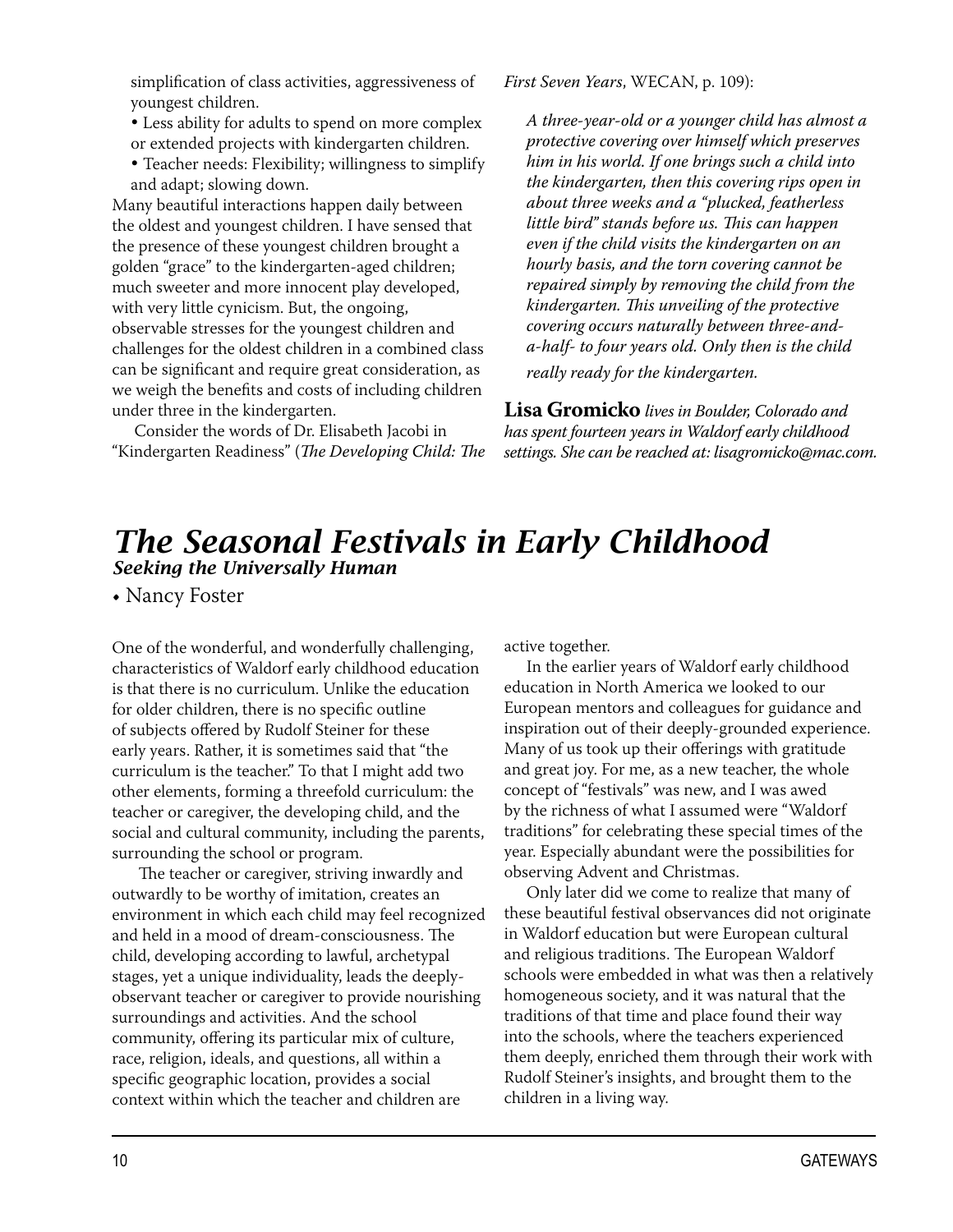Today in North America we live in a diverse society, in widely disparate geographical areas with correspondingly distinct climates, each school surrounded by its own mixture of natural and cultural conditions.

The inner and outer work of teachers and caregivers continues to be guided by our commitment to anthroposophy and Waldorf pedagogy; the growth and development of the children in our care still follow the archetypal laws revealed to us by Rudolf Steiner's research; but the realities of our school communities present us with a context that challenges and inspires us to re-examine some of our cherished festival traditions in order to welcome and include fully every child and family.

For many Waldorf early childhood teachers and caregivers, this is a matter for "research," a challenge to look ever more deeply into our own festival life as adults and how we bring this into our work with the children and families of our schools. We seek a growing understanding not only of the meaning and significance of the cardinal points of the year and their seasonal festivals-Michaelmas, Advent/ Christmas, Easter/Spring, and Whitsun/St. John's/ Summer-but also of the nature and task of early childhood.

Our question becomes: How can we penetrate to an experience of these seasonal festivals that will be meaningful and nourishing for families of every background, and how can we bring this experience into the life of the young child in a developmentally appropriate way? This is a path of inner and outer work; each teacher or caregiver and each school traveling the path will find helpful signposts, steep hills and deep valleys, accidental detours, and all the joys and challenges of any journey of importance.

Above all, we may strive to bear in mind the incarnating child in our care. How can we support and strengthen the child's pre-birth intention to be born in this particular body, at this particular time, in this particular place? How can we help the child to find firm ground from which to embark on his or her life's journey? In our early childhood work, we seek to bring archetypal life experiences to the children, and we might consider festivals in this light, choosing to bring each festival in its most archetypal form of uniting the human being with the earthly and the heavenly worlds—bringing a sense of the wholeness of humanity rather than a multiplicity of representations. We wish the young child to

experience rather than to learn about; that will come in later years, in the rich curriculum of the Waldorf lower school and high school.

Our new WECAN publication will include a collection of articles as a sampling of various teachers' journey on the "festival path." Within the variety, we hope readers will see evidence of the striving to work with the threefold curriculum mentioned above: the teacher or caregiver, the developing child, and the school community.

The book will begin with a selection of articles on festivals in general, to lay a basis for the sections on the seasonal festivals themselves. We hope it will offer encouragement and renewed inspiration for every teacher's and caregiver's festival work.

This article was adaped from editor Nancy Foster's introduction to the forthcoming WECAN book, The Seasonal Festivals in Early Childhood. The following story by Joan Almon will also be included in the book, along with contributions from Freya Jaffke, Marjorie Thatcher, Ruth Ker, Helle Heckmann, Susan Silverio, Christof-Andreas Lindenberg, Holly Koteen-Soulé, Stephen Spitalny, and more. Publication is scheduled for September, 2010.

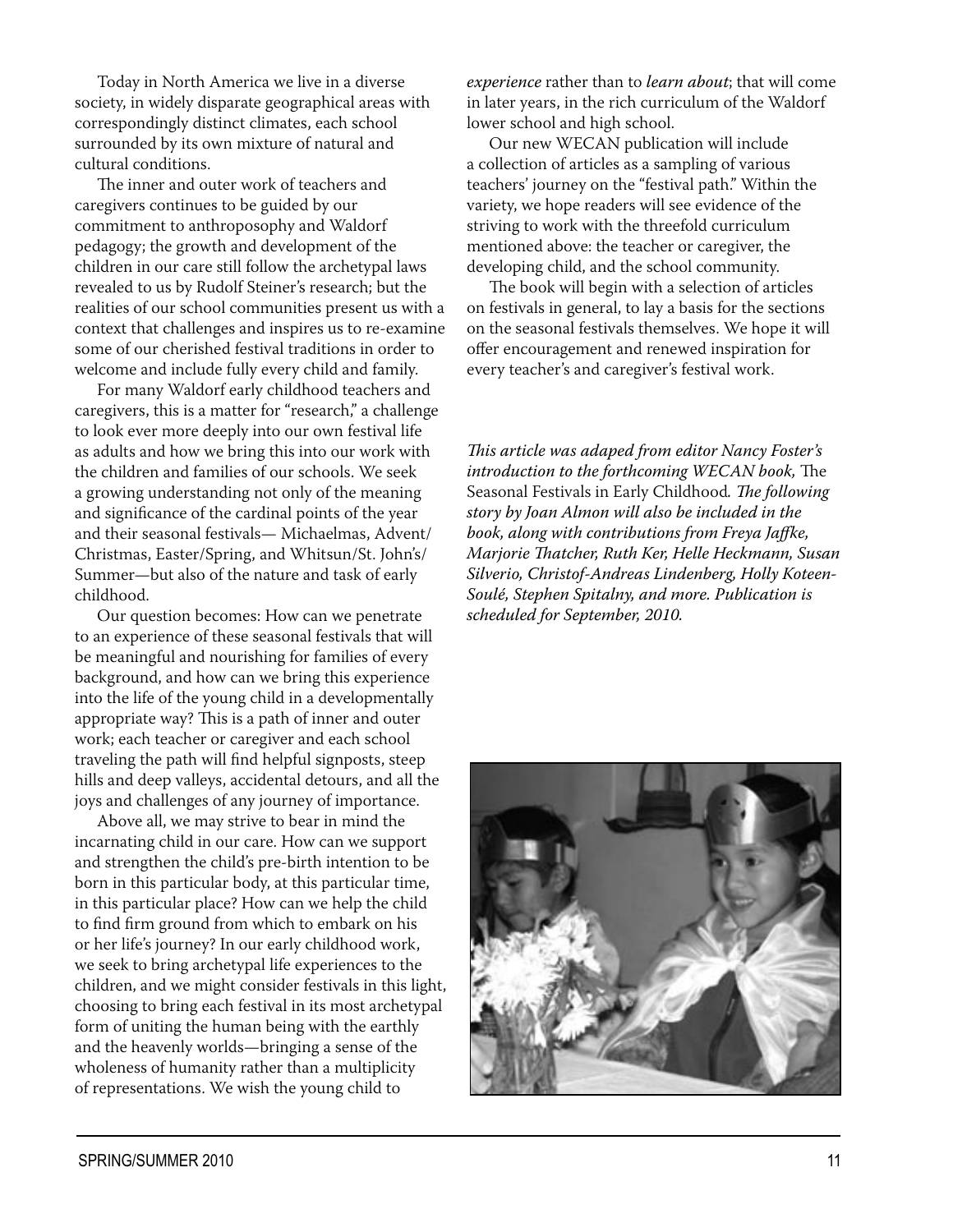# A Story for the Evergreen Garden

• Joan Almon

Author's note: After fifteen years out of the classroom, I stepped back in as a nursery teacher at the Washington Waldorf School in fall of 2009 to help a friend who was recovering from an illness. As Advent approached I knew I needed to approach the winter holidays anew. In the past I had drawn heavily on Advent circles learned from European teachers. Now I needed something that spoke to a  $21^{st}$ -century group of American parents and their children and was meaningful to me, as well.

I thought deeply about the families in my class. Of the thirteen, there were six Jewish families, two Islamic families, one Hindu Sikh family, and the rest I was not sure about. I sought for images that could feed the souls of the children but be accessible to all who walked the spiral of the Evergreen Garden (Washington Waldorf School's name for the traditional Advent Garden).

Over the years I had told many stories about Mother Earth and her creatures, and the changing ways of the forest through the seasons. Now she came strongly to mind. The resulting story also touches on elements of our fall festivals when we cut the apple and revealed the star inside, and when Mother Earth and her creatures observed Halloween and Lantern festivals. The children were used to her by now, and these little three-year-olds listened intently in the darkened garden.

In the past I did not publish stories or songs until I had used them for several years and they had passed the test of time. I had not thought of sharing this one, but one of the lyre players who was present encouraged me to send it to Gateways. I am glad to do so, but please take it lightly and if you wish to use it, feel free to change it as needed. Best of all, let it stimulate your own ideas of how to approach this beautiful garden which seems as relevant today as it did thirty-five years ago when I first created one in my kindergarten.

Winter was beginning. Snow and ice covered the ground and the days were growing dark. Mother Earth called her creatures together and said, "It is time for our Evergreen Garden. It will bring warmth and light to the earth in deep winter. Who will help me?"

"We will help lay a path through the woods," said the stones. "And we shall sparkle in the candlelight like the stars in the sky," said the crystals.

"We shall lay a spiral path of evergreen branches," said the pine and the fir. "We shall hold the candles," said the apples, "for we have stars in our hearts." The queen of the bees said she would give the wax from her hive to make golden candles. "I shall bring new life to the garden," said the red, red rose.

The animals of the forest spoke. They would guard the garden and make sure no harm came to those who walked it. The stars said they wanted to take part, and some fell to earth to light the pathway of the garden. Mother Earth thanked them all and said only one thing was missing - the children's love was needed to fill the garden.

Then came the children, and one by one they walked the spiral of the garden, lighting their candles and setting them down on the golden stars. Soon the garden shone with light.

(Music while the teacher walks the spiral, lighting her candle. She is followed by each child and parent, one by one. At the end the co-teacher or assistant lights her candle. The music ends and a closing is said.)

"Now our garden is full of light. It shines with love in the dark winter's night."

**Joan Almon** is the director of the U.S. branch of the Alliance for Childhood. She is a former Waldorf kindergarten teacher, was co-founder of WECAN, and has worked internationally as a consultant to Waldorf educators and training programs.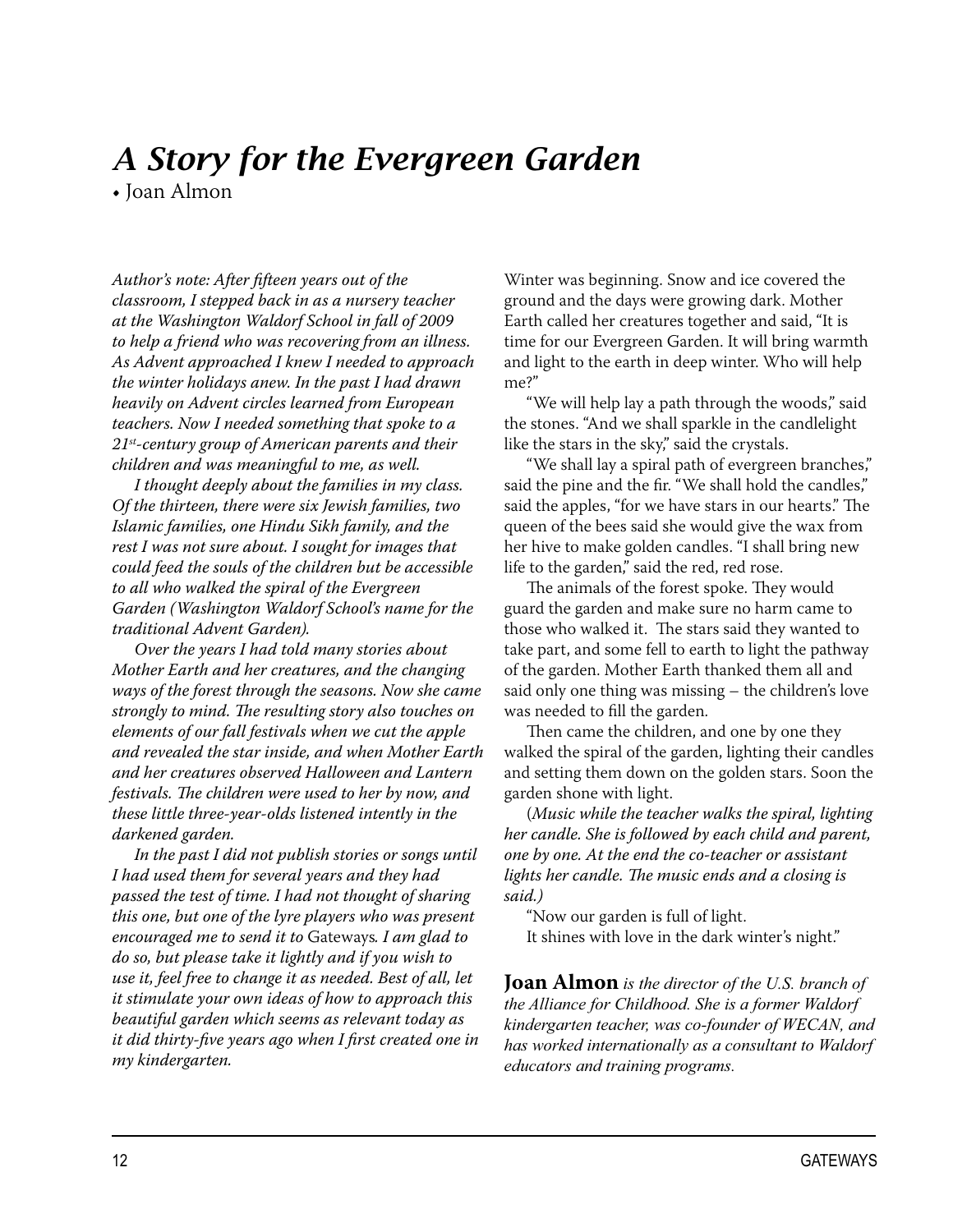# **Thoughts on My Visit to North America**

• Helle Heckmann

First, I would like to thank all the early childhood teachers and the families I stayed with on my two month trip to North America. It was a fantastic experience for me to visit so many different early childhood centers that are as varied as the environment and community where they exist. Children of today have such different needs and that is why it is important that Waldorf education provide a range of choices. Our Waldorf early childhood centers have to meet the needs of the children that come to us. We are not a defined program, but must remain flexible in our options so that the needs of our children are met as our highest priority. This can include early childhood centers connected to grade schools, off-site early childhood centers, and inhome centers.

The loss of the world of childhood is a real danger today, especially with the onset of early academics in kindergartens and even with younger children. Instead of seeing the young children as something quite special in their own right, they are viewed and taught as little adults. Even in our Waldorf early childhood centers, it is common to observe a form of this "teaching" with a focus on the role of the teachers, schedules, and activities. The clearest example is the trend in Waldorf early childhood centers to separate the children into different age groups during the first seven years. The benefits of keeping children aged three to six together have been lost.

We must examine closely whether the needs of these children can be met when an early childhood center is in the same location as a grade school. Does the close proximity offer enough protection to the young children from the energy and needs of the older student? Do we make unfair allowances when we are part of a larger school? Are early childhood pedagogical decisions made by those who have really penetrated the issues of the young child or by a larger group of colleagues who may not have these questions as a focus? Is there a way to work together

when we don't work side by side?

I would like to expand on these thoughts and others from my experience in America. I hope that these ideas will not be viewed as judgmental, but rather as observations to provoke further conversations. I know I am a foreigner and see with my foreign eyes, but my hope is that it will be insightful to my American colleagues to see what is observed by an outsider. I want to share the importance of the following:

- Continuity of Care for the Young Child
- Creating a Weekly Rhythm for Children and Not Just a Beat
- Providing a Daily Rhythm That Allows For Consistency and Enough Time
- Movement Opportunities
- Adult Models Worthy of Imitation
- Trusting the Child to Learn on His Own
- Providing Clear Expectations and Descriptions of What We Offer to Parents

#### **Continuity of Care for the Young Child**

What explains the trend to separate children by age in early childhood instead of designing a program that meets the needs of all of these children together? I see the first seven years as a whole and believe that the children in this age group should be cared for together. It allows the very young children to see where they are heading and the older child to see where they have come from. However, it is becoming more and more of a tendency in the Waldorf movement to split up this age group. There are parent/child classes, daycares, nursery classes, preschools, kindergartens, and extended care, all subject to sub-grouping children in the first seven years by age. This means that at an age when a child is most vulnerable, we force him to make attachments to many different caregivers. This is a form of violence towards the child because in reality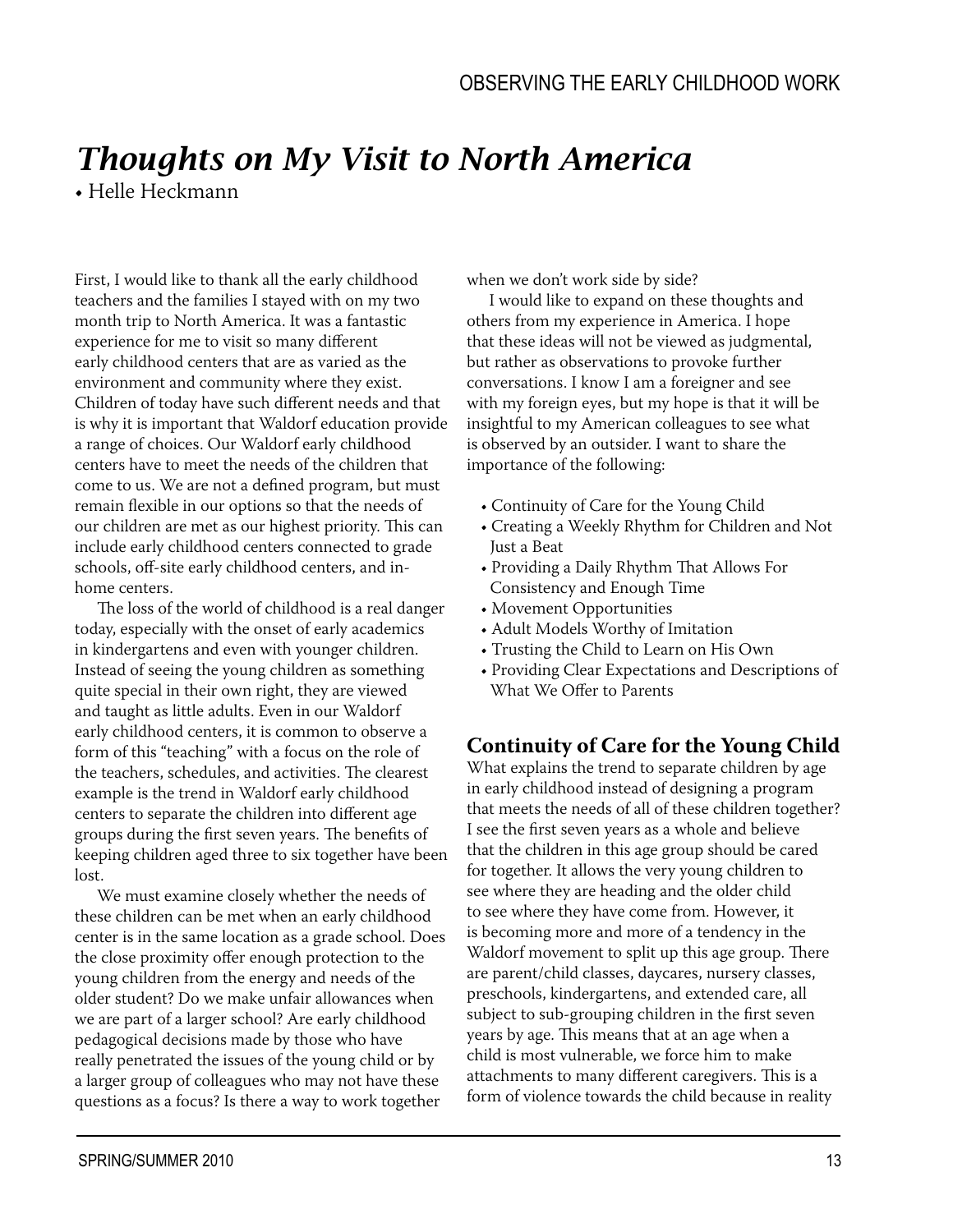the young child needs as little change as possible, especially when considering care outside the home. It is also a big concern that some classes for the very young child are created out of need for enrollment in kindergarten and grade school classes without first considering the needs of the young child and how to create continuity of care for his whole early childhood.

#### **Creating a Weekly Rhythm for Children** and Not Just a Beat

Some schools offer one, two, three, four, and five days per week options plus the option of morning or afternoon care, and sometimes even "after afternoon" care. This is often out of trying to meet the need of the parents, more than it is out of our understanding of the needs of the child. When we offer less than three consecutive days a week, we provide children with just a "beat" instead of a rhythm. And when we offer different options to children in the same class, we create a situation where there is a lack of consistency in the children's social relationships. How can a child develop play and social skills in a classroom community if they do not know who to expect to be in their circle of friends the next day?

#### **Providing a Daily Rhythm That Allows For Consistency and Enough Time**

It was very common in my visit to North America to see early childhood classes that consisted of short morning hours (three to four hours) followed by an optional afternoon program. All of the pedagogical offerings are put in the morning care for the children. It is as if the afternoon care is not considered part of the pedagogical day or valued in the same way as the morning program. The afternoon care provider is not always a trained teacher and is often not even part of the morning program, which creates an unnecessary transition for the children. Despite these issues, more and more children are enrolling in the afternoon care programs.

The morning time of three to four hours usually includes an artistic activity, indoor free play, circle time, snack, outdoor play, storytelling, and sometimes lunch. Moving from indoors to outdoors (or outdoors to indoors) requires time to take shoes and clothes on or off. All of these activities pressed into just a few hours means that the children and teachers are often stressed to complete all the assigned tasks. Many times the lack of time causes teachers to rush through the real work of the

kindergarten (cleaning, cooking, doing the dishes, etc.), which is something of great importance to the children.

Most of the children of today are lacking movement in their daily lives. They often experience great difficulty when entering fully into free play and can take up to an hour before they actually begin to really "play." It is challenging for them to dress themselves and they have trouble sitting at a table and showing manners during eating. Movement, free play, and life skills—these important tasks take up at least four hours a day in the kindergarten. Then there are our other activities such as circle time. storytelling, household work, and artistic activities.

The morning ends and some of the children leave and some stay. What is the experience like for those children who see their friends going home, but they have to stay? Those children staying often have to change rooms and the person who is caring for them. They are sometimes mixed with children from other classes. In just one day, they have to suffer through a great lack of consistency. Kindergartens with structures like this need to reconsider these issues.

#### **Movement Opportunities**

Children of today are "up in their head" and need to move back down into their physical bodies. Even though they are provided with time outdoors, it doesn't necessarily mean that they are "moving," This lack of movement makes it crucial for teachers to research how they can bring appropriate movement to the children in their care.

#### **Adult Models Worthy of Imitation**

Adult role models of the home arts (cooking, cleaning, building, gardening, etc.) provide real work that can stream out into the play of children and are more than ever needed because of the lack of housework in the home. Children are in great need of caregivers who consciously examine how to be worthy models of imitation.

Caregivers must penetrate the questions:

- What do the children in our care need?
- What do they get from their home life?
- How can we support the child in becoming a human being through daily life?

From these questions, we have to find a way to provide experiences for the child so they get what they really need-an understanding of the world around them.

The family structure has changed dramatically in recent years. The home is no longer the center of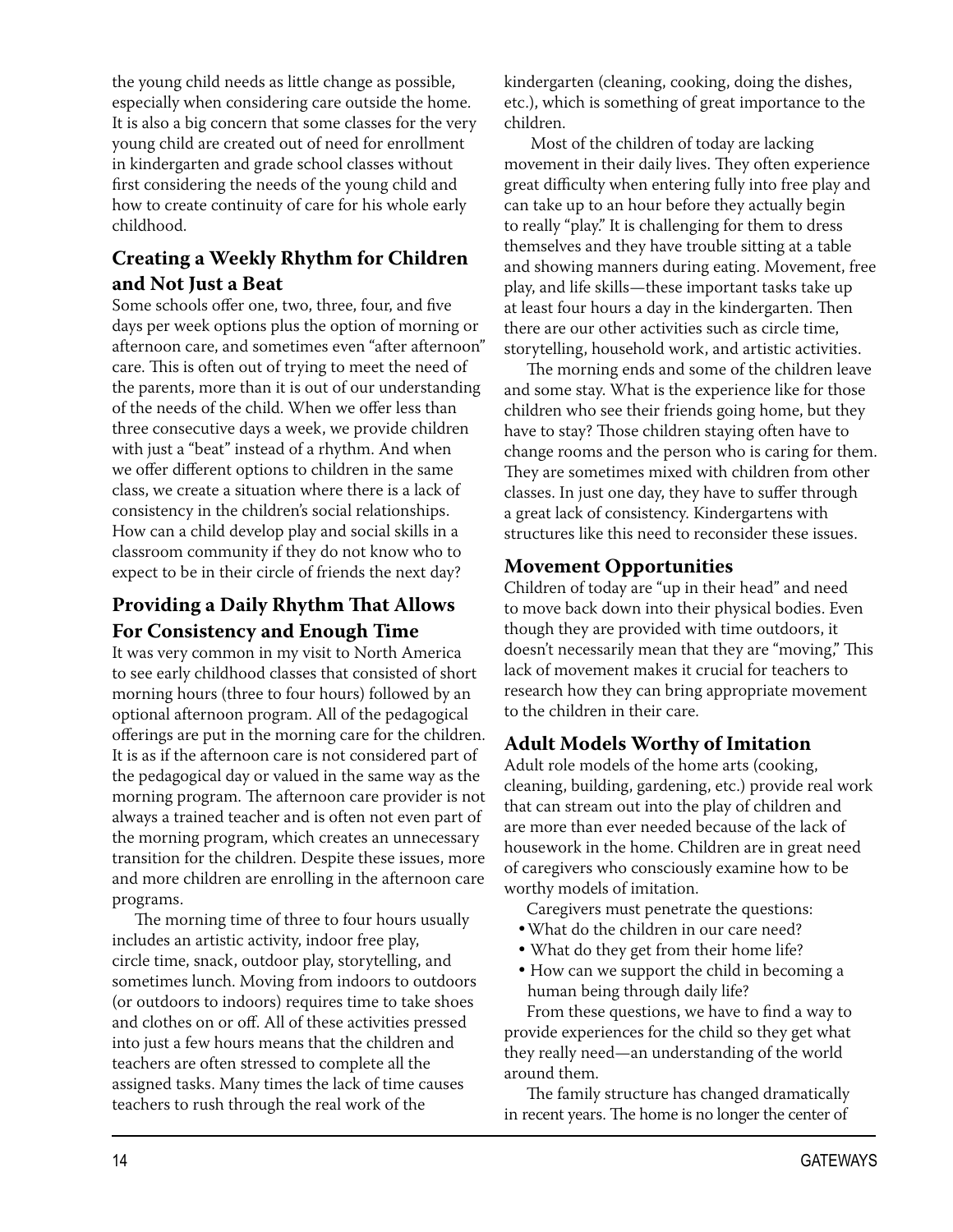errands, responsibilities, and activities where family members must go. Children used to be brought up with many siblings and family members of various ages offering countless opportunities to care for others, be cared for, and smooth out the "sharp corners" of their own temperaments. Now most children come from smaller families, often with only one or no siblings. Waldorf early childhood centers are quickly becoming a substitute for the traditional home—offering a place where time can slow down, housework can be accomplished with cooperation from the children, and they can be truly cared for and nourished and learn how to take care of others. Providing a "home life" environment for children gives them the space to be able to do things out of intrinsic motivation, instead of learning how to do things because they are told how. Trusting the Child to Learn on His Own Care providers must be able to hold back their own

the family, but a jumping-off point to the multitude of

desires and expectations for the child and understand how important it is for the child to learn how to meet life's challenges on his own and in his own time. Children of today are over-watched, over-loved and over-protected. They have very few chances to feel on their own how they are. It is necessary for the caregiver to provide the opportunity for the child to learn on his own. For example, a young child falls on the ground. The caregiver remains neutral in her response. After just a moment, the child looks up at the sky and notices the clouds. Then, he rolls over and see a little worm. He has fallen, and perhaps been a little hurt, but the sky is still here, the worm is still here, the world is still here. He experiences the unspoken message, "Even though I fall, the world is not falling apart." But, what if, instead, the child looks up upon falling and sees fear on his caregiver's face. The caregiver is worried: What if he is really hurt? Maybe he has a concussion. What will I tell his parents? The child responds to the fear by screaming. Then, the caregiver rushes over to comfort the child, but in reality is really comforting herself and her own fears. She has robbed the child of an important learning opportunity-to overcome pain and survive.

#### **Providing Clear Expectations and Descriptions of What We Offer to Parents**

Early childhood teachers spend a lot of time working with parents. It is true that this is a very important aspect of our work.

The important questions to ask are:

• Do we clearly state to parents what we expect

from them and what they can expect from us?

- Are we clear about what we offer the children in our care and why?
- Do we, as teachers, have a deep understanding of the life of childhood and how it is shaped today with changing family structures, the current societal pressures put on parents, and the individual needs of the children in our care?
- Do we allow for our early childhood centers to evolve based on these needs?

Do we share our specific offerings with parents  $\bullet$ so they can, out of freedom, decide if our early childhood center will meet the needs of their family?

We also must remember the important role parents play in the lives of their children— mainly, that of giving true love. This love germinates the seeds lying deep within the young child. And while we may lament for what children have lost because of our modern times, this is the time when they have come and we can look forward to knowing the fruits of their work here.

So, my dear colleagues, these are my inner thoughts of the two beautiful months I spent in North America, visiting so many different centers, meeting many wise women (and some men) and enjoying lovely conversations with friends, old and new. It is not important that we agree on all the specific points, but rather that we create the possibility to talk about these issues. It is out of this dialogue that we can each find the best solutions for the children in our care, wherever we are in the world. It is so crucial to repeatedly ask ourselves: "Why do I do what I do?" We all have the goal to work on our own individual spiritual paths, but we also meet together in our shared study of anthroposophy. It is through this community that we can continue to explore our ideas and grow as individuals, teachers, and early childhood centers.

I also want to thank you all for advocating for young children because it is something that they cannot do for themselves. They are often overlooked in our society. But, the truth is, a society is ultimately judged by how it treats its children, its old people, and those who are ill. If these groups of people are treated well, then it shows a society that is healthy and functional. Let us hope that all our global societies will get there one day.

**Helle Heckmann** founded the influential Nøkken child care center in Copenhagen, Denmark. She has written several books about her work, most recently Childhood's Garden with companion DVD, A Summer Day in Nøkken (available from WECAN).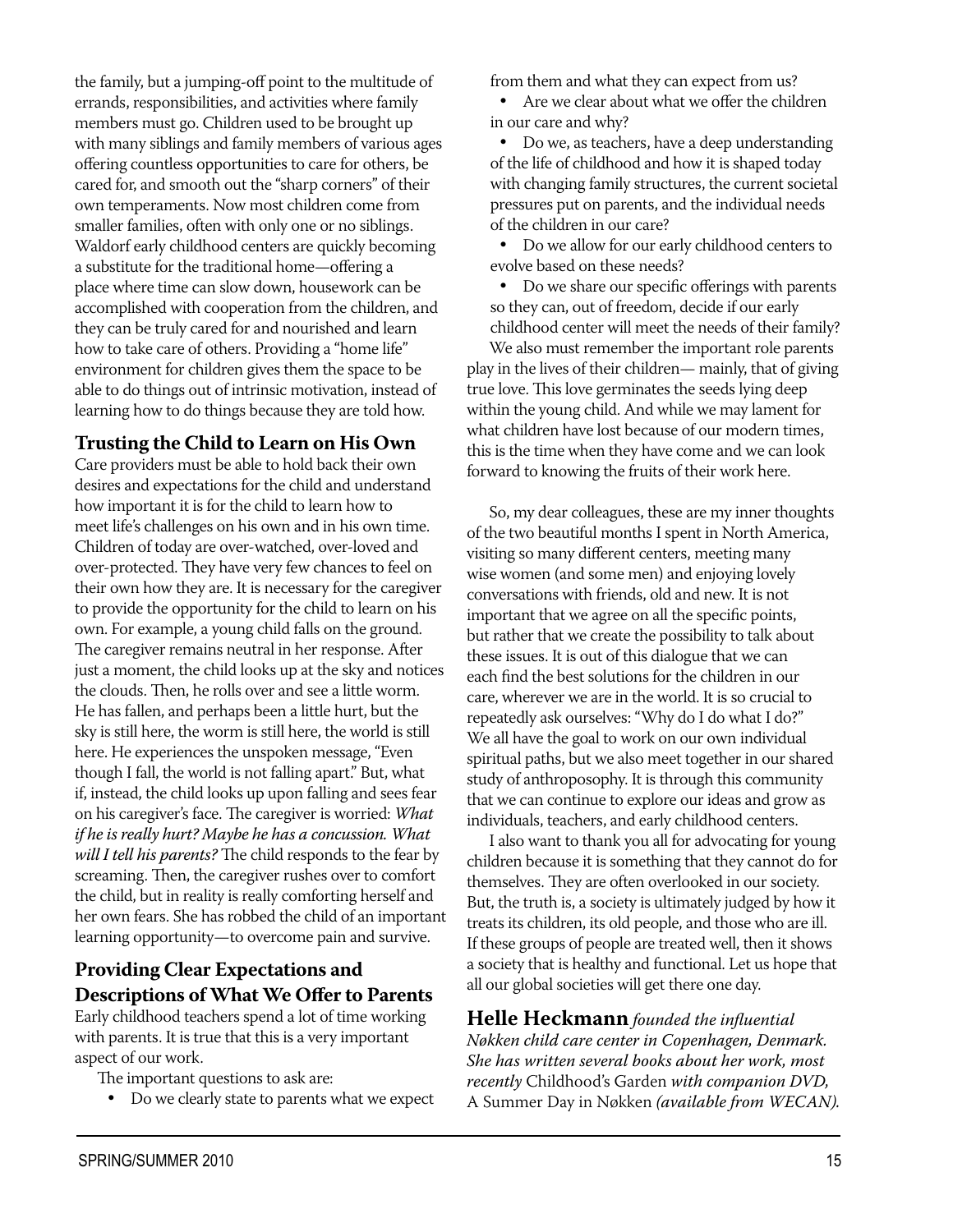# **Getting Over Easy**

Challenging Ourselves to Learn New Thinas

• Cynthia Aldinger

I was in my late forties or early fifties when my eldest son taught me how to fry an egg overeasy. Up until then I had always scrambled. All my attempts at turning an egg had ended in the necessity of scrambling anyway. Recently, while preparing breakfast eggs for my husband and myself, I noticed how, with great ease, I can now turn an egg. In fact, my over-easy eggs are rather lovely! I remarked to my husband that I cannot understand why it was so difficult for me before. Seemingly without thought, I can turn an egg! With his marvelous scientific background, my husband explained to me that over time I have developed an awareness of the right amount of butter in the pan, how to crack the egg with ease, the way the egg looks when it is really ready to turn, how to slip the spatula under the egg without breaking it open, and how just the right motion of my arm and wrist flip the egg gently over - easy!

Together he and I are having a similar, though not quite as easy, experience with our current study of Rudolf Steiner's book The Philosophy of Spiritual Activity. Decades ago, while studying this book with my fellow students at Emerson College in England, I considered the possibility that I might go stark raving mad before I would ever actually understand this content. Over the years of teaching in adult education, I dreaded the idea of being asked to lead a study or try to teach this content to others. In fact, I am still unprepared to do that. But, guess what-I am actually beginning to understand what Dr. Steiner wrote in this wonderful book.

So what, you may ask, do turning an egg and understanding a book have to do with one another? Nothing for most people. They have to do with my specific biography. However, we each have those things in our lives about which, upon first encounter, we feel "This I cannot do." Stubbornly, I held to that conviction about eggs and about that book for many, many years even

though I could do other things with eggs, and I loved and understood other Steiner books and lectures.

What changed? I think that what changed was my desire to know combined with my willingness to fail. I really loved the eggs my son made for me, and I wanted to be able to do that in my own home. I became okay with failure, knowing that my failures would still yield nice scrambled eggs. Then one day, the egg turned without breaking. Then that began to happen more and more. My mind and my body began to synchronize a new capacity. Risking failure and trying and trying and trying again became acceptable due to my desire for the new capacity.

Studying The Philosophy of Spiritual Activity has been a slightly different experience. Yes, I was willing to face the possibility of not understanding it again. But there was another level: fear. I needed to face my fear of feeling confused or crazy as I considered thinking about thinking and the relationships between dualism and monism, naive realism and critical idealism, and other amazing constructs. Facing my fear required trusttrusting my life's path, trusting my study partner, and trusting the spiritual beings who guide and protect me. Trust also included letting go of a specific outcome. My comprehension is still fuzzy in some parts, but the joy of learning overrides the fear and, yes, embarrassment of feeling muddled at times.

There is another important aspect to what I am learning from these two experiences. That is that not everyone learns in the exact same way or even draws the same conclusions from similar experiences. There are surely a variety of ways to ease an egg over to the other side, just as there are different ways to take up an esoteric study. It would be egotistical on my part to assume that another person's aha moments will be identical to mine. If I am not careful I can instruct someone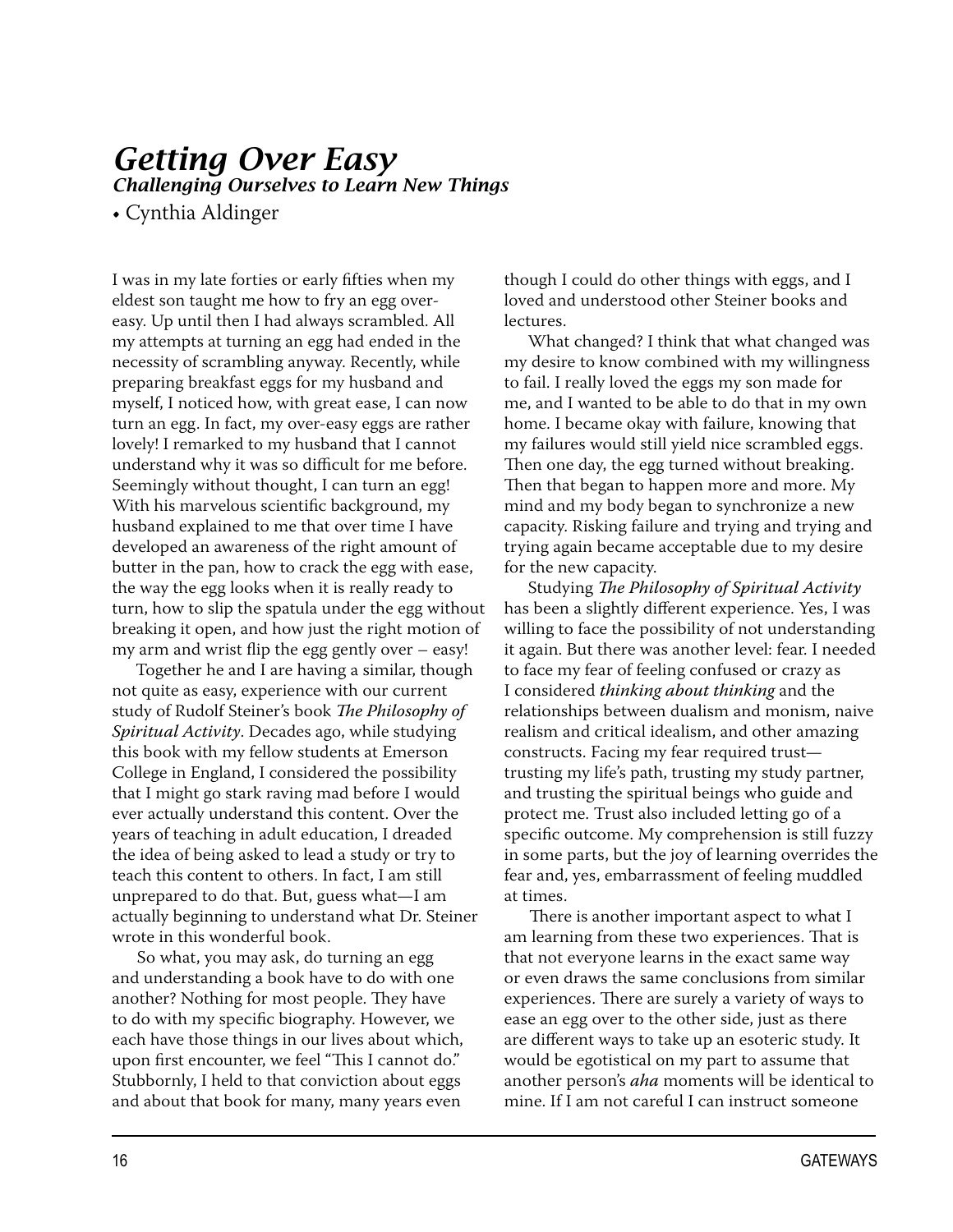else to turn an egg just so—my way— or it will not work; better that I teach by example and try to figure out a few key components to success that I can share, leaving the rest for the other person to *discover* on her own.

Recently I was part of a collegial conversation on how to involve the children in clean-up time. One colleague, to whom I have looked for guidance over the years, was concerned that the idea of children learning by imitation was falling by the wayside. She was aware of a number of adults who were beginning to verbally assign tasks to the children, rather than trusting that they would eventually become involved via imitation. Her concern resonated in me, and I shared that I often did a specific task myself for weeks before really expecting the children to participate. In that way the imprint of the activity was in the physical space for the children to enter. However, I also noted that sometimes I would assign specific things to five- and six-year-olds in the springtime, when they were like little billy goats, and they loved the challenge.

Not long after this conversation, I received a beautiful image of a task chart created by another colleague whom I admire and respect. Pictures painted on carved wooden rounds illustrate the tasks. She noted how a new boy in her kindergarten, accustomed to the push-button world of today, was very soothed by this chart and could participate in the care of the space without her having to offer any verbal commands.

Another colleague expressed concern about the diminishing use of pentatonic and mood-ofthe-fifth music, noting how soothing it is and how peaceful the children are in the care of someone who has really embraced this understanding of music for young children. Again, I felt resonance with this concern, specifically noting the difficulty people seem to have with using their kinderharps around the children, even at naptime when all that is needed is gently strumming. Also, I noted my experience of working with the Wilma Ellersiek gesture games and music and the calming effect it had on the children.

Then I remembered how another colleague had discovered that many of the old lullabies use minor thirds, rather than the pentatonic scale, and how soothing are these tunes for infants. And I remembered fondly being in the presence of caregivers gleefully singing some old-fashioned children's games or folk tunes with the children, not with silliness but with joy, and having the awareness that these children were also content. Most likely there were other times of the day when they sang in the pentatonic scale.

How could these seemingly contradictory approaches healthily serve the children? It reminded me of a conference I attended over twenty years ago when many of the leading Steiner early childhood teachers from Europe came over and shared their expertise with us. Each morning we heard an inspiring lecture, sometimes with very contrasting ideas from the person we had heard the day before. It was both freeing and confusing. I found myself thinking, "Maybe I can really do whatever I want, take it easy on myself and just do what I am comfortable with." At the end of the week, Dr. Werner Glas spoke to us and noted that we had heard many differing things from these experts in the field. Then he said something I have never forgotten. He reminded us to remember that these individuals succeeded in what they did with young children due their depth of understanding of the children in their care and their ongoing devotion to deepening their work.

The easy way was not going to be the answer. In reality, there were fundamental principles of child development upon which these stellar teachers agreed, to include the understanding that young children learn through imitation and that mood-of-the-fifth music is the best developmentally-appropriate music for them. It was in some of their practices that there were obvious differences. Perhaps some were purists in their approach and others were interested in exploring whether there was a middle ground that also served the children.

As it turned out, I was still going to need to push up my sleeves and stretch myself, somewhat cautiously at first for fear of failure as mentioned above. It has turned out to be a lifelong dancelearning how to learn and how to relax and enjoy life at the same time.

Perhaps because of my somewhat sanguine personality, I find myself attracted to the idea that as adult learners, maybe there is something to be considered in the following: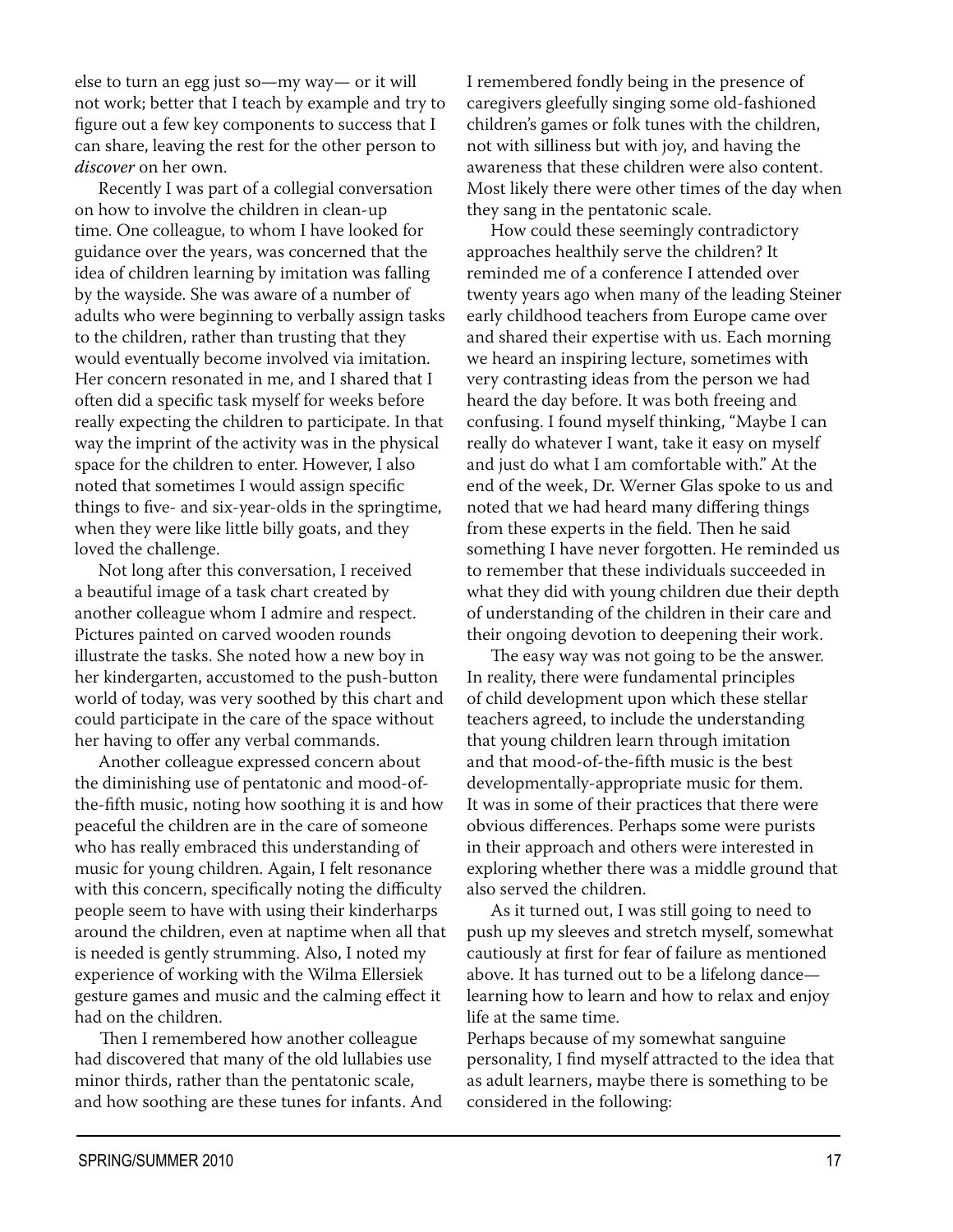- 1. Strengthening our desire to know or learn something new combined with a decreased fear of failure
- 2. Learning to trust and let go of specific outcomes
- 3. Observing the full picture of how others bring their gifts into the world

When we do this, we increase our capacities and our repertoire of what we can truly offer to ourselves and to the children in our care. Rather than continually feeling "less than" around someone who has accomplished a skill we do not yet have—like turning an egg or bringing mood-of-the-fifth music to children— we allow our interest and our desire to learn to push us forward in our efforts over time. It took me years of practice before I could create pentatonic songs with relative ease.

It also took me years before I gave myself permission to sing an occasional seasonal song -like "Jingle Bells"- with the children just for fun during clean-up time. Learning the difference between singing "Jingle Bells" because it was comfortable and familiar or singing it because it was joyful was an important step for me. In setting



myself up to be the *perfect*, non-risk-taking early childhood teacher, my joy was diminishing. Getting to the point where my authentic self could bring beautiful pentatonic and mood-of-the-fifth music to the children and could also sing a traditional tune with them was a big step for me.

A next big step was to learn that some people who only bring pentatonic and mood-of-the fifth-music to the children are also authentic and joy-filled. There is no need for them to bring the folk tunes. I've also met master teachers whose children have learned to read their slightest gesture to indicate that cleaning is happening now, and it unfolds beautifully. I also know caregivers who have created supportive work songs or task systems in which the children appear to thrive.

Years ago I wrote an article encouraging teachers and caregivers to not get caught up in thinking there is a one and only way to do our work. It seems I am learning now that another step in development is to stretch ourselves and not just be comfortable with those things we already can do well. Particularly if we are to be true to the children in our care, understanding their need to learn through imitation, thrive in a variety of healthy sensory experiences, and be bathed in music that is developmentally strengthening for them, we want to stretch ourselves to learn how to offer this to them.

We want to be able to offer our best selves while we are becoming our next level of best selves. Letting go of fear, strengthening our desire to learn new things, entering with interest into the understanding of other people's developed skills, and forgiving ourselves for our not-quite-there-yet stage of being can go a long way toward sustaining us in our work and our unfolding journey of life.

**Cynthia Aldinger** is founder and executive director of LifeWays North America. She directs LifeWays trainings and seminars across the United States and serves as a consultant to the Early Life Center project at Rudolf Steiner College in California where she is an adjunct faculty member.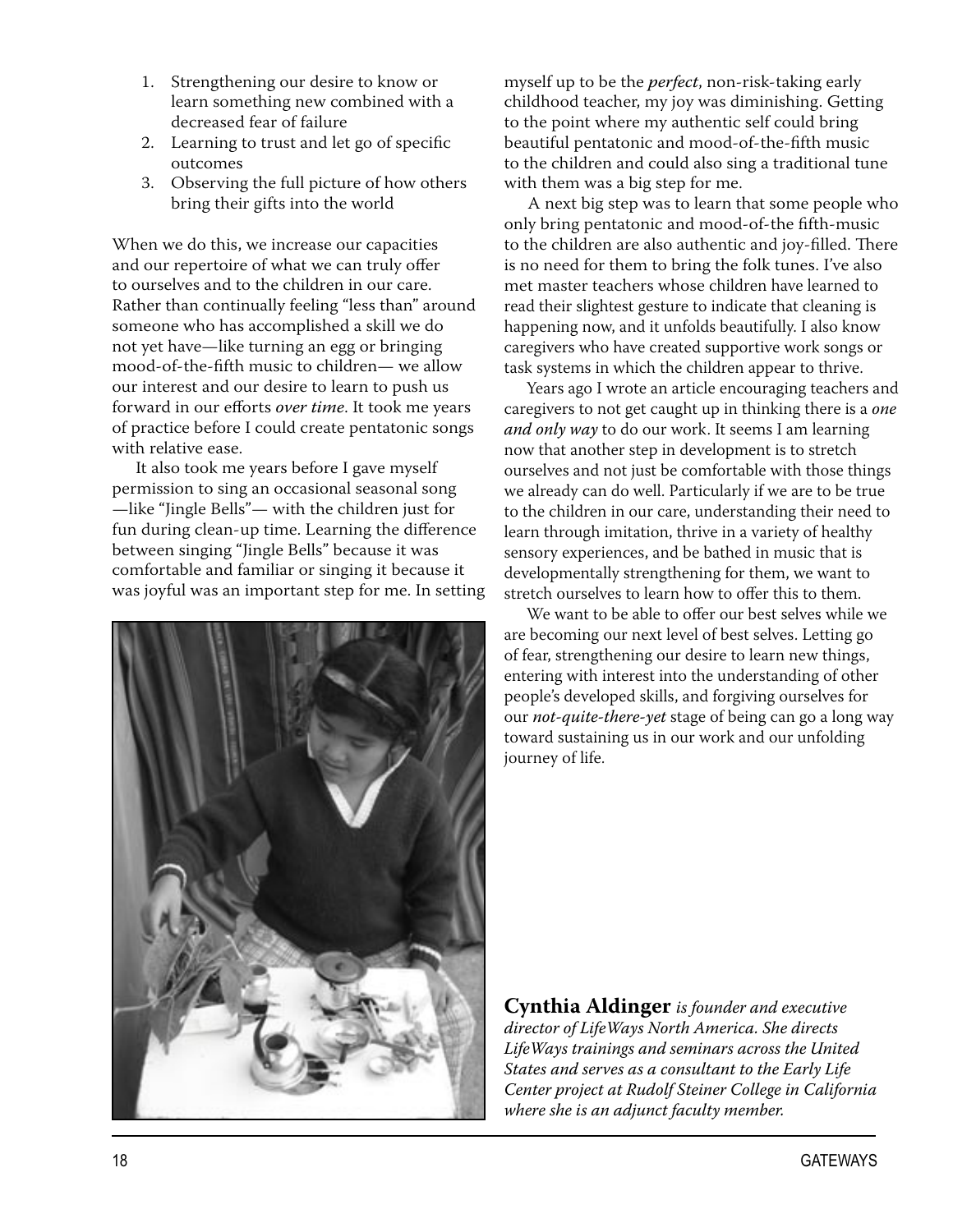# It Takes a Village to Raise a Child

**Extended Care in the Waldorf Schools** 

• Andrea Gambardella

This is a report from a three-day focus group that met to share and explore extended care programs in Waldorf schools at the 2009 AWSNA conference in Portland, Oregon. The purpose of the focus group was to shape a way of addressing the whole of the school leadership-faculty, College of Teachers, Board-in order to garner full support for the needs of these programs. The group attempted to address an understanding of what is best for children in need of care, while meeting the realties of staff, facilities and costs of providing care programs. Nine people representing six schools and one training institute made up the group. They represented both longstanding schools and younger schools, and included early childhood morning program lead educators, extended day educators and admissions officers. Participants offered a variety of reasons for coming to this focus group: school considering opening an extended day program; programs in a school seemed piecemeal; questions concerning how to design the programs with best pedagogical practices.

#### **Overview**

One characteristic of the previous age in time, a time governed by Gabriel, was the connection of blood relations. We are now over one hundred years into a Michaelic age where blood ties are not the only or predominant unifying agent. As we look into our world we see how people are building a global society, for example in how younger people are creating communities together through the internet and how members of nuclear families are widely scattered across the globe. The fast growth of institutional infant and child care is also evidence of this, with the increasing role of non-family members in the life of children. Waldorf teachers with over twenty years' experience speak often of how the role of the teacher and school in the life of the child and family has shifted significantly, calling on more participation by teachers in the broader education of the child.

Some points to consider are:

1. The child needs constant and secure relationship and bonding to thrive. The Hungarian pediatrician, Emmi Pikler (who coined the widely used phrase "primary care provider") did remarkable work with infant and toddler orphans, demonstrating the lifelong health benefits resulting from a child's bonding to caring adults. She also brought to the fore the benefits and detriments of the attachment-loss cycle many children experience early in life.

2. There is research demonstrating how emotional issues of insecurity cloud and veil the child's ability to be fully present for learning in informal and formal educational settings. These children are often wrongly identified as having learning disabilities, or develop them as a result of emotional baggage. A child who is hyper-vigilant will not be able to focus for long periods on lessons in a class, or attend to social circumstances to learn valuable lessons for relationship building.

3. There is a steady stream of research published on children's health issues arising from exhaustion and over-stimulation: sleep problems, digestive problems, asthma (breathing problems), skin and other allergies. These are likely results of our lifestyle and the lifestyle imposed on the child.

4. Play is a part of every human life, and is especially important in the youngest years of childhood (birth to fourteen years). The International Association for Play defines play as freely chosen, intrinsically motivated, and self-directed. Even the child who leaves school at noon or 3 pm is not necessarily going home to an environment that allows time for real play.

5. Schools have increased responsibilities for acculturating children, surrounding them with community, and providing mentors. (James Pewtherer spoke at the conference about moments of human meeting and how each of us in a school might be providing essential and critical meetings of recognition for a child and for each other).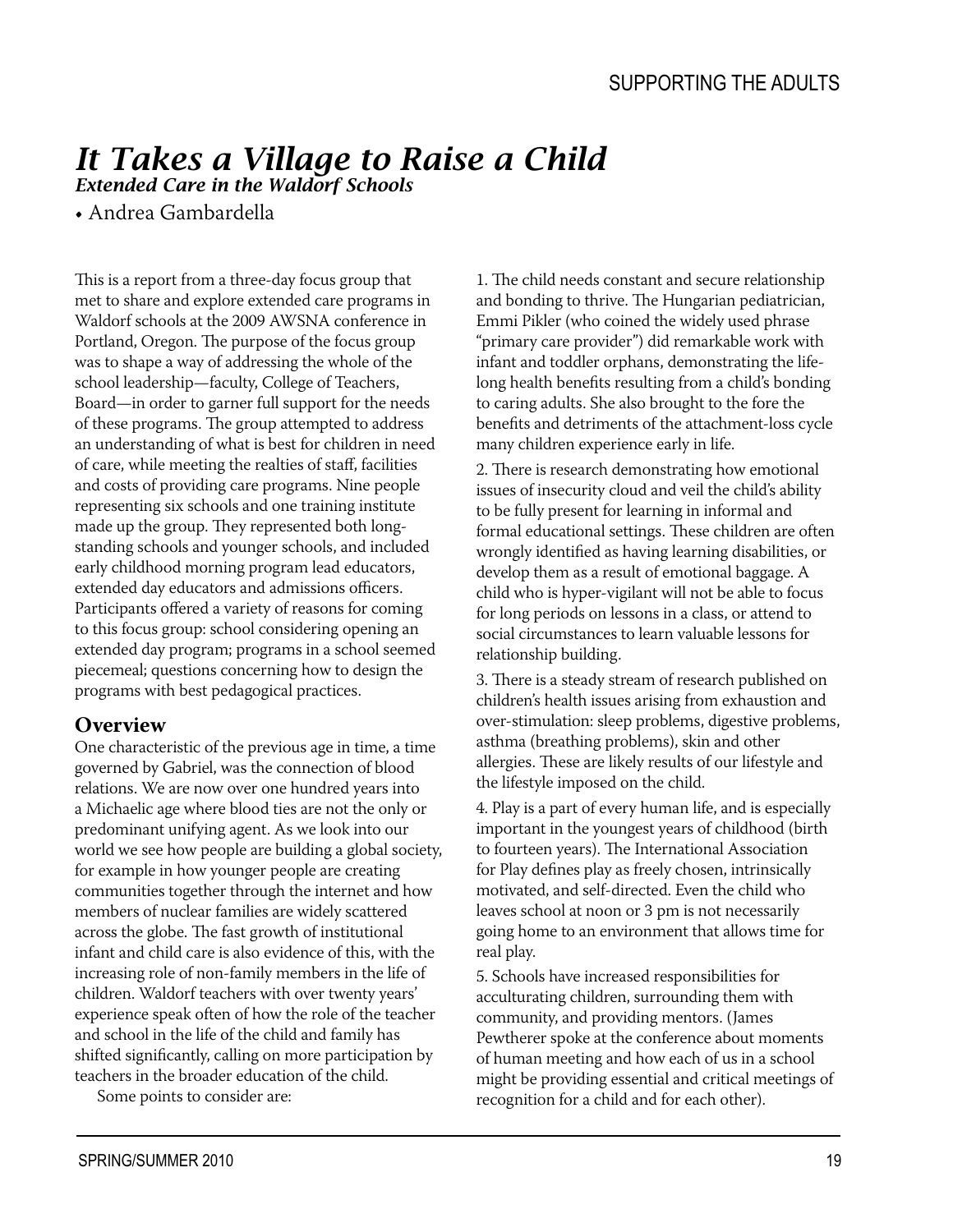Are Waldorf schools recognizing extended day/ afterschool programs as an integral part of the child's Waldorf experience? How are we viewing what we want from children for the main portion of the school day-versus how we care for their overall health between noon and 3 to 6 pm? Are we fully recognizing the young child's need for continuity of care, rhythm, minimizing transitions, and meaningful long-term relationships?

#### **Areas to Address**

Together, the group identified six areas for school committees to address and articulate the school's values. Participants listed some of these values.

#### Provider

- · Warm, nurturing, communicative, guiding care provider
- Ideally having Waldorf training, and/or an affinity for this type of work with some background in care
- · Consistent, long-term stability in staff
- A school-culture attitude that promotes the child's enthusiasm for being in care

#### Program

- . Play, a hearty snack, warm relationship with adults
- The re-creation of "being at home in the neighborhood"
- So-called enrichment is not seen as necessary after a full day in a Waldorf school-rather, allowing for the digestion of a rich day of experiences
- · Unstructured free play, with supervision with a variety of possibilities, designed by Waldorf teachers
- For older children-Homework time, the possibility for instrument lessons

#### **Environment**

- Designated space that provides comfort, familiarity and a sense of ownership
- Large enough for activity options
- Homework space, adjoining outdoor space (visually accessible)
- Supervisory environment-held but not hovering

#### Rhythm

• Formalities/rituals should frame the afternoon: entering into the afternoon, within the snack or meal, for the farewell

#### **Food**

- Snack provided by the program
- · Consistent, simple, ensouled presentation
- Nourishing healthy food

#### **Support of the School**

- Clear communication among the teachers and providers
- Extended care staff connected to full faculty
- Substitution coverage so that attendance by the provider at faculty meeting is possible regularly or in some way
- Clear description of programs and articulation of policies

#### How to effect community support in your school

The group explored ways to facilitate discussion of extended day programs within the school. Below are our notes.

- Begin with the College of Teachers—write it up as a proposal, with research examples from other Waldorf schools; survey parent body for need
- · Discussion with full Faculty Meeting:
- Taking it up as a study
- Define essentials
- Make visible the realities in your schoolprovide statistics within your school
- Survey parents for need
- Admissions—who is asking for an after school program? Keep a tally.
- . What might be the growth-curve for this program in our school over the next few years?
- Can we serve the young child for such an extended day?
- Health studies
- . What aligns the program with the mission of the school?
- Research the children and families within our own programs for benefits and challenges of current design.
- . Who are the young children coming who have already been in care? What does it tell us?

#### **Examples from Waldorf Schools**

The schools listed below are accommodating the needs within their own community; their programs are designed for the specifics of their situation. They each have elements that can offer good research for any school looking to gain a picture of how these programs can be formed, staffed, and resourced.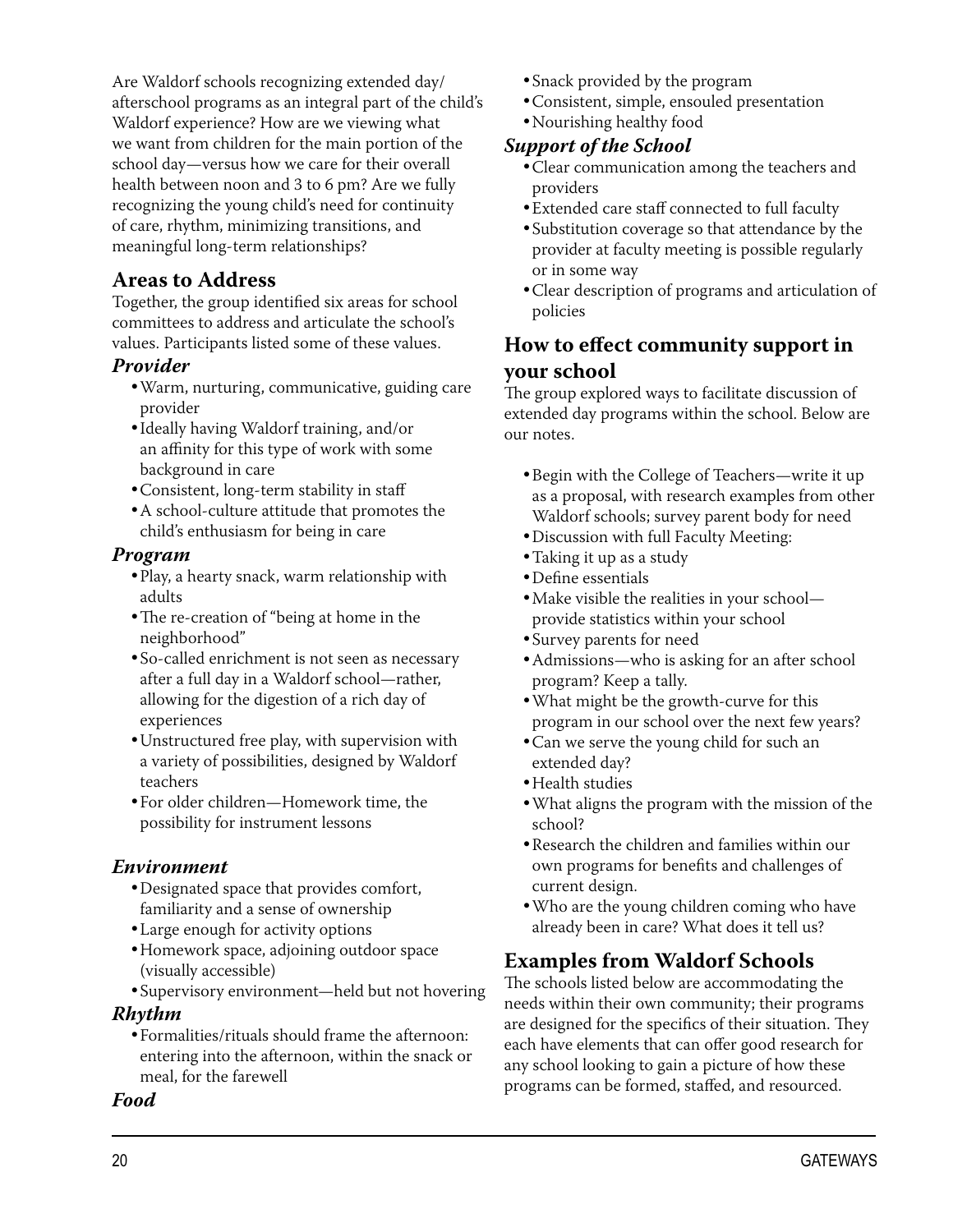Prairie Hill Waldorf School, contact Anne-Marie Frever

Portland Waldorf School, contact Charles Forster and Robin O'Brien

Olympia Waldorf School, contact Aurora Gregory

Waldorf School of Garden City, contact Lucille Goldenberg

Highland Hall Waldorf School, contact Laura Ferris

Atlanta Waldorf School, contact Anne Sommerville-Hall

**Note:** In Fall 2009, WECAN posted on its website its Healthy Organizational Practices topics. Extended Care programs are a featured topic. www.waldorfearlychildhood.org.

**Andrea Gambardella** is WECAN's membership coordinator and served as facilitator of this focus group. Contact her at agambardella@ waldorfearlychildhood.org.

# **Reflections on Working with Parents**

• Kimberly Lewis

For decades, pioneers in the field of parent education have been quietly creating exceptional methods of working with parents. Since having my own baby far from home at the age of twenty-three, I have made a life study of parent education. As a new mother in a small workers' community in the middle of the Saudi Arabian desert. I was fortunate to find La Leche League leaders who introduced me to the "motherto-mother support" model. This blessing inspired me to learn what I could about parenting the very young child and to bring this knowledge to other parents.

Today, in the parent-child classes that I teach, I draw on my in-depth studies of the diverse disciplines of La Leche League, anthroposophy, Waldorf education, the work of Emmi Pikler in Hungary, and the work of Magda Gerber in Los Angeles. In an attempt to integrate and synthesize the best and most essential ingredients of each of these models, I have come up with a number of approaches that I use in my classes with good results. Here are some of them.

#### Be worthy of imitation.

In my parent-child classes, I have discovered that, just like the children, parents can more easily internalize what I'm teaching when they have a model. So I try to model for them what I believe are the most important aspects of healthy childcare in the early years. I model optimal behaviors when I interact with the children, and perhaps more importantly, I also model them when I interact with the parents. The parents get to feel the effects of these approaches first hand.

#### Offer unconditional acceptance.

Parents often hold an image of their future child in their mind's eye and then become disappointed or embarrassed when their actual child doesn't match up to this image. So I try to teach unconditional acceptance of the actual child in the present moment. I believe the child is always right in doing what he or she is doing (I might not endorse it, but the child has a good reason for doing it). The same is true of parents. They are doing the best they can. I can't expect them to be different in that moment. Acceptance is the starting point for understanding. It allows me to ask the right questions and discover the root of the behavior so I may offer guidance and support.

#### Create joyful, one-on-one interactions.

During snack, I try to model for the parents what it looks like to give 100% attention to the children during moments of care. I wash each child's hands slowly and gently, giving my full attention to the child and to the task. I offer each child just the amount of food he or she is willing to eat. The parents, too, need similar one-on-one time with me. To be seen completely by another person is one of life's great joys. I try to find a time during our morning when I can circulate among the parents and check in with each of them for a few minutes.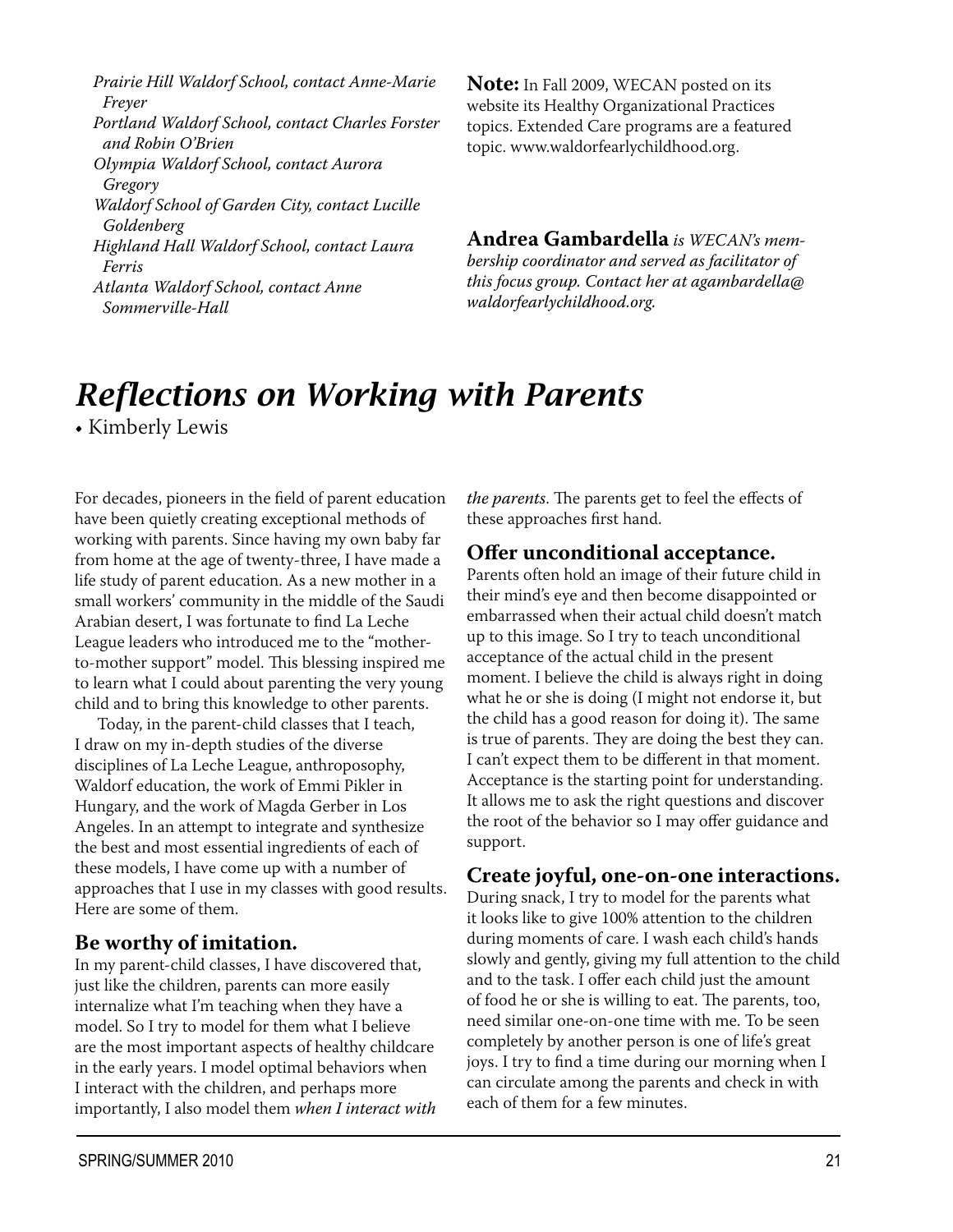#### Keep them warm and well-nourished.

For the children this means a warm room, warm clothing and wholesome, natural food. For the parents this means human warmth, deep respect and spiritual nourishment. By creating a safe and beautiful environment, the parents are nourished. We bring the wonders of nature into the classroom; we light a candle at snack time; and we honor the festivals of the year. These rituals and traditions are touching elements to the parents.

#### Allow them to progress at their own pace and in their own time.

I teach the parents to give their children time to progress through each stage of development at their own pace-without being pushed or prodded. This goes for the parents as well. Every parent comes to class at a particular moment in his or her own life's journey, and this must be respected. Some parents know that Waldorf education is going to be a part of their family life even before the first day of class. Other parents warm to it gradually. Still others take what they find useful and then follow their path a separate way.

#### Give them the gift of uninterrupted free time.

Just like children, parents love the time, space and freedom to do whatever they are moved to do without interruption. For parents, this usually means visiting with whomever and discussing whatever they'd like. I support them by making sure there is a time and place in our morning for open conversations. Even though it isn't a particularly long part of our morning (usually twenty minutes or so while we are outside), I think it's an essential ingredient.

#### Do less, observe more.

While modeling purposeful work is ideal in the kindergarten, it needs to be re-examined for the youngest children. In my experience, sensitive observation is an equally important activity for parents of little children. At the beginning of each session, we do short periods of quiet observation (five minutes), and then very quickly we move into longer periods (at least twenty minutes). Most of our group discussions come out of these observation periods. Parents often try to accomplish too much when their children are little; what a blessing for them to discover they can simply sit, relax and be

with their children.

#### Don't put them into a position they can't get into themselves.

Children as well as parents need to feel safe and at ease. With children, it has more to do with the physical positioning of their bodies. With parents it's mostly behavioral. The principle holds true for both. I don't put parents on the spot or ask them to do anything that might make them feel uncomfortable. And while I might give them homework to do over the week, it's always optional.

#### Allow them to do as much as they can themselves.

The message I want the children to hear from their parents is, "You are capable. I'll stay close, but you can do it yourself." The same is true for the parents. For example, I'm not likely to try to soothe a crying child if the parent is right there doing his or her best. I offer my presence and that is enough. However, if the struggle is too great, I will step in and make a change.

#### Practice active listening and compassionate speaking.

With the children, I do a practice called "reporting." Rather than praising or correcting the children, I model for the parents the simple act of reporting back what I see the children doing. The same goes for the parents. Instead of saying, "Don't do that," or "Try this instead," I simply report what I see and describe the situation. For example, I might report, "You've moved your baby onto her belly. She's having difficulty moving her head. Her arms and legs cannot move freely. When she was on her back, her movements were freer and more fluid."

These ideas and tips are some of what I've learned in my study and practice of parent education. I also co-moderate a Yahoo discussion group for families and teachers who work with children under four. It's called waldorfbirthtofour and can be found at www. yahoogroups.com. This group is a forum for sharing ideas, experiences and questions. Over the past year, I have been posting weekly musings on a variety of parenting topics to this group.

**Kimberly Lewis** currently teaches parent-child classes at the Tucson Waldorf School in Arizona.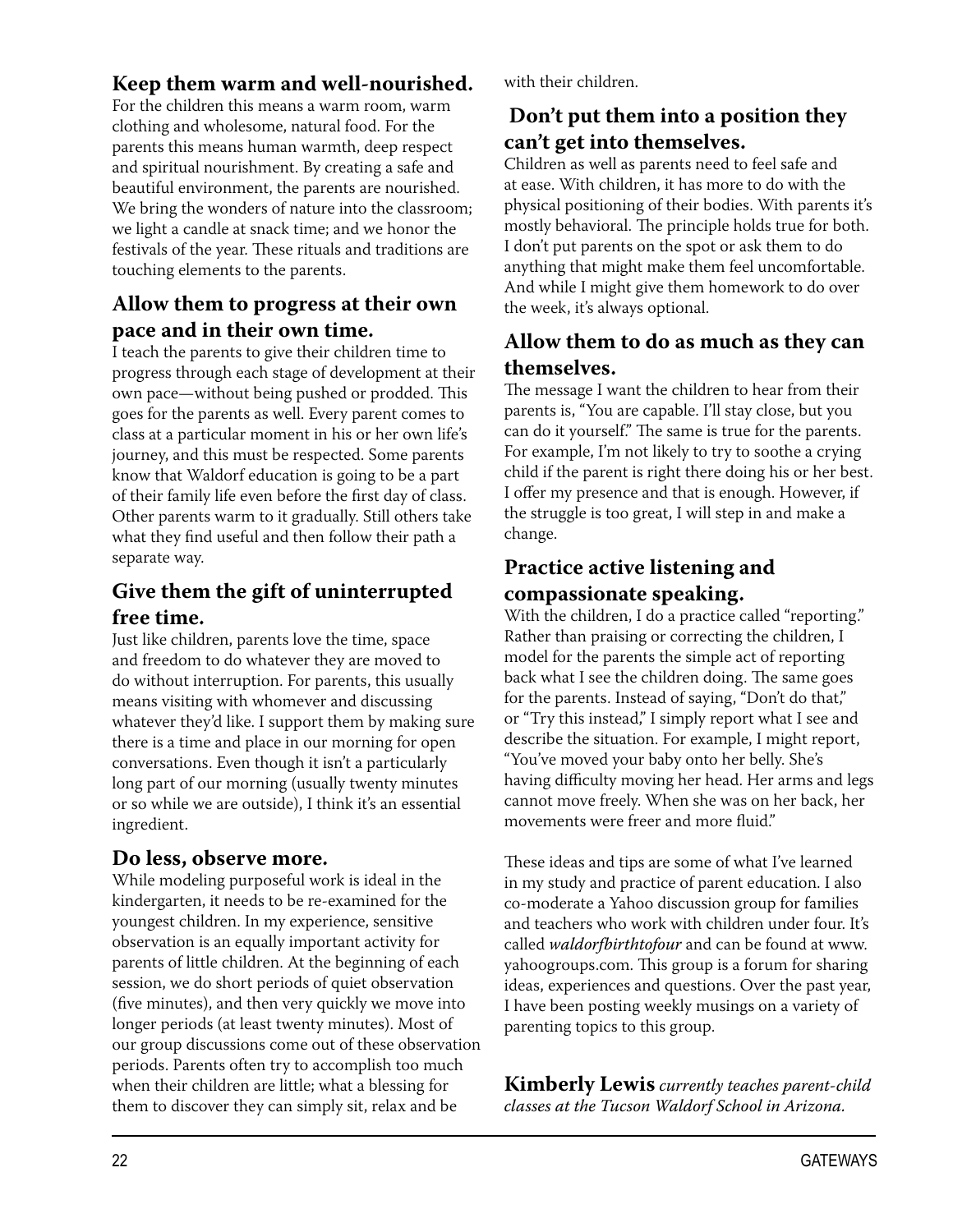# The Inauguration of Wawa Munakuy Nursery-**Kindergarten**

• JoAnne Dennee and Joyce Gallardo

In early May of 2009 we had the good fortune to be present at the inauguration of Wawa Munakuy Nursery-Kindergarten (pronounced Wa' wa Moo nah' koo wee, meaning for the love of the children in Quechua, the indigenous language of Peru). As we crossed the beautifully decorated threshold that sundrenched afternoon, the delicate aroma of calla lilies and native roses wafted in the air.

We gathered together in verse, song, and dance with parents, children, and friends to give thanks for the completion of the new building which would house Wawa Munakuy. The moment of dedication had arrived and the tones of indigenous instruments invited the procession of teachers and *ninos* to enter the school. Adorned with flower crowns and dressed in native costume, the children were led by their teachers, heads dappled with flowers. Acknowledgements were made of the many friends worldwide without whose support this dream could not have come true. The Foundation Stone Meditation was read and we did the Halleluiah in eurythmy before the foundation stone was laid near the flower-bedecked arch of the portal to the kindergarten.

This beautiful new facility is part of El Proyecto Social Q'ewar (The Q'ewar Social Project), where high-quality Waldorf-inspired dolls are made by local indigenous women. In order to insure family security for the doll makers. a commitment was made to the care of their children as soon as the first baby was born. The nursery- and kindergarten-age children of the doll makers attend Wawa Munakuy in the morning, and their school-age children attend the after-school program, where tutoring and homework support is offered, as well as physical activity, movement, handwork, and music.

It took nearly 5,000 hand-made adobe bricks of mud and straw to build this new two-story home, topped with terra cotta roof-tiles, for Wawa Munakuy. Atop the tiles were placed crosses and flowers to gain the blessings of the gods of nature.

The construction was made possible thanks to increasing doll sales and two generous grants from a Swiss and a New Jersey-based foundation. The second story of the school will serve as a temporary transitional refuge for women and children suffering from domestic violence and for visiting teachers. Vilma, one of the doll makers, told us, "The Q'ewar Project has helped so many people. Here I know that I can work in a tranquil environment and my children are well cared for. It is not like this in other jobs. I cannot bring children with me to work."

#### The therapeutic process of doll making

The Q'ewar Project was initiated seven years ago by Peruvian native Julio Herrera Burgos, former high school art and sculpture teacher at the Waldorf School in Lima, Peru, and his wife, Evelina Lucila (Lucy) Terrazas in response to the poverty and homelessness in their community of Andahuaylillas. It would become an antidote to the common social ailments of extreme poverty, alcoholism, and malnutriution that plague los pueblitos and villages in the Province of Quispicanchi, to which Andahuaylillas belongs. The spiritual intention for the founding of the Project-the development of a social initiative based on compassion, respect, love, and brotherhood-is imbued with the impulse of Anthroposophy.

JoAnne, an early childhood educator at the Lake Champlain School in Vermont, has been a working advocate and supporter of the Project since the early days of its existence, when she responded to their request for marketing help for the dolls. Interest in the dolls grew and they are now sold all over the United States and abroad. JoAnne has continued to visit and work at the Q'ewar Project for two weeks each year since her first trip to Peru.

Working with the teachers and the children Joyce, who is bilingual, had been invited to spend a month at the Q'ewar Project to work with the four teachers of Wawa Munakuy, who are participating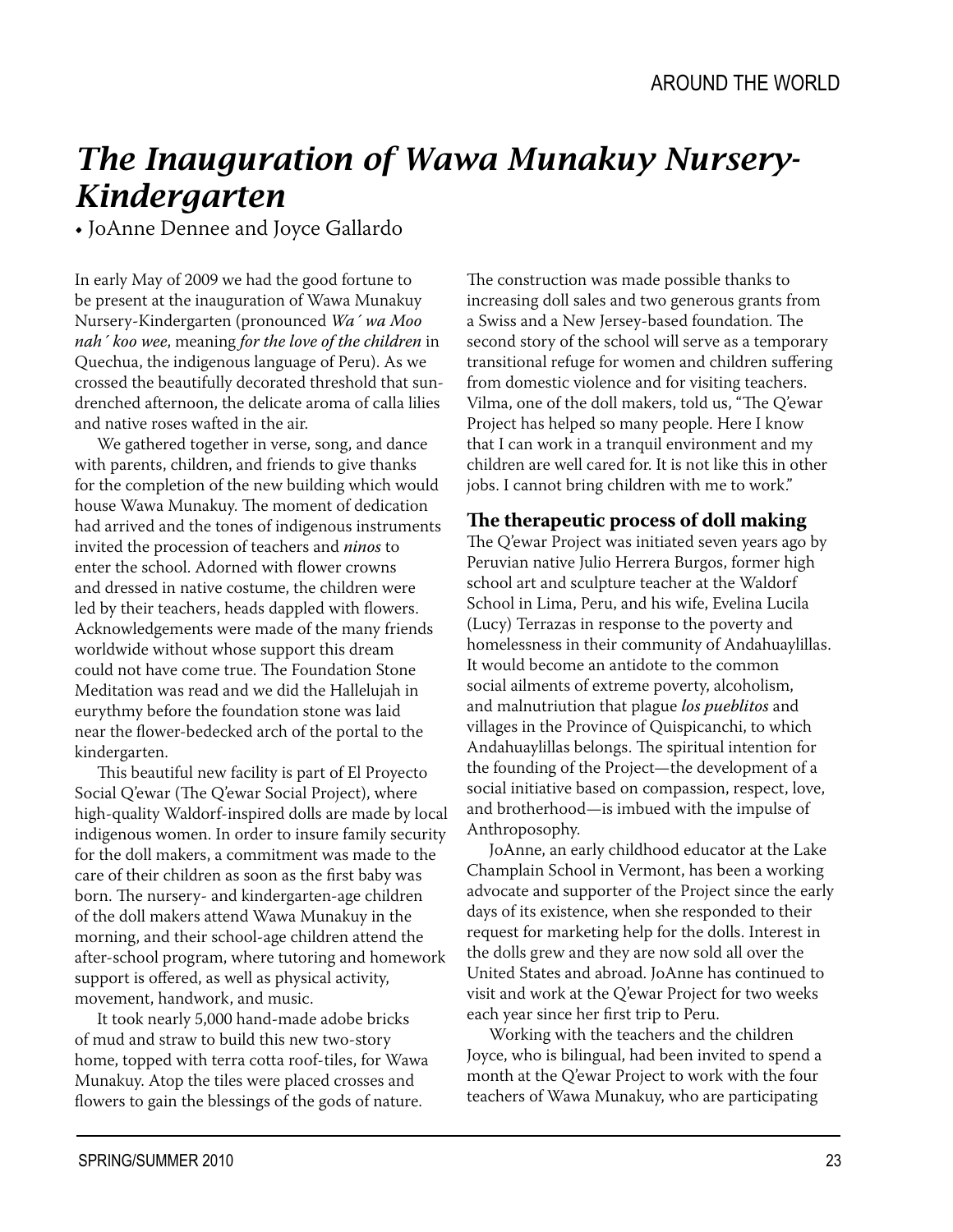in the Waldorf Early Childhood Teacher Training in South America. These women, all residents of Andahuaylillas and all former public school teachers, were becoming familiar with the Waldorf early childhood pedagogy, but needed guidance in implementing these practices in their daily work with the children. During the beginning years of the Project, mentoring was offered by JoAnne and many activities at Wawa Munakuy were put in place; communication, however, had been encumbered by a language difference and by translators who were not themselves Waldorf teachers.

Monday is "bread day," and the children, with their teachers, prepare and bake in the wood-fired adobe bread oven enough whole wheat bread to feed each family. Wednesday is "bathing day" and the small children are bathed in tubs outdoors under the warmth of the morning sun in mountain spring water that has been heated by solar energy. A solar-heated hot water bath house for the children, women, and men was installed last year, thanks to a donation from Germany. The caregivers wash and rinse the children with loving, gentle hands and song. Warmly wrapped in fluffy hooded towels, the children, with shining, smiling faces, are rubbed dry sitting beside the wheat field where nodding golden seed heads gaily greet them. Their hair has been shampooed, combed, and de-loused, and the little girls' long, dark hair will be braided by the nimble fingers of the caregivers.

#### The community

There is a strong sense of the community of an "extended family" here that surrounds the children at the Q'ewar Project. Each morning as the younger children came through the big green doors with their mothers, they are greeted by warm smiles and a cheerful "Buenos dias, wawas!" from the many workers (wawa is the Quechua word for child). This place is like a second home to these little ones, who are one-and-a-half to three-and-a-half years old; their mothers came to work here each day while they were pregnant with the same little ones. This sense of responsibility to the well being of all amongst the workers and children of the Project was reflected in a later conversation with Vilma, "Julio and Lucy have always told us that we needed to work together like a family and that is why I very proudly call them 'Papa' Julio and 'Mama' Lucy, since I do not have a mother or father. I feel that everyone has to support each other like a family, not only to be

concerned for my own family or my own situation. When it rains, it rains for everyone. When the sun shines, it shines for everyone."

#### Establishing a healthy rhythm

As we worked together with the teachers of Wawa Munakuy to establish a healthy rhythm, each morning after greeting the children we would walk through the biodynamic gardens and along the edge of the *chacra* (corn field) where we collected ears of corn wrapped in dry leaves to make corn dollies, past the peach and avocado trees, stopping to pick flowers, or to examine seed pods that had fallen to the ground, and play in the shade of el arbol grande (the big sheltering tree) in the flower garden that overlooked the terraced wheat field. One morning little Christian, who was just three, dreamily watched the sunlight dancing on the leaves of the tree. He hugged its trunk and discovered that he could pull himself up to a crook where two branches met. There he sat, legs dangling, just two feet off the ground, waving at us and grinning gaily at his accomplishment.

Later, skipping happily up the steep, uneven path to the herb garden, the children carried little baskets in which they would collect chamomile or mint for tea to drink with their hot organic morning meal. The table in the kindergarten was set and decorated with flowers from the garden, the candle was lit, and a simple blessing was sung in Spanish:

O, angel mio, guardian tan fino, Noche y dia, tarde y temprano, Llevame a la puerta del cielo, O, angel mio

"Oh, angel mine, guardian so fine; night and day, early and late; lead me until I reach heaven's gate. Oh, angel mine." This was followed by a verse:

Tierra, esto tu gracia nos dio, Sol, esto tu luz maduro. Sol y tierra bien amados, Nunca series olvidados.

"Earth, who gives to us this food, sun who makes it ripe and good, Dearest Earth and dearest sun, we'll not forget what you have done."

The children ate heartily of the warm food. Shortly after the meal, one of the mothers who was working nearby came in to change her child's diaper. The two younger children, who were tucked into their little beds in the corner of the room, were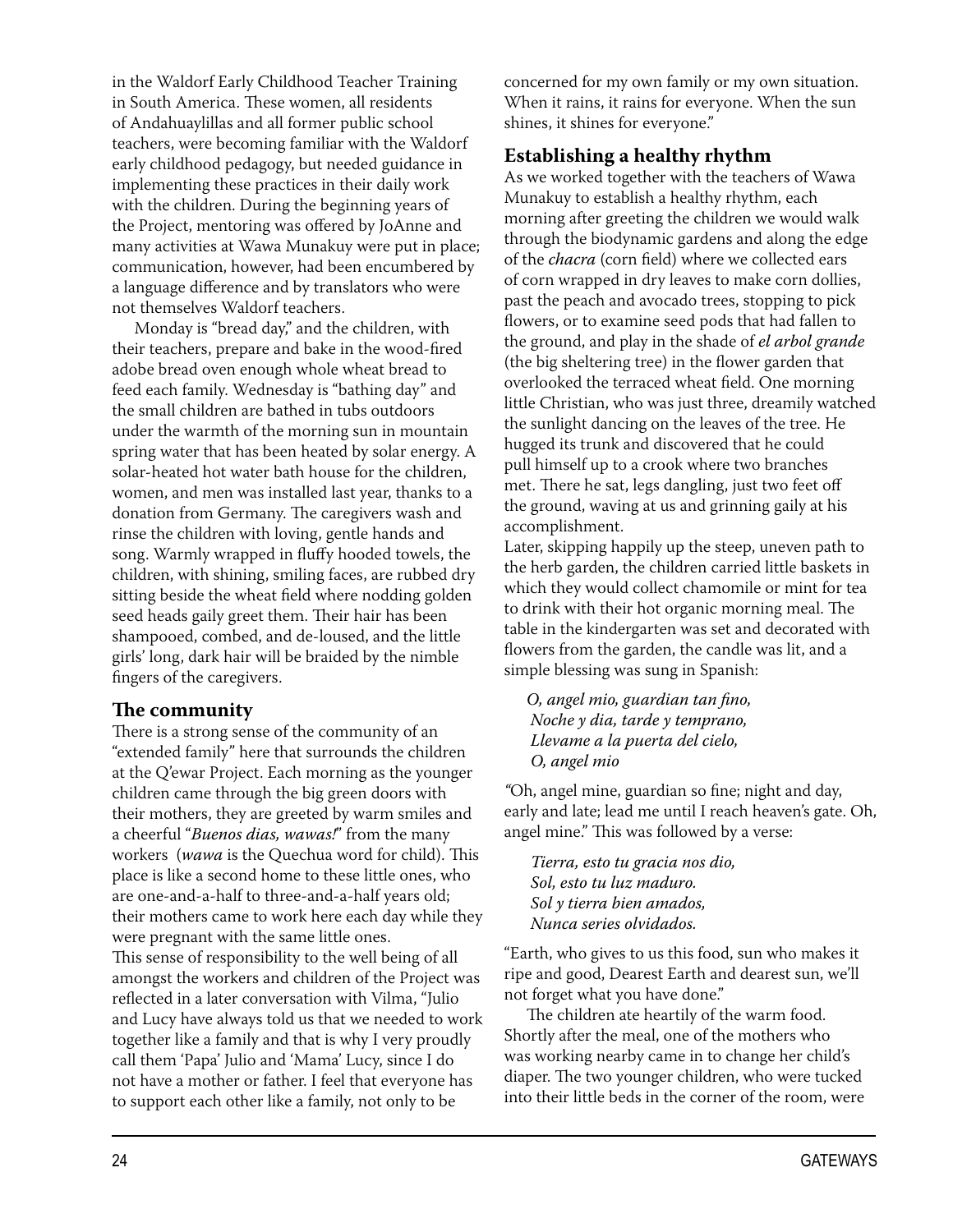soon sleeping peacefully. The older children played indoors and out. Songs and finger games, simple nature crafts, and free play filled the rest of the morning. The mothers appeared at lunch and *siesta* time, tucked their little ones into *mantas* and carried them home safely on their backs down the long, steep hill. "Adios! Hasta la tarde!"

#### The after-school program

After lunch and *siesta* the older children, who attend school in the village, begin arriving. Their homework load is a concern for them and for their parents, many of whom are unable to help their children due to their own lack of education. Thus they look to the teachers at Wawa Munakuy for support. Physical activity and purposeful movement before starting homework is encouraged, and carefully thought-out activities enhance gross motor development and balance in the children.

Jump rope and circle games are joyful alternatives to sitting behind a desk reading and writing. The children are drawn to the big llama rope spirals that have been laid out on the ground and walk forward and backward, in and out, through each spiral path. This can be a real challenge for some. A "ladder" of bamboo sticks which has been laid out invites hopping, side-stepping, forward and backward stepping, hopping on one foot. Soon the giggles and laughter of children engaged in purposeful and playful movement fill the courtvard.

We bring the play and movement to a closure with the bean bag toss, when we form a large circle and greet each other in song: "Buenas tardes, Adriana! Buenas tardes, Sra. Joyce! Buenas tardes, Abel! Buenas tardes, Sra. Joyce!" In this toss of the bean bag and the greeting of each other, the child is met in his unique individuality; eye contact is made, and then comes the moment of the recognition of the "I" in the other. This is always a significant moment for the child. Now with light hearts and clear minds the homework can finally begin.

When homework has been done, colorful baskets of wool yarn invite the children to work on knitting projects, some alone, with able fingers, others with help from their teachers, while their mothers skillfully knit doll clothing in the nearby knitting workshop. Knitting is a favorite activity of all the children; the younger ones can finger-knit. Finally, a hearty warm snack prepared by the teachers is served.

This afternoon we would celebrate Emanuel's

second birthday with a birthday circle in the patio with all thirty-two children of Wawa Munakuy. Emanuel was glowing, wearing the golden silk birthday cape and gold crown. He was the tiny "prince" as we sang,

Arroz con leche, se quiere casar... Yo soy el principe, el hijo del rey, quiero casarme, pero no encuentro con quien.

"Rice with milk, he wants to marry... I am the prince, the son of the king, I want to marry, but I don't know with whom." The "prince" chooses his "princess" and holding his teacher's hand, they weave in and out of the circle as we sing, "Arroz con leche..."

During the month Joyce was there, three joyful birthdays were celebrated at Wawa Munakuy, with crown, cape and birthday circle song, followed by a lovely birthday cake made with sweet corn meal ground from corn from the *chacra* and decorated with an array of colorful flowers from the garden. With Emanuel's birthday celebration, the children's day at Wawa Munakuy has come to a close-it is time to go home.

The mothers are finished with their doll-making tasks for the day and come to fetch their children. "Buenas tardes. Hasta manana!" The children come to each of their teachers to hug them and to say good-bye. So many lovely children to hug! At last, mothers and children weave their way back down the steep, bumpy road to home in the village, filling the oncoming dusk with their lively, happy chatter and laughter.

#### **Special preparations for La Pachamama** (Mother Earth)

In between daily pedagogical meetings with the teachers of Wawa Munakuy, weekly meetings with the whole Q'ewar community on the possible economic crisis they would face due to a decrease in doll orders, weekly meetings with the mothers on Waldorf education, and the many preparations for the inauguration of the new kindergarten building, we made and spread preparations for healing the earth in and around the Project, with the intention of helping to transform and create new elemental beings who are in the service of the Christ through our work.

Our further intention was to recognize and show our appreciation for the elementals, the nature spirits, and the Christ in Nature by offering a potentized healing preparation of several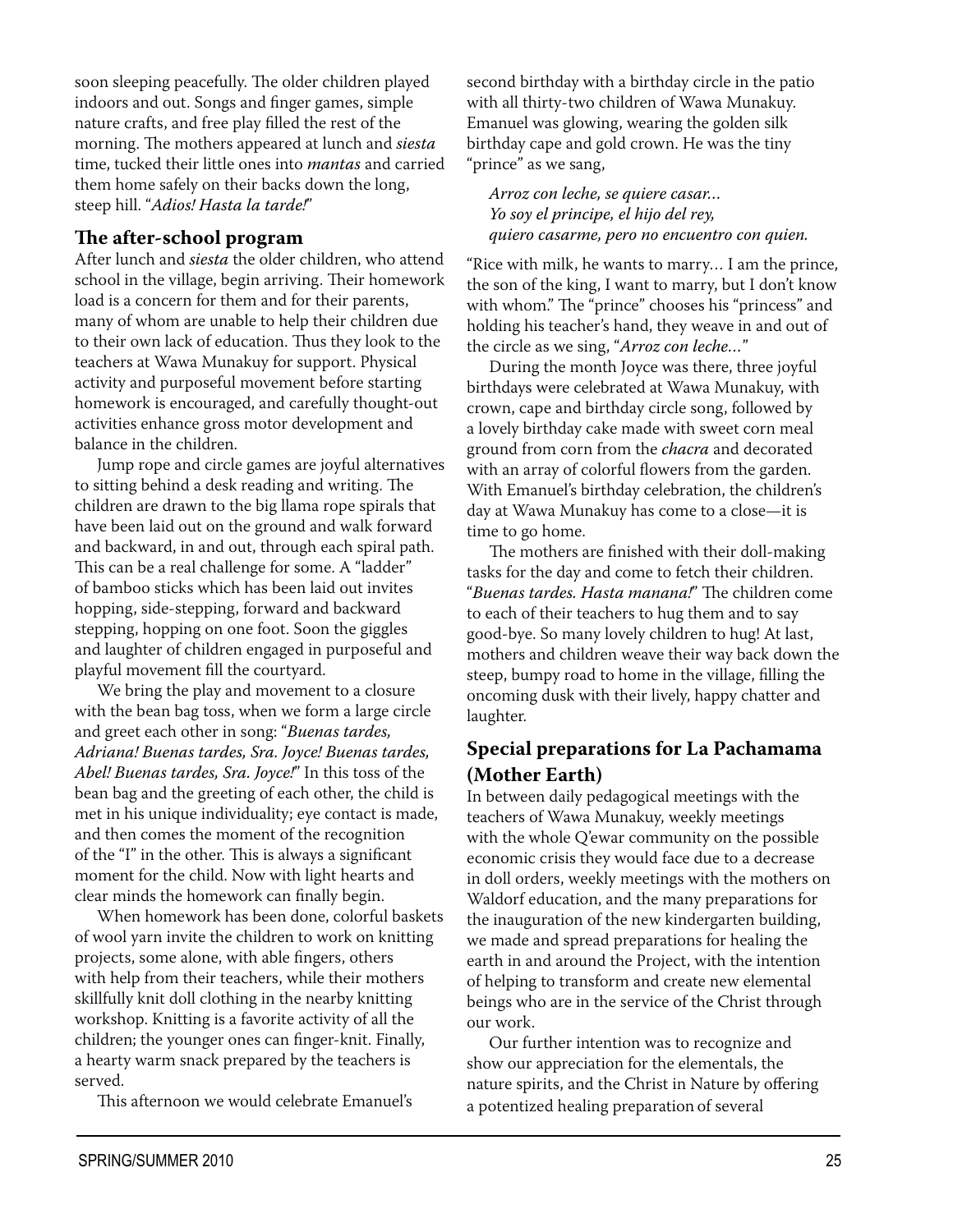special substances: gold, silver, copper, red rose petals, ground corn, silica, sunflower, rose quartz, frankincense, myrrh, cinnabar and aurum hypericum to La Pachamama. (It was possible to make this potentized healing preparation for the Q'ewar Project thanks to Dr. Basil Williams, who has been working for more than twelve years with these substances to heal the earth. He generously gifted us the minerals, the frankincense and the myrrh for the making of the preparation in Peru.) We also made and spread the bio-dynamic Barrel Compost preparation on the gardens and fields of the Project.

#### **Human brotherhood**

Our visit to El Proyecto Social Q'ewar was drawing to a close. There would not be a day after we returned home that we would not remember an experience we had had or a child, woman or man with whom we had made a special heart connection—each of them is implanted as a treasure in our souls. It was an honor to live with, to work and play, to laugh and cry with all of the wonderful people of the Project. What we witnessed here in this *pueblito* of Andahuaylillas, tucked quietly away in a peaceful valley of the Andes Mountains of Peru, is in the truest sense the human brotherhood of which Rudolf Steiner spoke when he said that human beings have been too long separated and ought to become socialized in brotherhood. "It must depend upon the human will to determine how brotherhood shall be awakened among men" (The Challenge of the Times, Anthroposophic Press, 1941, p. 177-178). The founders of the Q'ewar Project, through their unshakeable dedication and Michaelic deeds, have found the will forces to foster and develop human brotherhood as the basis of the social life here, out of

which were born the seeds of Waldorf education.

#### The effect of the world-wide economic crisis on the Project

Unfortunately, the Q'ewar Social Project, which needs to be recognized and supported as a valid representation of the Anthroposophical impulse in the world, has deeply felt the effects of the world-wide economic and financial crises. The development of a broader world market for the dolls will be essential in order to bring the Q'ewar Social Project soundly into the future. If you be moved by their story and would like to buy or sell these highquality dolls, solicit or contribute donations, or have any suggestions, we would be very grateful. Please contact JoAnne Dennee, at eartheart@madriver.com or call 802-425-4185.

**JoAnne Dennee** is an early childhood educator at the Lake Champlain Waldorf School who is dedicated to giving love to the children in Vermont and Peru. She has written three books on gardening and nature curriculum. JoAnne has served as the O'ewar Project's advocate and USA distributor for their beautiful dolls to be viewed at www.qewar.com

**Joyce Gallardo** is an early childhood educator and mentor. Joyce is the director of Los Amiguitos, a family day care home, where she works out of the insights of Waldorf early childhood education, offering a kindergarten-nursery program that is enriched by the work of Emmi Pikler. She has worked with children internationally in Ecuador, Mexico, Nicaragua and Peru. Joyce graduated in August 2009 from the Spacial Dynamics Training Program.

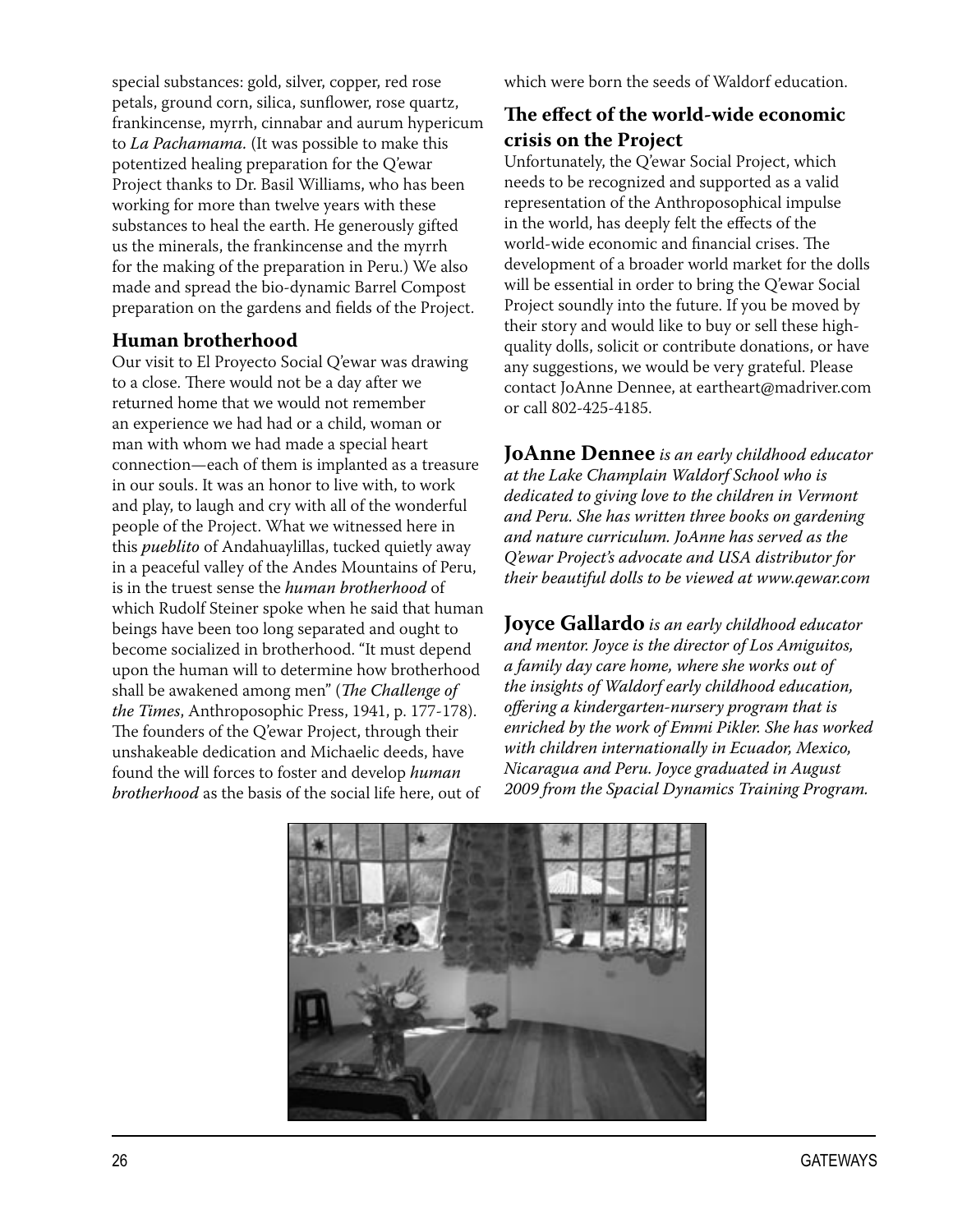# *Clean-Up Time: Chaos or Co-operation?*

 $\bullet$  Barbara Klocek

When I began teaching I dreaded clean-up time with my mixed-age kindergarten class of twenty-four children. It was definitely a time of chaos as I tried to pretend it was a smooth continuation of play. I had the sense I was trying to impose my ideas on top of the children's play, with very limited success. I was giving out directions on the fly to whoever was close by and then moving on to another area and trying to direct the flow towards cleaning up. When I had an experienced teacher come to evaluate me, I was given some direction. She sensed the chaos at this time, and suggested bringing them out of play and then starting to clean up. I was very open to trying this.

I had a few small house elves languishing in a box and brought them out in a basket that sat on a shelf with our candle. I made up a song to bring the children together.

 $D' B A G A. D' B A G A$ With a voice so tiny, and with eyes so shiny,

 $B$   $A$   $B$   $A$   $B$   $A$   $C$   $A$   $B$ Our house elf says, "Let's clean our house." Can I help?

So began a new way of doing clean-up. I have been doing this now for quite a while and it has evolved into one of the nicest times of the day. It has opened a time for pedagogical stories as well as a rhythmic practicing of tasks by the children.

At 9:30, after circle time and free play time, I have cleared the tables. Then I sing out, "Older children may come." This means that they leave their play and come to set the table, count and push in the chairs. Then we gather big sheets, marbles, etc. and sing the song, "With a voice so tiny (see above)." The children have learned that means to come and hear a story from the house elves. They sit around the teacher's chairs and listen as elves tell about what adventures they had when the children were gone. Sometimes they go out the magic door and play with the water

fairies if it is raining, or go and play with the owls. This is a great opportunity to bring in seasonal pictures or an image about being kind or cooperative.

Then the children hear what their jobs are. They have the same job for three weeks. Many tasks require two people so this is an opportunity I have to pair up children for social or organizational interaction. I also have the time to teach them how to do a task. The chores include pouring water from a pitcher (by an older child) and the cup placed in front of each chair by a younger child. The older child then goes around with a towel to clean up spills and the younger child puts a napkin beside or under the cup. What wonderful opportunities to learn to work together! Other tasks are putting the blocks away, ordering the puppets, rolling up the scarves, ordering the sandbox and sweeping the cubbies. After about four days I sing, "If you know your job, you may go to it!" Most of them remember easily and I help those who are not sure.

As the room begins to come into order, they come and ask what else they can do. I will send them to help their friends if there is something that needs more helping hands. The younger ones soon are sent off to wash their hands and lie down on the red rug for a bit of a rest. The older ones love to be "scouts" and go around and find something that is not in place. I soon join those on the rug and sing, "I'm looking to see, who's quiet as can be." They know that if they are quiet and still they may have a turn playing the kinderharp. My colleague is helping the last children settle down and then I sing a lullaby for them. The clean-up time has gone smoothly into a rest time and we all take a long breath and rest for a quiet moment before snack.

**Barbara Klocek** has been teaching a mixedage kindergarten for many years at the Sacramento Waldorf School.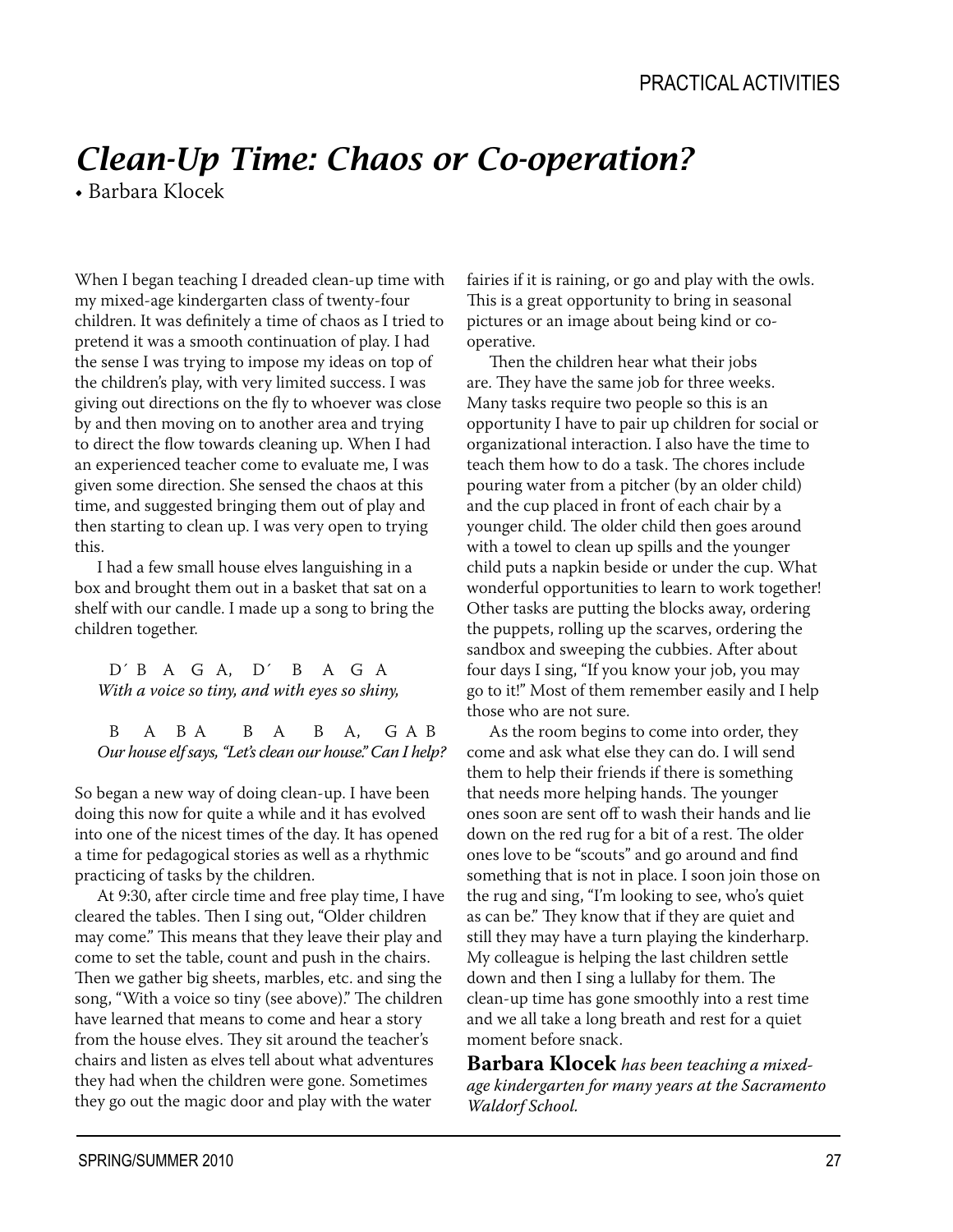# The Importance of Touch

• Laurie Clark

In my work as a Waldorf kindergarten teacher, I have tried to conscientiously strengthen and enhance the four foundational senses for the children in my care. In many of the classroom activities I try to make sure to incorporate movement, balance, and provide warmth and security for a sense of wellbeing. I have begun to question whether I have given the children enough opportunities in the sense of touch. The children knead dough, and they touch and play with various natural materials inside and outside, but is this enough? Are the children touched in an authentic, loving way each day by the teachers? I have tried to review the morning and find appropriate times where I could be affectionate in an authentic way, which can be very different for each child considering the needs and sensitivities that they bring. For one child it is enough to hold her hand when coming inside from play, while another child might need me to hold him on my lap with my arms around him in a gentle but firm touch.

Often the touch between children is aggressive, or because of various touch sensitivities could be perceived as unpleasant even though that intention was not there. I have begun to wonder if the children are given enough opportunities to gently touch one another. I decided to compose a circle that consciously promotes healthy touch through imaginations that require cooperation. Following this article, I offer this Circle Adventure called "Spring Cleaning" that provides and invites opportunities for healthy movement and touch between children.

In a book called Essential Touch, Meeting the Needs of Young Children by Frances Carlson, I found this quote: "For the past twenty years, the trend toward abstaining from touch in schools has been growing in direct response to the growth in sensitivity toward the problems of sexual harassment, molestation, and abuse. In an effort to keep one step ahead of sexual offenders, more and more schools are sending the message to adultshands off!... Touching children in schools has

become virtually taboo" (Carlson, p. 3, quoted from Del Prete 1997).

This is a terrifying declaration in light of the needs of young children. Touch is a nurturing and necessary element in the life of the young child and brings with it a sense of security and emotional and social competence.

Touch begins in the birthing process when the contractions of labor "massage" the child as the journey down the birth canal is occurring. This experience wakes up the touch system in the baby. Cesarean births, which are becoming more and more common these days for various reasons, lack this vital process and can cause (in some cases) touch sensitivities later on. The closeness with the mother following the birth, the caressing and nursing next to the warmth of the skin-to-skin contact is a welcoming experience into the world. The warmth and shelter of being in the safe peaceful womb has come to an end. Karl König brings a unique perspective to the experience of birth by comparing it to the event described in Genesis when Adam and Eve are driven out of paradise. "The newborn baby is a deeply wounded being: it is shocked and shaken and can only adjust itself if a great deal of care is given to it. The child needs the comfort which only the mother, with her milk, her love and her nearness can provide" (König, p. 37). This "nearness" which König so beautifully describes is the tender touch of the mother, that lives in her hands and in her heart and creates a second womb that surrounds the child on earth. Infants in orphanages and institutional environments often have a condition called, "failure to thrive." Even though they receive the necessary nutrition and body care, the lack of touch can cause a child to sicken or even die.

In The Oxytocin Factor: Tapping the Hormone of Calm, Love and Healing by Kerstin Unvas Moberg, the sense of touch is researched through physiological patterns and neurochemical reactions. Moberg describes how common the overload of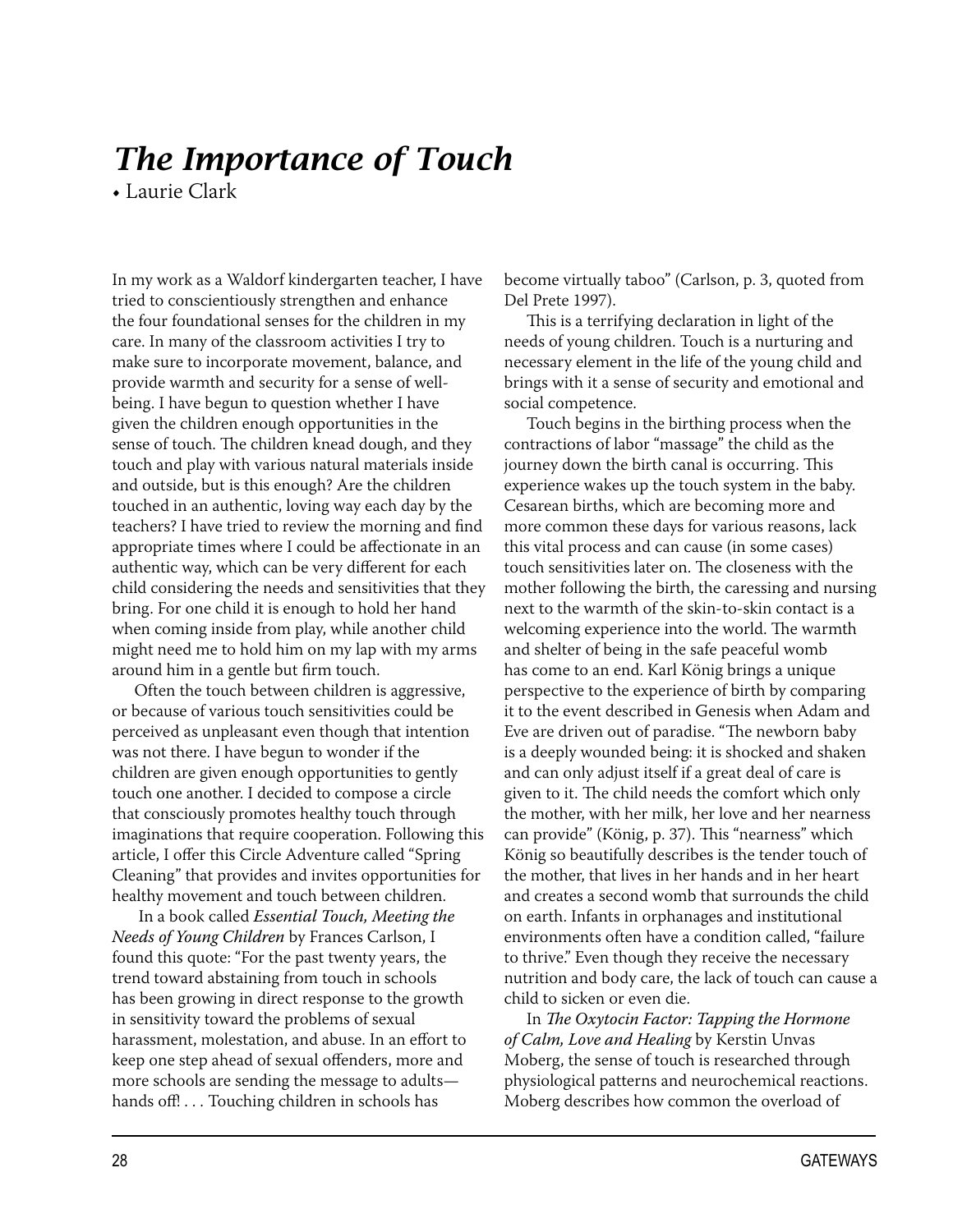sense impressions in our modern Western culture has become for adults and children. The author then relates how the stress-related fight-or-flight system in most of us has been activated to a very high degree because of so much over-stimulation. Moberg then goes on to say "the same brain and nervous system that produces the fight-or-flight mechanism sometimes generate entirely opposite responses when oxytocin, a hormone, is involved." The release of oxytocin is an antidote to the fight-orflight response and it is one of the strongest sources of input that involve the responses of calming, relaxing, and connecting. The warming caress of the sun, a soothing warm bath, and pleasant, rhythmic touch are some of the activities that "trigger the brain's release of oxytocin, which plays a key role in promoting the body's calming response." We respond naturally to a baby who is distressed through rhythmic rocking, cuddling and walking the baby. We gently and rhythmically rub the back of a child who is distressed as we hold and soothe them. We use touch instinctively in the ways described by Moberg so that the child will experience a calming effect and a sense of restored well-being can be promoted (Moberg, p. 4 and 22).



When we touch an object it gives us the inner sense of boundary, "where I end and the outer world begins." Rudolf Steiner relates the sense of touch to what he calls "God Sensing." "With every experience of touch there rays into the soul a feeling profoundly stirred by the creative power that underlies all material existence and accounts for the wide range of differentiation in the phenomenal universe" (quoted in Kohler, p. 47). When a healthy sense of touch is experienced freely by the child and becomes a strong foundation, later in life this experience will carry the possibility of turning inward. Steiner speaks of the relationship of the sense of touch transforming into the sense of experiencing the ego or "I" of the other person. We may say, "I was touched to the core of my being but what you just said," or "What you did touched my heart." We inwardly touch the very essence of another person and allow ourselves to be touched while holding a sensitive boundary of response. This extraordinary human social capacity to experience one another in this way is truly a creative bridge that helps us cross into meaningful and deep relationships.

#### **References**

Carlson, Frances M. Essential Touch: Meeting the Needs of Young Children (NAEYC, 2006).

- Del Prete, T. "Hands Off? The Touchy Subject of Touching." The Education Digest 62 (1997).
- Kohler, Henning. Working with Anxious, Nervous and Depressed Children (AWSNA, 2000).
- König, Karl. Eternal Childhood (TWT Publications LTD., on behalf of the Camphill Movement 1994).
- Moberg, Kerstin Unvas. The Oxytocin Factor-Tapping the Hormone of Calm, Love and Healing (Da Capo Press, 2003).

**Laurie Clark** has been a Waldorf kindergarten teacher for over 25 years and currently works at the Denver Waldorf School. She is also a conference presenter, a teacher trainer, and a mentor. She has coauthored a book of original "movement journeys" with Nancy Blanning entitled Movement Journeys and Circle Adventures (available from WECAN).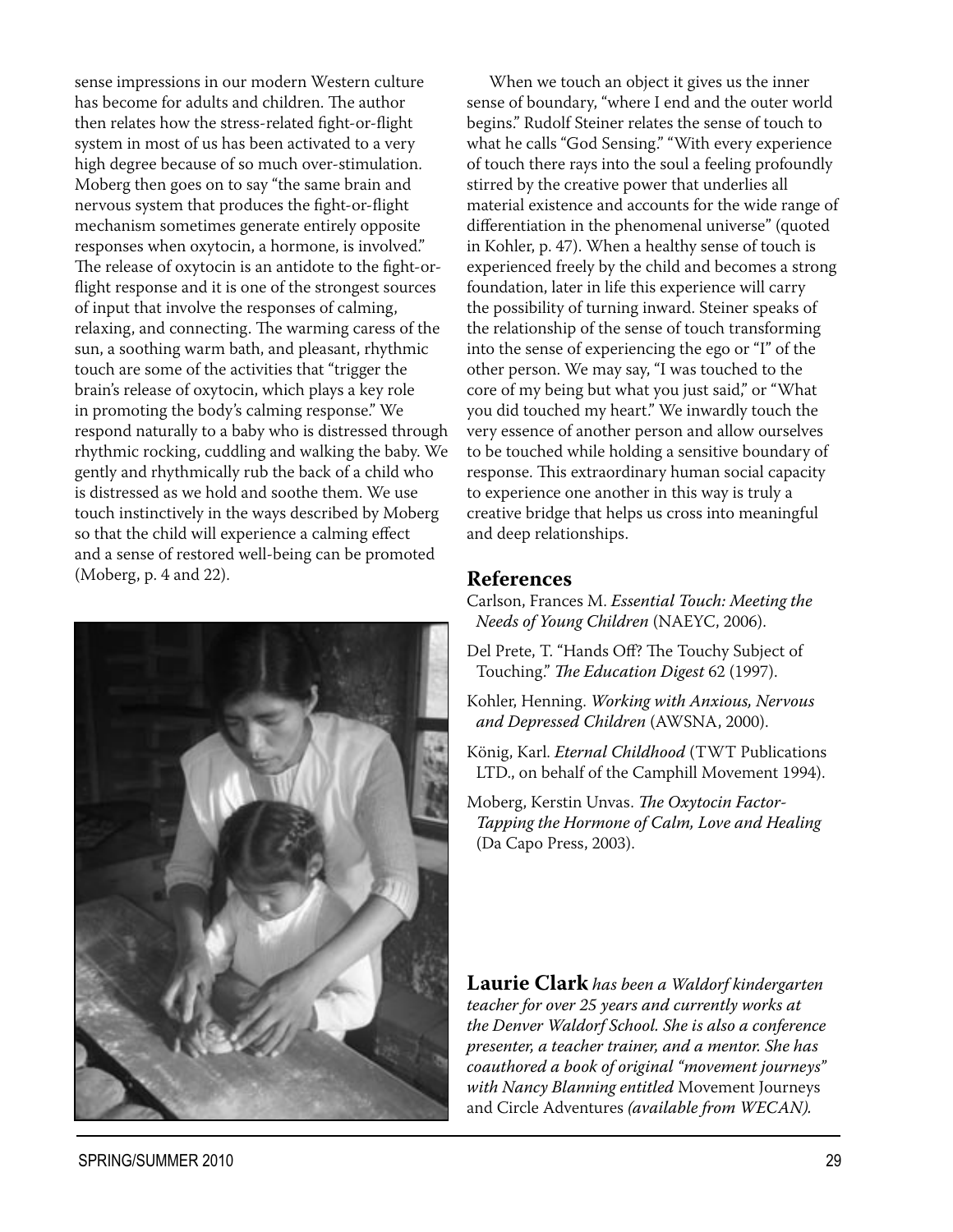### **5PRING CLEANING CIRCLE**

composed by Laurie Clark

 D E D B D B B A B D We skip and we sing, to welcome the spring<br> $\begin{array}{cccc} B & A & G & A & B & B & A & G & A & G \end{array}$ B A G A B B B A And we will help mother to clean everything.

Mother wants to clean the house, she needs help from me and you **Point me/you** So that the house can shine like the fresh new spring, it can sparkle too. Our hands shall do good work this day **hold hands up, wiggle fingers** Let us name our fingers, I will show you the way.

**Sit down** the contract of the contract of the contract of the Sit down

| Fingerplay (source unknown)<br>Little Penny<br>Penny Roo<br>Roo Whistle<br>Mary Josell<br>And Old Man Bumbabala!                                                                                                                       | Hold up pinky finger<br>Hold up ring finger<br>Hold up middle finger<br>Hold up pointer finger<br>Hold up thumb |
|----------------------------------------------------------------------------------------------------------------------------------------------------------------------------------------------------------------------------------------|-----------------------------------------------------------------------------------------------------------------|
| Mother says we must sweep<br>Sweep and sweep and sweep the floor                                                                                                                                                                       | <b>Sweeping gesture</b>                                                                                         |
| From wall to wall, the dirt goes, right out the door.<br>"Crawl under the bed," that is what mother has said.<br>To get the dust bunnies, get each one<br>Blow them in the air, it is so much fun!<br>We will put them into the basket | <b>Big sweep gesture</b><br>Put wool pieces in middle of the circle<br>Blow pieces of wool in air               |
| And now that job is done!                                                                                                                                                                                                              | Into a basket                                                                                                   |
| We slide and we sing to welcome the spring<br>And we will help mother to clean everything.                                                                                                                                             | Slide sideways in circle, singing                                                                               |
| Mother asks us to fold the laundry<br>Fold the laundry, stack each piece, it is a pile high sitting<br>Will the pile reach all the way to the sky?                                                                                     | Alternate one hand on top of the<br>other moving from sitting to standing                                       |
| Now wash the dishes, wipe them, and put them away<br>Stack them on the shelf, "Be careful", is what mother does say.                                                                                                                   | Gesture of washing, wiping and stacking                                                                         |
| Our dog named Shaggy is dirty and does not smell too good<br>Shall we gently wash him? Mother says we should.                                                                                                                          | <b>Hold nose</b>                                                                                                |
| Baths are not what our dog likes and he is running away<br>"Come back here, Shaggy, we are spring cleaning today."                                                                                                                     | Crawling                                                                                                        |
| We caught Shaggy, now we can wash and scrub<br>Scrubba, dub dub, gently wash the dog in the tub.                                                                                                                                       | <b>Repeat</b>                                                                                                   |
|                                                                                                                                                                                                                                        | One child is on all fours like a dog,                                                                           |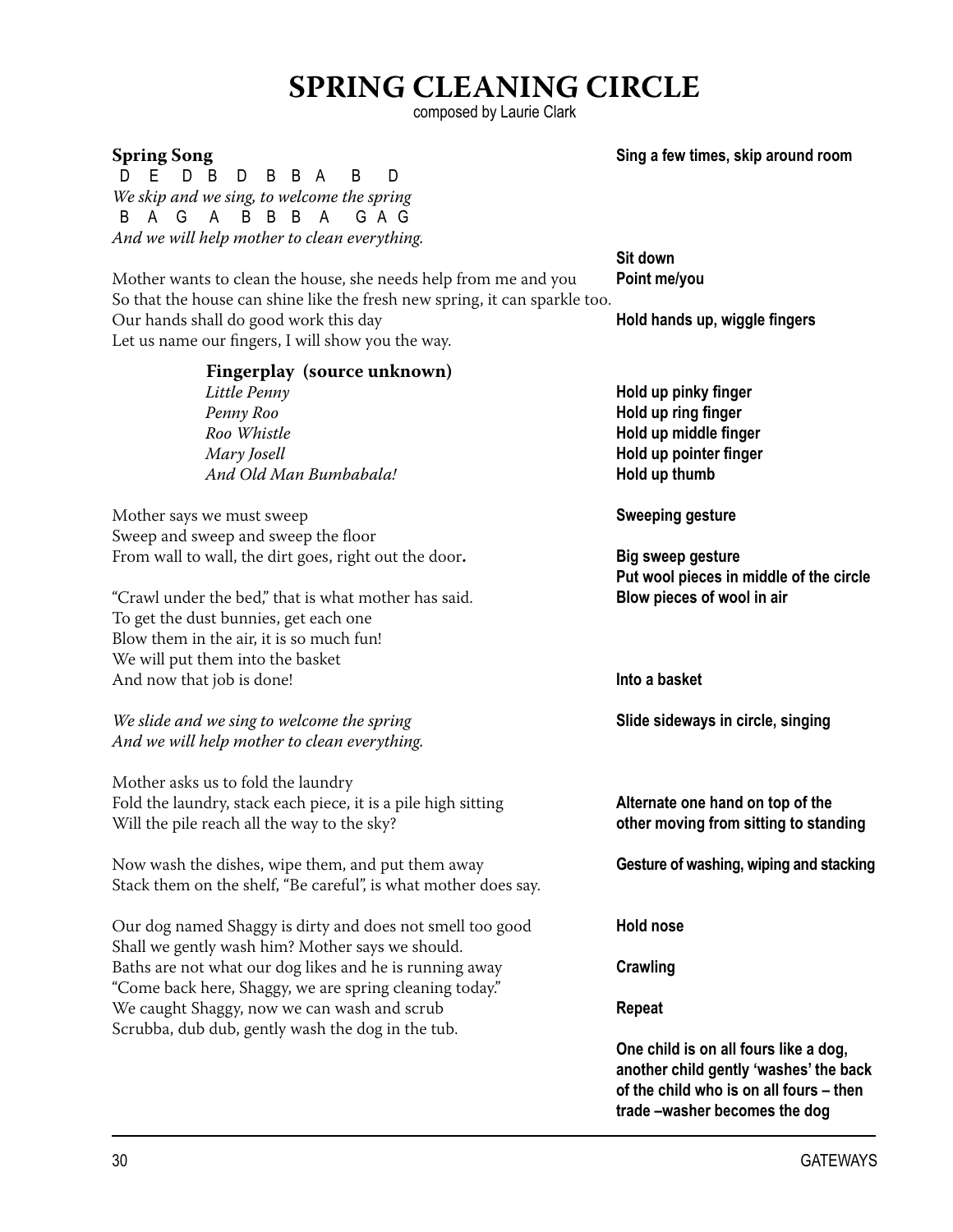Shall we wash our kitty too? No, no, says mother-this is what you can do. Clean kitty's bowl, make it shiny and bright

Then pour milk into it, now that is right.

"Go to the barn," mother says, to your pony sweet. "Take the pick, and clean the mud off the pony's feet." One, two, three, now this one's clean. Four, five, six, don't play tricks. Seven, eight, nine, this one looks fine. Ten, eleven, twelve, now all is well.

Back into the barn dear pony, here is some hay so sweet Now please try to keep the mud from going in between your feet.

#### We gallop and sing, to welcome the spring And we will help mother to clean everything.

Find fresh flowers, mother says, to decorate the table Please bring as many flowers as you are able Snowdrops and crocuses please do bring For these are the very first flowers of spring Here are beautiful spring flowers, I will sit down on the ground. I pick the flowers for the table But I feel raindrops and hear their lovely sound Here come the spring showers The raindrops are spring cleaning mother earth too and giving a drink to the flowers.

Pitter patter pitter patter—here come the spring showers Pitter patter pitter patter giving a drink to the flowers Pitter patter pitter patter I am getting wet right here Pitter patter pitter patter-I better go home, oh dear!

#### We run and we sing, to welcome the spring And we will help mother to make the house clean.

The flowers are on the table I have done as much as I am able Mother thanks me for helping her, She hugs me, I have done my very best But now I am tired and I will lay down and rest. Left hand forms "bowl" while right "washes" it Open right hand "pours" with thumb separated as spout

Scrape lifted foot with hand **Right foot in front** Left foot in front **Right foot in back** Left foot in back

**Gallop and sing** 

Open flower hand gesture

Children sit in a circle facing the back of the child in front of them- when the raindrops fall they gently tap the back of the child from the shoulders down

Run in circle or in path around room

Children hug each other

Sing lullaby or play lyre or glockenspiel. Children can rub each other's backs during rest.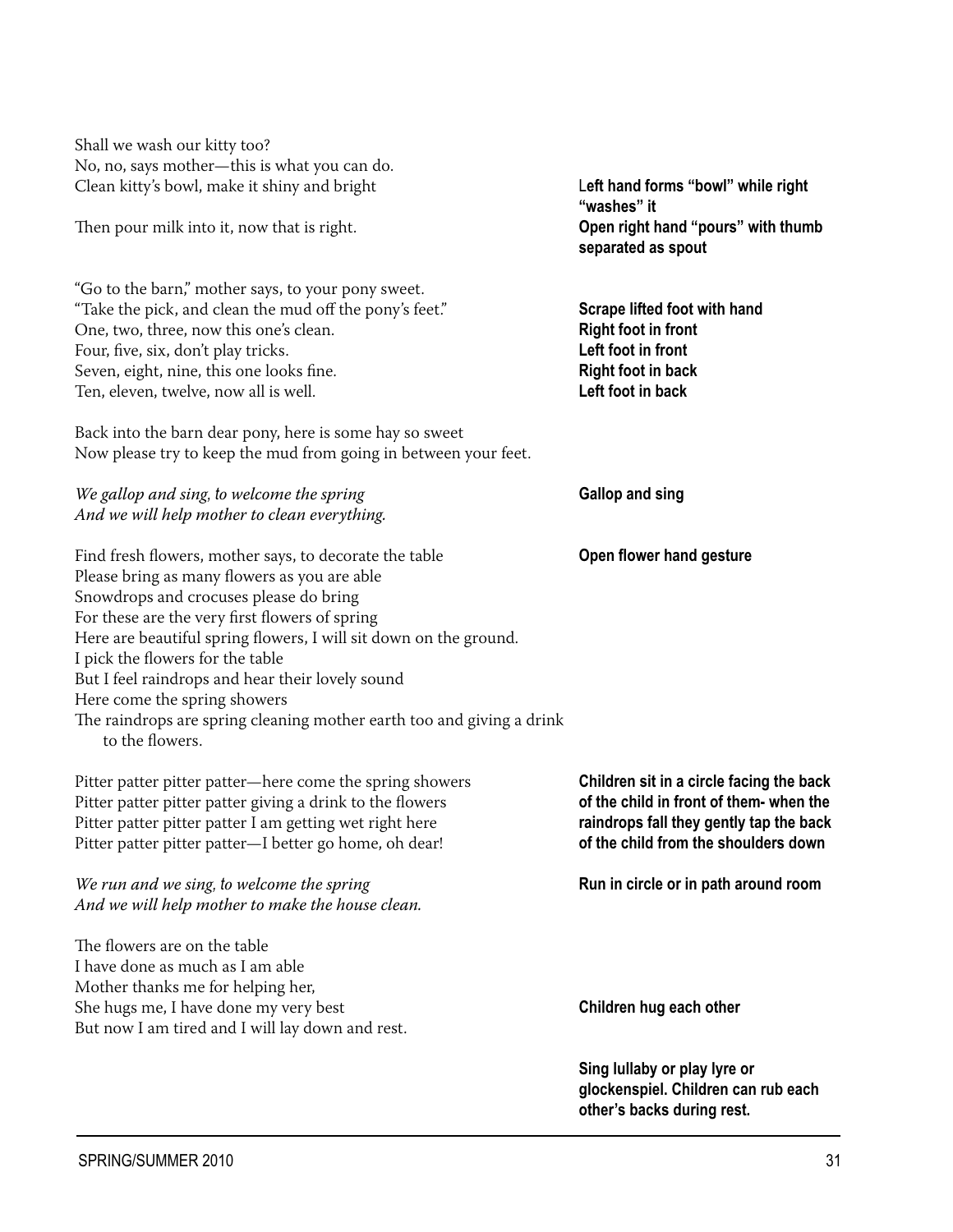# **Awakening to Child Health**

• Reviewed by Stephen Spitalny

Awakening to Child Health, Vol. I by Raoul Goldberg, MD (Hawthorn Press, 2009).

Awakening to Child Health articulates Dr. Goldberg's research into the sources of children's well-being. In this thoughtful approach to children Goldberg begins by connecting the reader with the wonder of childhood by hearkening back to one's own experience as a child, while examples from Dr. Goldberg's years of experience are found throughout the book. (Dr. Goldberg has been a Waldorf school doctor in South Africa for many years. He has a pediatric clinic and directs the Syringa Health Centre in Capetown, a holistic health clinic with a wide range of complementary therapies.)

This in-depth guide to the physical, soul and spiritual development of children from birth through adolescence combines the doctor's own research and experience with the insights of Rudolf Steiner. It is a highly accessible book, informed by embryology and spiritual psychology, and creates a broad and deep look into human development. The contents of the 428-page volume, the first of three, include: an indepth look at prenatal development and experience, a chapter on birth experiences, an expanded picture of the first three years, and a wide-ranging overview of the first seven years; all important topics for readers of Gateways!

This is a descriptive and warmth-filled book that details the effects of relating to children in loving, attentive ways. It is not a medical textbook, nor a home health care guide, but a guide to being nurturing and awake as a support to the development of the children in our care. It is valuable resource for teachers, doctors, parents and anyone interested in children, one you will refer back to again and again over the years.

#### **Other Recommended Resources**

We are experiencing a mushrooming epidemic of childhood obesity and childhood onset (Type 2) diabetes. Attention on children's nutrition is becoming more and more fashionable in North America, even Mrs. Obama is speaking out on this subject. I recently watched a film entitled Two Angry Moms about the sorry state of school food programs and the will efforts of a small but growing number of concerned adults. It seems that once again the needs of children have taken a backseat to corporate profit. I have become an angry mom, and you can too for the sake of all the schoolchildren in the US. Go to their website and see how you can participate: angrymoms.org

Another organization working on behalf of children is the Campaign for a Commercial-Free Childhood whose aim is reclaiming childhood from corporate marketers. They are working on various issues including violence, sexualizing of children, obesity and play. Their website is: www. commercialexploitation.org. More than ever, it is important to stand up in defense of children's true needs for health, nutrition, and a childhood that supports physical/soul/spiritual development. And it means we have to stand against the entrenched corporate culture of greed and power that has infected our political system. Our future depends on it!

I highly recommend the book Weapons of Mass Instruction, by John Taylor Gatto, for understanding another aspect of the system that is working against the needs of children. In it, Gatto chronicles the history of compulsory education in the US. This book is highly readable, fascinating, and chilling. It is a strong reminder of why we are involved in Waldorf education!  $-$ Stephen Spitalny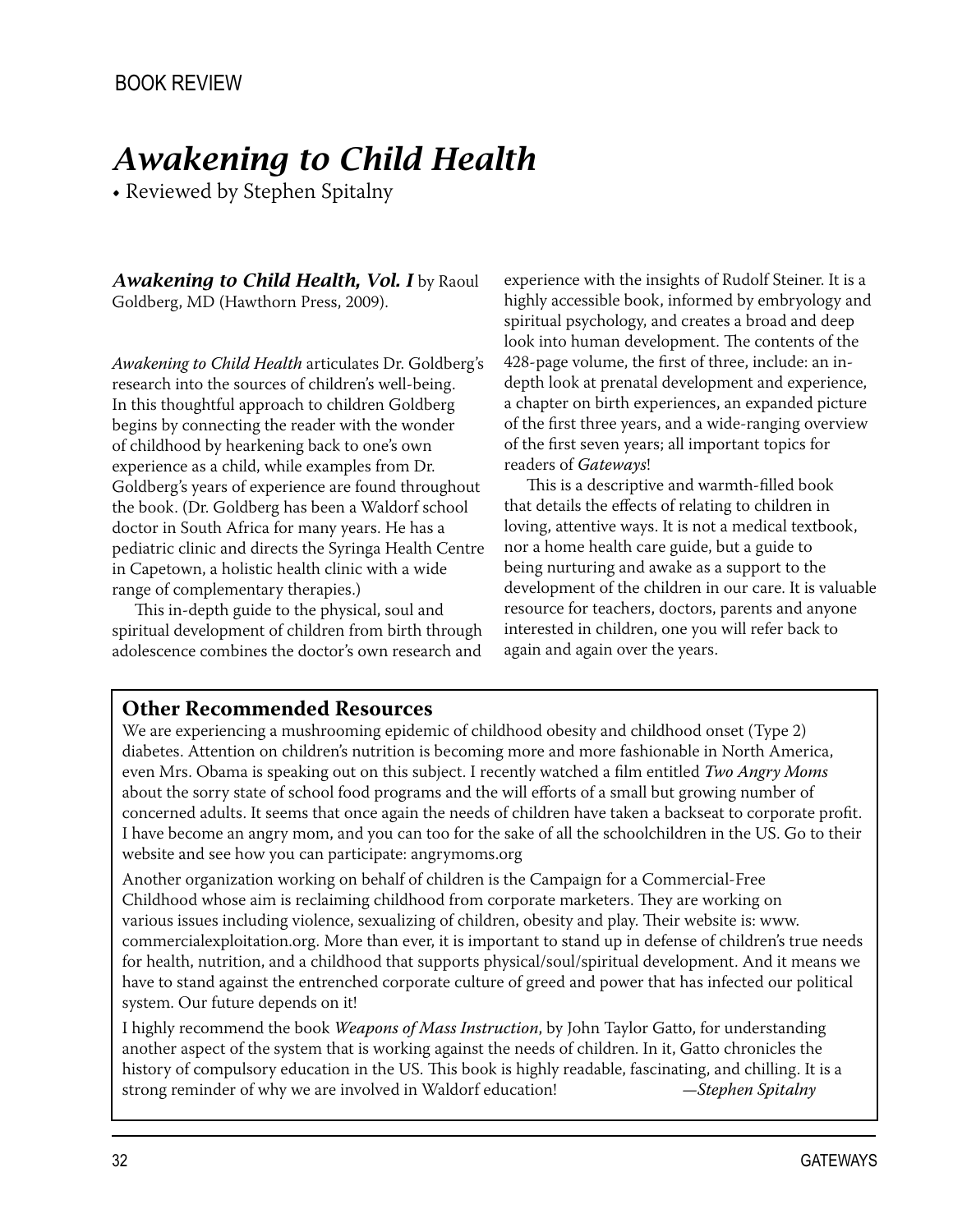#### *Workshops and Short Courses*

June 20–25, School of Eurythmy, Chestnut Ridge, NY: **Summer Eurythmy Week**, with Annelies Davidson and Barbara Schneider-Serio. Contact Lura Jacobs, 845-352- 5020, ext. 13, info@eurythmy.org

June 21–25, Boulder, CO: **Walkabout Tales** with Suzanne Down. Info: suzanne@junipertreepuppets.com, junipertreepuppets.com/events/

June 21–25, San Francisco Bay Area, CA: **Waldorf Early Childhood: What? Why? How?** with Marianne Alsop and Kate Hammond. Bay Area Center for Waldorf Teacher Training 2010 Summer Arts Festival. Contact Bay Area Center for Waldorf Teacher Training at 415-332-2133 or visit www.bacwtt.org

June 28–July 2, Sunbridge Institute, Chestnut Ridge, NY: **Cultivating the Healing Will in Waldorf Early Childhood Education** with Nancy Blanning and Laurie Clark.Contact Sarah Hearn 845-425-0055 x22, summer@sunbridge.edu, www.sunbridge.edu

June 28–July 2, Chicago Waldorf School, IL: **Civilization at a Crossroads**, Arcturus Summer Intensive Week with Rick Spalding, Jeff Spade, Elena Baba, Frances Vig, Marianne Fieber, Jim Kotz, David Dozier. Information: http://arcturus. info/summer.htm, arcturus23@hotmail.com, 773-761-3026

June 28–July 2, Boulder, CO: **The Art of Solo Marionette Theater** with Suzanne Down, Info: suzanne@junipertreepu ppets.com, junipertreepuppets.com/events/

July 5–9, Sophia's Hearth Family Center, Keene, NH: **An In-depth Study of the Twelve Senses from the Inside Out**, with Jane Swain. Contact Bonnie Chamberlin, 603 357-3755, bonnie@sophiashearth.org

July 5–9, Boulder, CO: **Therapeutic Insights from Womb to Three Years** with Nancy Blanning and Suzanne Down, Contact suzanne@junipertreepuppets.com, junipertreepuppets.com/events

July 5–9, San Francisco Bay Area, CA: **Deepening the Understanding of Waldorf Education through Study and Art** with Dorit Winter and Dave Alsop. Bay Area Center for Waldorf Teacher Training 2010 Summer Arts Festival. For individuals who have prior engagement with Anthroposophy. Contact Bay Area Center for Waldorf Teacher Training at 415-332-2133 or visit www.bacwtt.org

July 5–9 and/or 12–16, Vancouver Island, Canada: **Receiving the Child: Creating a Home in Body, Soul**  **and Spirit**, an Infant and Toddler Caregiver Program with Bernadette Raichle. One- or two-week course. Information: www.westcoastinstitute.org, info@westcoastinstitute.org, 604-740-0539. Course Planner - Marjorie Thatcher 604- 985-3569

July 7–16, Chestnut Ridge, NY: **Spinning Threads of Color**, with Mikae Toma and Renate Hiller. Eight days of immersion in the healing processes of fiber preparation, spinning, and plant dyeing. Contact the Fiber Craft Studio, 845.425.2891 / information@fibercraftstudio.org / www. fibercraftstudio.org

July 11–17, Rudolf Steiner Institute, Stonehill College, Easton, MA: **Pedagogical Puppetry – A Path for Social and Emotional Learning** with Janene Ping. One of over 20 one-and two-week courses. Financial assistance and Waldorf teacher grants available. Family-friendly, programs for children. Full information at steinerinstitute.org. Contact: Lynn Bufano, 410-358-0050, reg@steinerinstitute.org.

July 12-14, Sophia's Hearth Family Center, Keene NH: **Creating Programs for Parents and Infants**, with Nancy Macalaster. Contact Bonnie Chamberlin, 603 357-3755, bonnie@sophiashearth.org

July 12–16, Sophia's Hearth Family Center, Keene NH: **Cycles and Rhythms for Working with Young Children**, with Andrea Gambardella. Contact Bonnie Chamberlin, 603 357-3755, bonnie@sophiashearth.org

July 12–16, Sophia's Hearth Family Center, Keene NH: **Nurturing the Child in the First Three Years**, with Susan Weber and Jane Swain. Contact Bonnie Chamberlin, 603 357-3755, bonnie@sophiashearth.org

July 12–16, Sophia's Hearth Family Center, Keene NH: **Nurturing the Child in the First Three Years, Part One**, with Susan Weber and Jane Swain. Contact Bonnie Chamberlin, 603 357-3755, bonnie@sophiashearth.org

July 12–16, Sound Circle Center, Seattle: Anne-Marie Fryer, Holly Koteen-Soule. Johanna Steegmans and others. **Working with Angels and Elementals: Nourishment for the Inner Life of the Early Childhood Educator**. A summer intensive for practicing teachers. www.soundcircle. org Contact: Holly Koteen-Soule: 206-528-1702, hollysgarden@qwest.net

July 12–16, San Francisco Bay Area, CA: Waldorf Seminar – **The Study of Man** with Christof Wiechert. Bay Area Center for Waldorf Teacher Training 2010 Summer Arts Festival. For Waldorf professionals. Contact 415-332-2133 or visit www.bacwtt.org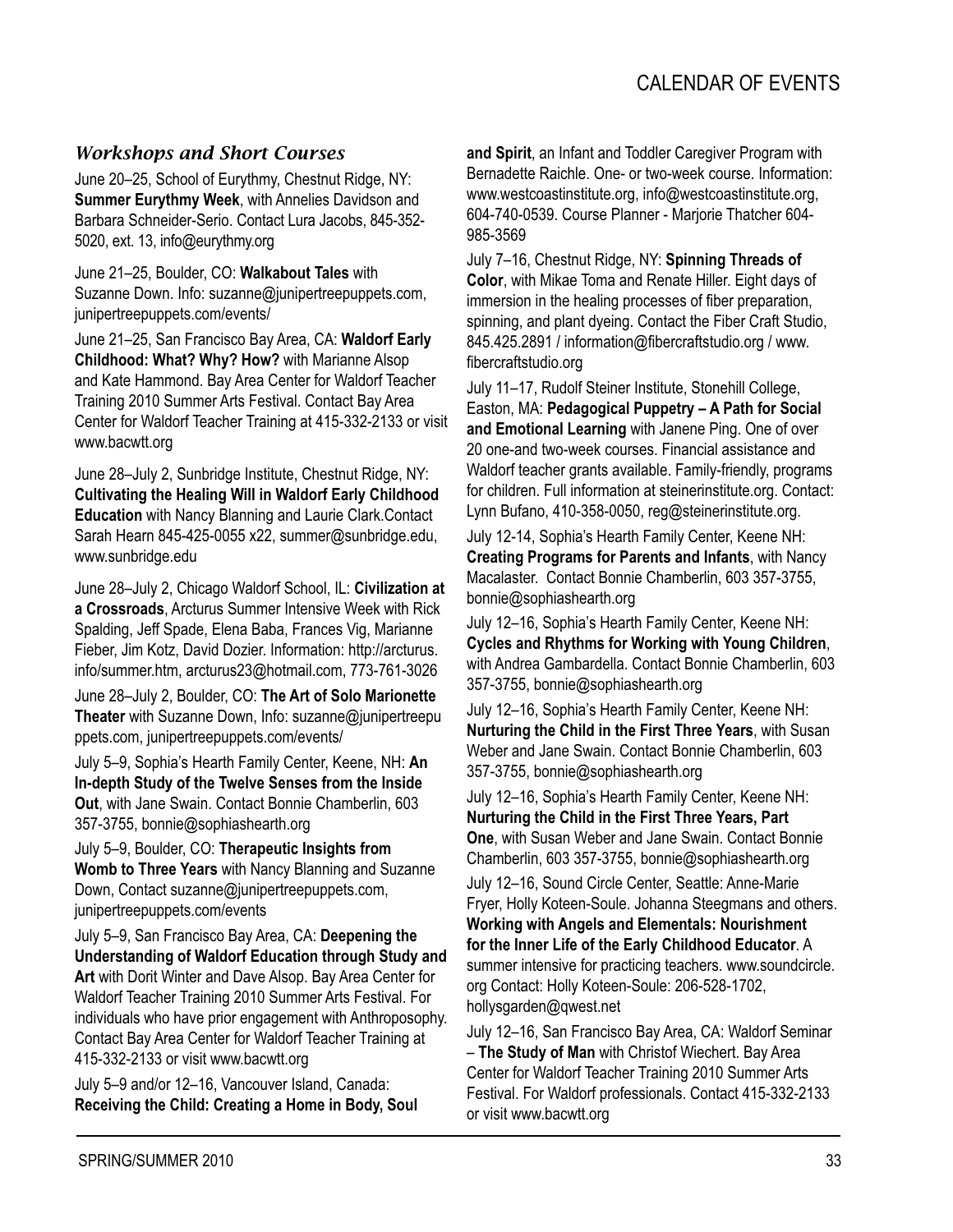July 18–24, Rudolf Steiner Institute, Stonehill College, Easton, MA: **The Imaginative Language of Fairy Tales—An Artistic Exploration** with Ephrat Angress-Ewald. Contact Lynn Bufano, 410-358-0050, reg@steinerinstitute.org.

July 19–23, Sophia's Hearth Family Center, Keene NH: **Nurturing the Child in the First Three Years, Part Two**, with Susan Weber and Jane Swain. Contact Bonnie Chamberlin, 603 357-3755, bonnie@sophiashearth.org

 July 19–23, Sophia's Hearth Family Center, Keene NH: **Creating an Outdoor Environment for the Young Child and Imbuing it with Life**, with Carol Nasr. Contact Bonnie Chamberlin, 603 357-3755, bonnie@sophiashearth.org

July 19–23 Sophia's Hearth Family Center, Keene NH, **Puppetry For Very Young Children**, with Libby Haddock. . Contact Bonnie Chamberlin, 603 357-3755, bonnie@sophiashearth.org

July 19–23, Waldorf School of San Diego, CA: **Changing Times - Changing Music: The New Music and Its Natural Place in Waldorf Pedagogy** with Manfred Bleffert & Andrea Lyman. A week-long workshop for Waldorf class, early childhood, & specialty music teachers. Register at biancadlara@hotmail.com or 760-722-8487

July 30–31, Santa Cruz, CA: **The Therapeutic Rod Puppet, Speech Development and Nursery Rhymes**, with Suzanne Down, suzanne@junipertreepuppets.com, junipertreepuppets.com/events/

August 2–6, Sunbridge Institute, Chestnut Ridge, NY: **Introduction to Waldorf Early Childhood Education** with Patricia Rubano, Leslie- Burchell-Fox, and Connie Manson. A week-long immersion in the world of early childhood with handwork, puppetry, music, presentations and discussions with the first-hand accounts of three experienced teachers intent on sharing their love and appreciation for working with young children. Contact Sarah Hearn 845.425.0055 x22, summer@sunbridge.edu, www.sunbridge.edu

August 2–6, Sacramento, CA: **The Art of Solo Marionette Theater** with Suzanne Down. suzanne@junipertreepuppets .com, junipertreepuppets.com/events/

October 16, New England Location: **The Protection Story** with Suzanne Down. suzanne@junipertreepuppets.com, junipertreepuppets.com/events/

#### *Conferences*

June 21–25, Denver, CO: **Offering the Child a Handful of Stars: From Inner Work to Outer Devotion** with Dr. Adam Blanning, Nancy Blanning, Laurie Clark, and Marielle Levin. Experiencing spiritual archetype through meditative practice for EC educators. Brochure and registration form at www. denvertherapies.com/resources.html.

July 22–25, Chestnut Ridge, NY: **Forging a Path II: Working with Children's Destinies**, a onference for teachers, therapists and physicians. With Keynote Speakers Bruno Callegaro, MD and Gerald Karnow, MD, Inner Work with Patrice Maynard, Singing with George V. Rose, and Speech with Michael Steinrueck. Contact Jeanette Rodriguez at ottospechtRSFF@gmail.com, (917) 923-4958. For a printable form see www.threefold.org/forgingapath

October 23, Emerson Waldorf School, Chapel Hill, NC: **SE Regional WECAN Conference**; topic TBA; contact Nancy Foster, 202-829-2909, nfoster@speakeasy.net

#### *Ongoing Trainings*

June 2010, Sunbridge Institute, Chestnut Ridge, NY: New group begins, **Waldorf Early Childhood Teacher Education** with program director Susan Howard, a 25 month, part-time program for early childhood educators. Contact Anna Claire Novotny 845.425.0055 x18, info@sunbridge.edu, www.sunbridge.edu

June 26–July 3, 2010, Boulder, CO: **LifeWays Early Childhood and Human Development Training** with Cynthia Aldinger, Rahima Baldwin Dancy, Suzanne Down, and others. Part One of a 4-part training for parents and professionals. Contact Rahima at 303-546-0070, Rahima@ informedfamilylife.org.

June 27–July 16, 2010, Toronto, ON, Canada: New at Rudolf Steiner Centre Toronto, **Early Childhood Part-Time Education Program**. The two-year program continues in October/November 2010 (1 week); March 2011 (1 week). Same cycle in year two, dates TBA. Contact info@rsct.ca or 905-764-7570, or visit www.rsct.ca.

 July 8, San Francisco Bay Area, CA: **Become a Waldorf Teacher Open House/Visitors Day**. Contact Bay Area Center for Waldorf Teacher Training at 415-332-2133 or visit www.bacwtt.org

July 12–22, 2010, Lincolnville, ME: **LifeWays Early Childhood and Human Development Training** with Susan Silverio, Rachel Ross, Suzanne Down, Cynthia Aldinger, and others. Part One of a 4-part training for parents and professionals. Contact Susan Silverio, 207-763-4652, silverio@tidewater.net.

July 12–23, Sophia's Hearth Family Center, Keene NH: First session of new cycle of 13-month part-time training course, **The Child and Family in the First Three Years**, with Susan Weber and Jane Swain. For childcare providers working with infants, toddlers and young children; early childhood professionals wishing to deepen their understanding of these early years as a foundation for their work with nursery and kindergarten children; parent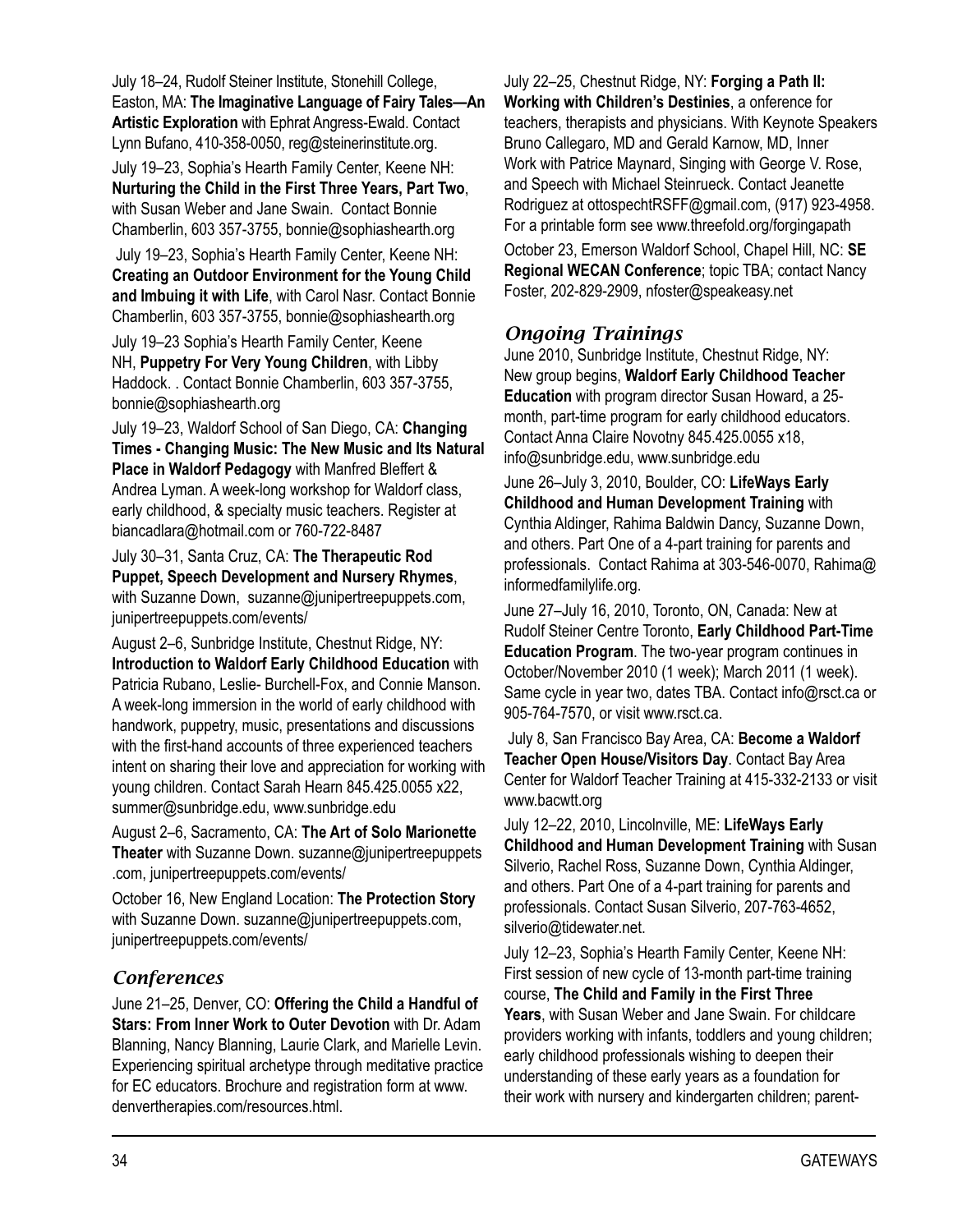infant and parent-toddler group facilitating teachers; and those who work with expectant parents. Contact Bonnie Chamberlin, 603 357-3755, bonnie@sophiashearth.org

July 15–27, Santa Cruz, CA, **Part Three of the Certificate Puppetry Training**. This session focuses on the Fairy Tale and Marionette Theater. Only for current students or those from other trainings who need to complete their course. suzanne@junipertreepuppets.com, junipertreepuppets. com/events/

September, 2010 – June, 2011, Chestnut Ridge, NY: **Oneyear Part-time Training in Biodynamics**. Learn the basics of biodynamics for your home or school garden! Leads to a certificate of completion. Contact 845-352-5020 x20, info@pfeiffercenter.org, www.pfeiffercenter.org.

September, 2010, Boulder, CO: New group starting, **SouthWest Regional Year-Round Puppetry Training**, Working with the first pedagogical focus of the three part puppet training and meeting six weekends during the year. Info: suzanne@junipertreepuppets.com, junipertreepuppets. com/school/

 Mid-Sept, 2010, San Francisco/CA Coast: **LifeWays Early Childhood and Human Development Training** for parents and professionals with Marianne Alsop, Heather Lanier,

Suzanne Down, Susan Johnson, MD and others. Sessions meet for fifteen weekends over ten months, including four long-weekend sessions at Big Sur. Contact Marianne Alsop, 415-453-9122, alsop@sbcglobal.net

Fall 2010, School of Eurythmy, Chestnut Ridge, NY: New group begins, **Frontier Eurythmy Training**. For those who live at a distance, Frontier Eurythmy Training offers the convenient alternative of attending the School of Eurythmy for four two-week training blocks during the year. Contact Lura Jacobs, 845-352-5020, ext. 13, info@eurythmy.org

Oct. 17–24, 2010, Milwaukee, WI: **LifeWays Early Childhood and Human Development Training** with Cynthia Aldinger, Suzanne Down, Mary O'Connell, Mary Ruud, Trish McPhee, RN and others. Part One of a 4 part training for parents and professionals. Contact Mary O'Connell, 414-218-8558, lifewayschildcare@gmail.com

**Please submit calendar items for Nov. 2010 through spring 2011 by September 15 to Lory Widmer, publications@waldorfearlychildhood.org.**



## *New WECAN E-News*

To help keep our members better informed, the Waldorf Early Childhood Association has begun sending an email newsletter that includes links to articles, reports, international and regional news, upcoming conferences and much more. We have already sent two issues (Fall 2009 and Spring 2010) and expect to continue sending them at least twice a year.

# **IMPORTANT!**

If you have not yet received the e-newsletter, we either do not have your correct email address, or your email program is blocking the newsletter. Please send a message including your preferred email address to Lory Widmer at publications@waldorfearlychildhood.org if you would like to be put on the list.

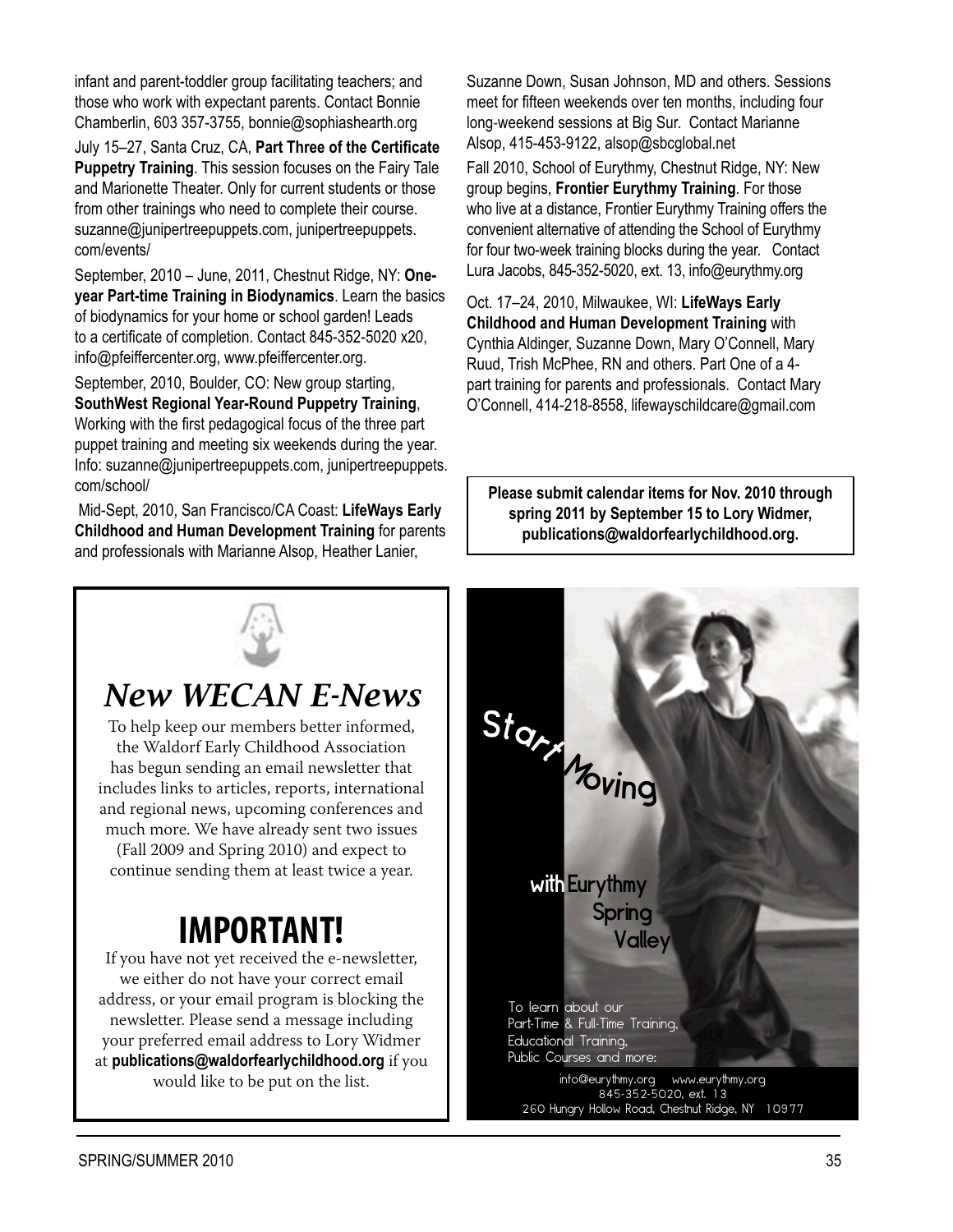



#### June 18 - July 2: Cultivating the Healing Will - Waldorf Early Childhood Education with Nancy Blanning and Laurie Clark

How do we develop a healing will within ourselves as early childhood educators? How can we provide incarnational support to the children in our care?

This five-day intensive course includes the study of research indications by Rudolf Steiner, movement activities, and the sharing of experiences from our educational and therapeutic work with young children.

August  $2 - 6$ :

### Introduction to Waldorf Early Childhood Education with Leslie Burchell-Fox, Connie Manson, and Patricia Rubano

This five-day immersion into the world of Waldorf early childhood education offers an excellent introduction to the rhythms and activities of the nursery-kindergarten including puppetry, handwork, music, and much more! Learn from three master Waldorf early childhood educators and share in their love and appreciation for working with the child before school-entrance age.

### Waldorf Early Childhood Teacher Education Program

Susan Howard, Program Director

#### New Cycle begins this summer on June 14 - Now enrolling!

This diploma program includes courses in child development, practical activities, arts and crafts, and the inner foundations of Waldorf education, together with mentored teaching. This two-year course includes three-week summer sessions and five-day intensives in fall and spring.

The program is fully endorsed by the Association of Waldorf Schools and the Waldorf Early Childhood Association of North America.

Register for summer courses online: www.Sunbridge.edu Information on travel, food, and housing available online. Questions? Anna Claire Novotny, 845.425.0055 x18 or info@sunbridge.edu

Sunbridge Institute Inspiring Education! 285 Hungry Hollow Rd., Chestnut Ridge, NY 10977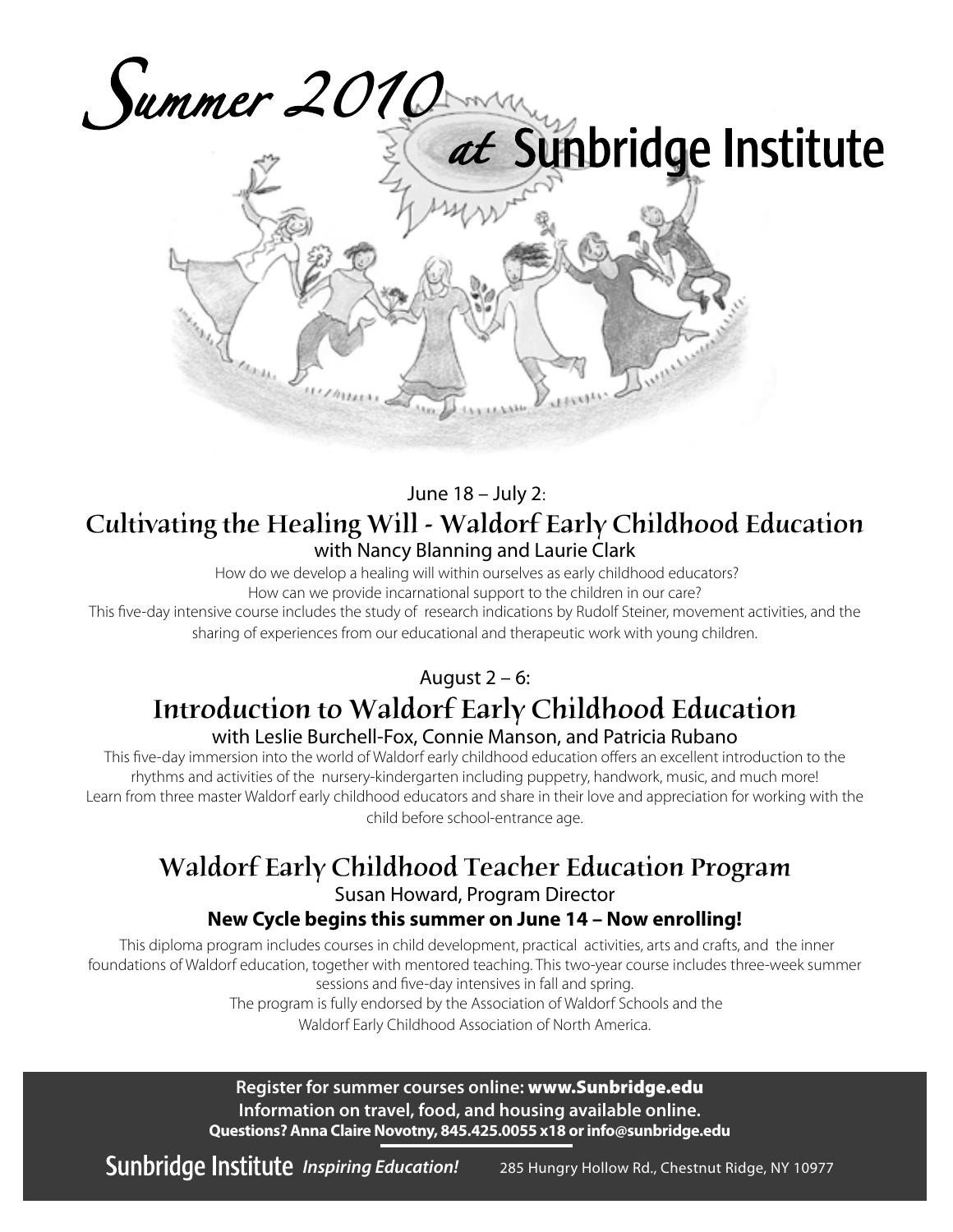

### **Part-Time Trainings, Seminars, Workshops and Consulting**

**Rocky Mountain Region**–Colorado-late June 2010- **Rahima Baldwin 303-546-0030 Northeast–**Maine- July 2010- **Susan Silverio 207-763-4652 Midwest**–Wisconsin– October 2010- **Mary O'Connell 414-462-0818 California Coast**–San Francisco Bay Area & Big Sur–September 2010- **Marianne Alsop 415-453-9122 Rudolf Steiner College-** Sacramento, California - **916-961-8727 Spanish-speaking**–San Francisco – **Rosario Villasana-Ruiz 415-587-0802 Vancouver**, **BC**– TBA- **Margo Running 604-904-4198**

> *www.lifewaysnorthamerica.org 405-579-0999*

**Coming Soon! – Our new book:** *Home Away From Home LifeWays Care for Children and Families*

 $\mathcal U$ We shall not get anywhere in any direction without

" enthusiasm and inner mobility

– Rudolf Steiner

A 3 year part-time program offering an internationally recognized Waldorf Teaching Certificate.

**Visit us at www.bacwtt.org or call 415.332.2133** 

**BAY AREA CENTER** FOR WALDORF Teacher Training

SUMMER ARTS FESTIVAL 4 SESSIONS JUNE 21-JULY 16, 2010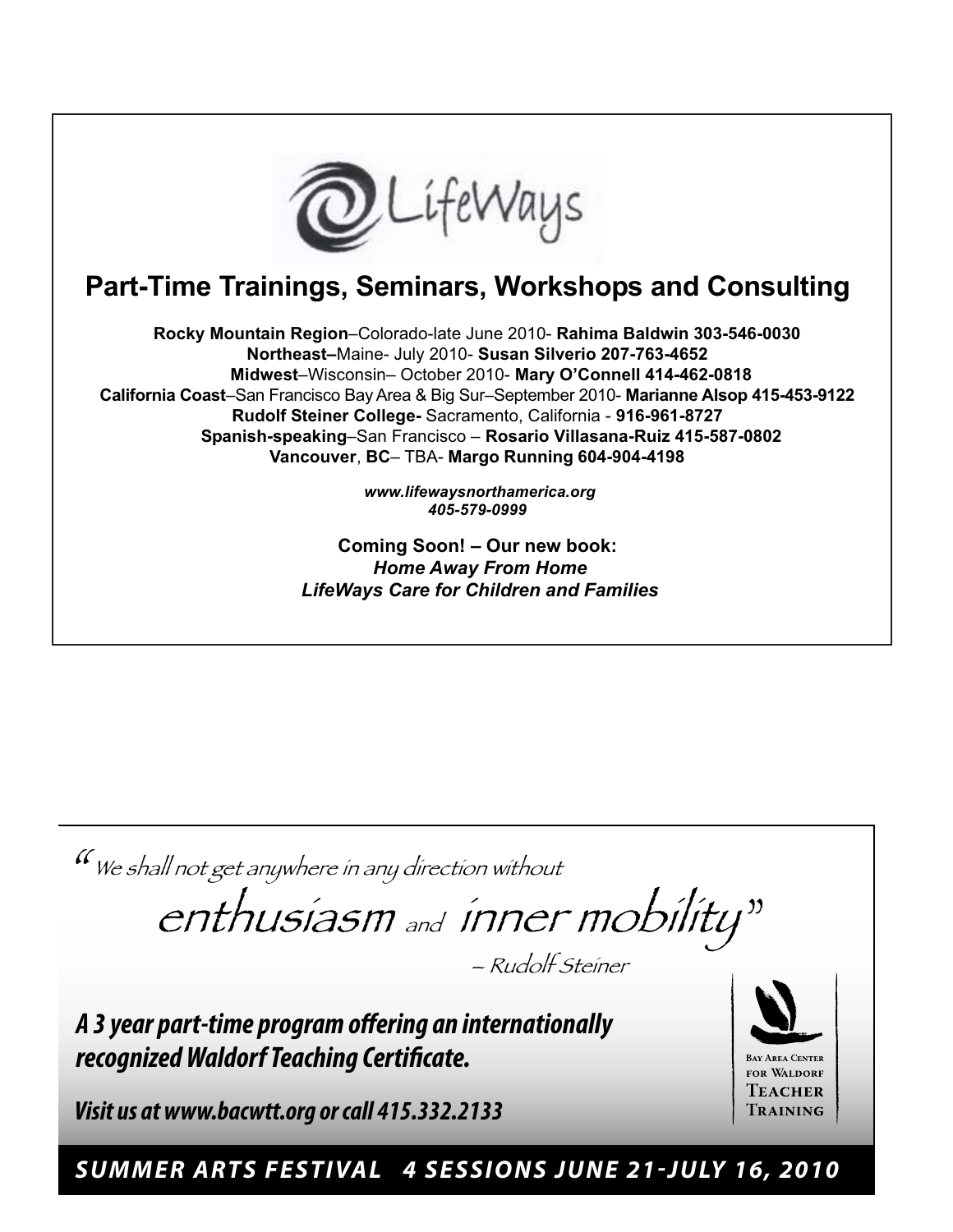# **Early Childhood Summer Institute and Teacher Training Program**

#### *The Child and Family in the First Three Years*

*New cycle begins July 12–23, 2010* A 13-month part-time training course for early childhood teachers, parent-toddler, parent-infant, and parent-child group facilitators, and childcare providers in all settings.



#### *Summer Institute 2010, Five-Day Courses*

#### *July 5–9*

An In-Depth Study of the Twelve Senses From the Inside Out *JANE SWAIN*

*July 12–16* Cycles and Rhythms for Working with Young Children *ANDREA GAMBARDELLA*

Nurturing the Child in the First Three Years (first week)

*SUSAN WEBER AND JANE SWAIN*

Creating Programs for Parents and Infants *NANCY MACALASTER*

*July 19–23*

Nurturing the Child in the First Three Years (second week) *SUSAN WEBER AND JANE SWAIN*

Puppetry For Very Young Children *LIBBY HADDOCK*

Creating an Outdoor Environment for the Young Child and Imbuing It With Life *CAROL NASR*

*Join us in beautiful southern New Hampshire, land of lakes and mountains, as part of a joyous learning community that will inspire and transform your work!*

*See our website for full details. Call or email us for a full professional course brochure.*

sophiashearth.org 603.357.3755 700 Court St., Keene, NH 03431

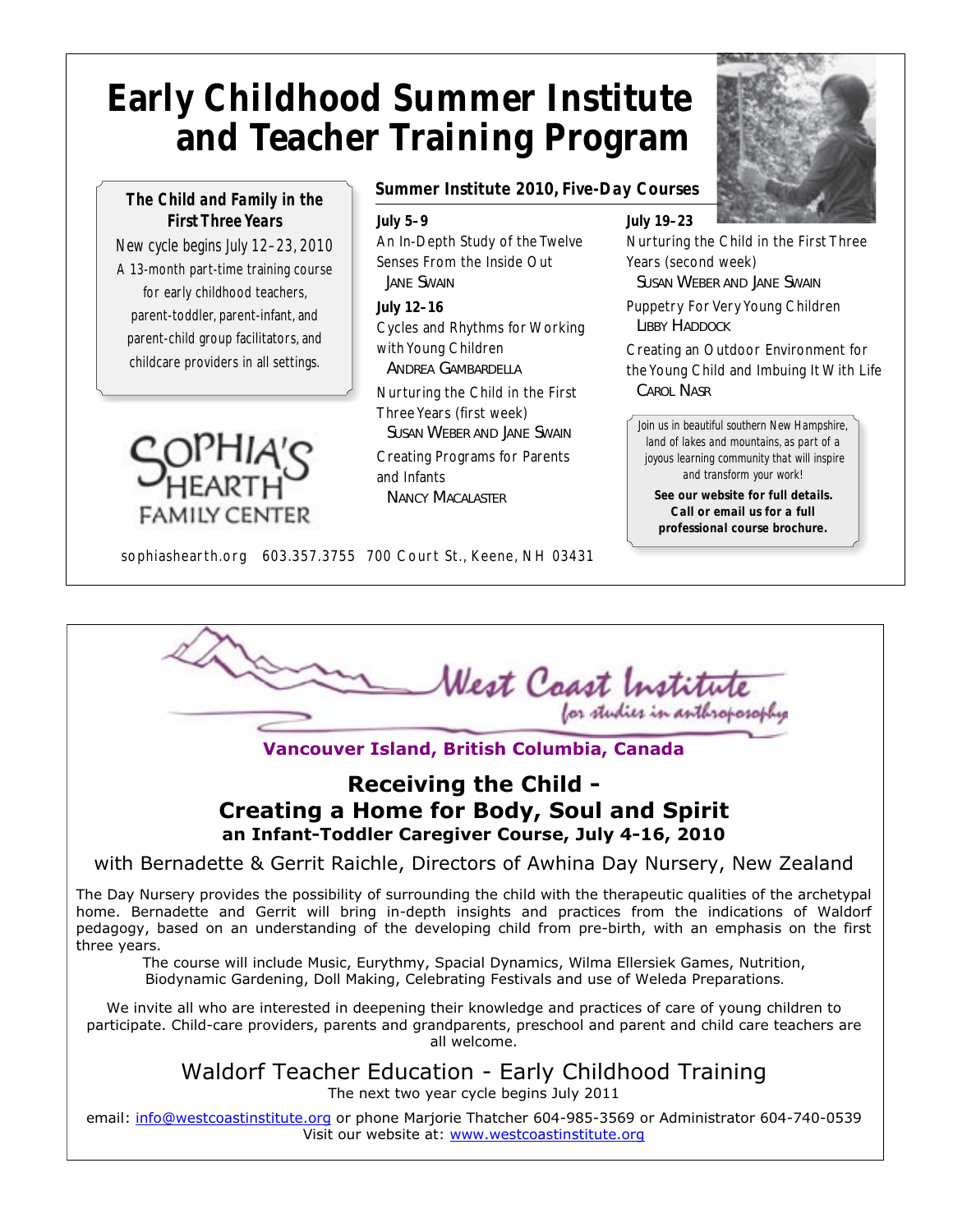# Waldorf Early Childhood Teacher Education

Part-time & Full-time



Rudolf Steiner Centre Toronto · www.rsct.ca · 905-764-7570



• EARLY CHILDHOOD INTENSIVE .

### **Working with Angels** and Elementals

Nourishment for the Inner Life of the Early Childhood Educator

**Featuring Anne-Marie Fryer,** with Holly Koteen-Soule, Johanna Steegmans and others.

July 12-16, Seattle, WA Understanding and connecting with the angelic.

and elemental realms can help the early childhood educator gain inner confidence and insight and be more effective in guiding the young child.

For registration and more information visit our website www.soundcircle.org or information@soundcircle.org

Seattle Waldorf School . 2728 NE 100th St. . Seattle



Handcrafted for Happy, Healthy Feet!

Classroom shoes that are easy to put on, secure & comfortable. Our barefoot like designs enhance flexibility & balance. Handmade in our Oregon workshop for Waldorf students worldwide.

> All Classroom shoes have soft, sheepskin innersoles - Call for School Discounts or School Orders!

### www.SoftStarShoes.com 1-866-763-2525

Bob & Nancy's<br>Book Shop Serving **Waldorf Education** · Families and the Human Spirit Worldwide

(541) 929-2359 www.waldorfbooks.com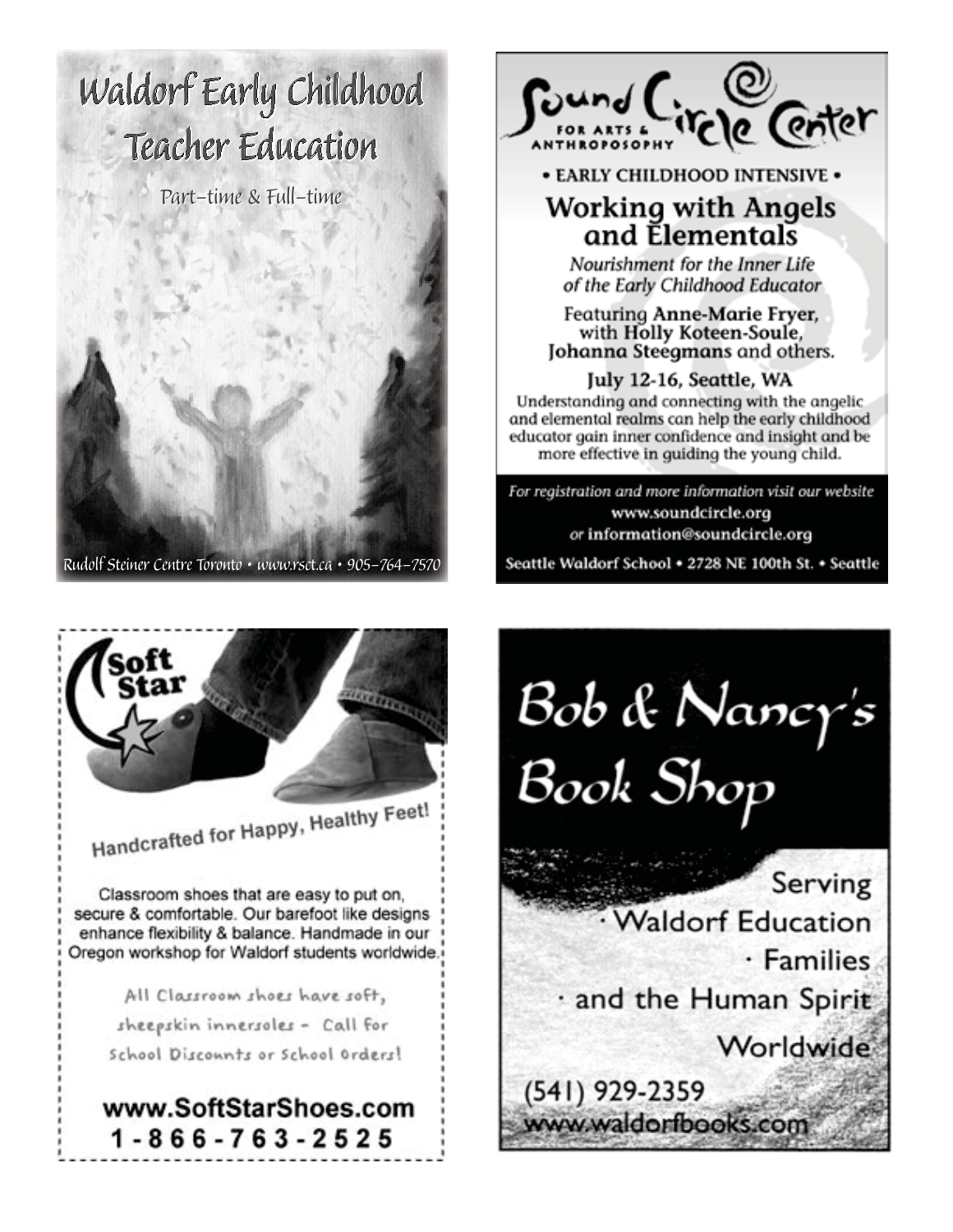# The Puppenstube



Exquisite hand crafted dolls and charming forest folk of every kind Cosy natural Fiber hand knits, and from Germany, precious wooden Buntspecht figures. Chrístine Schreier

christinespuppenstube@gmail.com

pgs We Little WOOLEN MILLS LT D Makers of Pure Wool Yarns Since 1857 for Hand Knitting and Hand Weaving 3500 Route #635, Harvey, York County, New Brunswick, Canada E6K 1J8 Phone 506-366-5438 Fax 506-366-3034 Email woolyarn@nb.sympatico.ca **Order Desk 1-800-561-YARN** 

Your time<br>deserves quality



Enjoy the beauty of our 100% pure beeswax candles, which are naturally scented with the sweetness of honey and burn cleanly with a warm golden flame. Beeswax candles are the ideal gift from nature for their luxurious beauty, aroma, and elegance.

#### www.hinodefarm.com

phone: 1.888.855.1932 fax: 1.541.855.2065

FREE shipping on orders over \$50

# **EARTH GUILI**

#### Tools . Materials . Books for Handcrafts

**BASKETRY • BEADS • CANDLEMAKING DESIGN BOOKS . DYES . FELTING FIBERS • KNITTING & CROCHET PAPERMAKING . SCREEN-PRINTING SPINNING • WEAVING • YARNS** 

Automatic item & volume discount schedules 33 Haywood Street . Asheville NC 28801 1-800-327-8448 · www.earthguild.com





46 Star Lake Road, Bloomingdale, NJ 07403-0135 Phone: 973-838-1100 Fax: 973-838-8273 Toll-free: 800-631-8968 www.centralshippee.com

**Lucy Babcock** National Sales Coordinator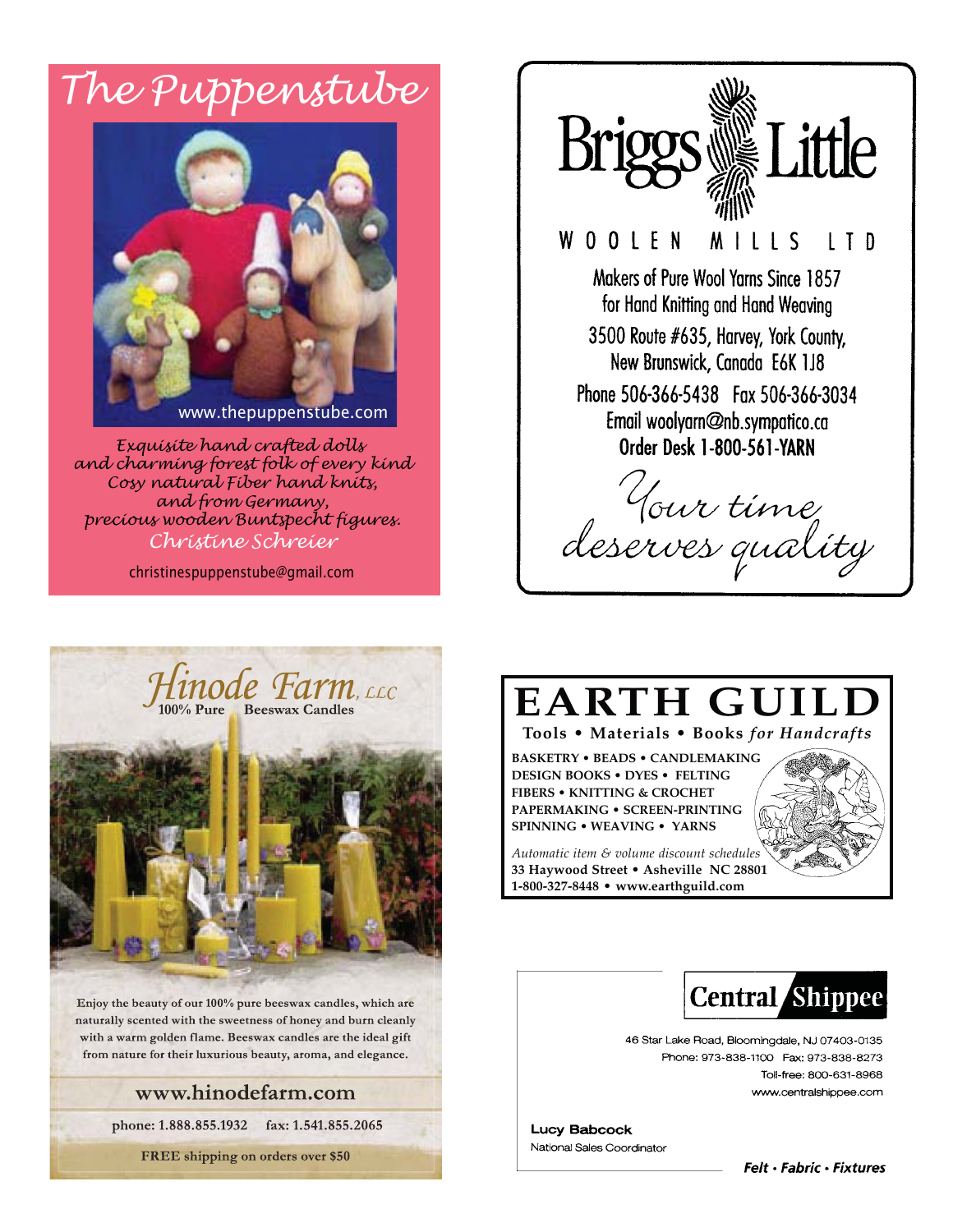

A Newsletter of the Waldorf Early Childhood Association of North America



SPRING/SUMMER 2010 ISSUE 58